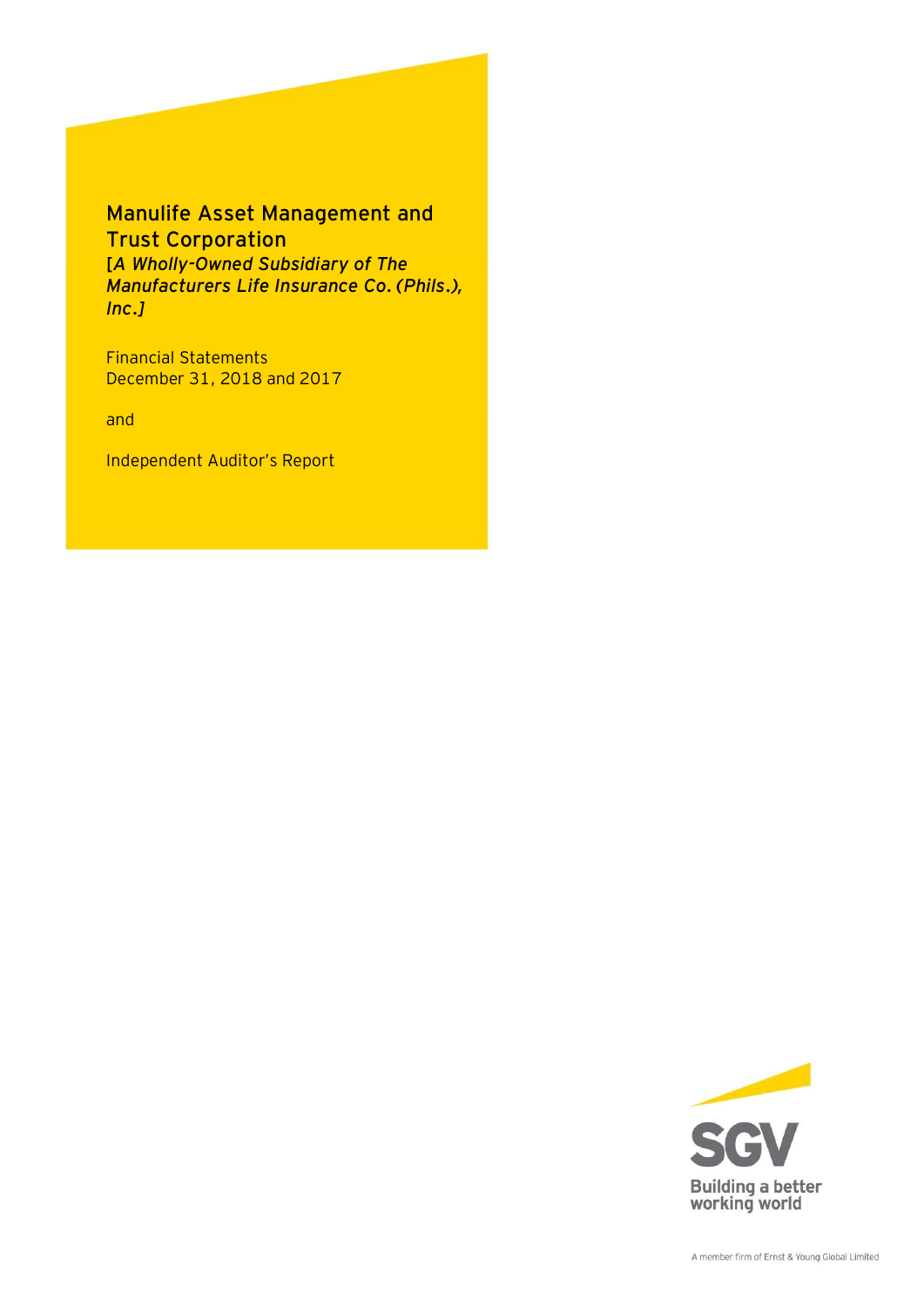

SyCip Gorres Velayo & Co. 6760 Ayala Avenue 1226 Makati City Philippines

Tel: (632) 891 0307 Fax: (632) 819 0872 ey.com/ph

BOA/PRC Reg. No. 0001, October 4, 2018, valid until August 24, 2021 SEC Accreditation No. 0012-FR-5 (Group A), November 6, 2018, valid until November 5, 2021

## **INDEPENDENT AUDITOR'S REPORT**

The Board of Directors and Stockholders Manulife Asset Management and Trust Corporation

## **Report on the Audit of the Financial Statements**

## **Opinion**

We have audited the financial statements of Manulife Asset Management and Trust Corporation (the Company), which comprise the statements of financial position as at December 31, 2018 and 2017, and the statements of comprehensive income, statements of changes in equity and statements of cash flows for the year ended December 31, 2018 and for the period February 1, 2017 to December 31, 2017, and notes to the financial statements, including a summary of significant accounting policies.

In our opinion, the accompanying financial statements present fairly, in all material respects, the financial position of the Company as at December 31, 2018 and 2017, and its financial performance and its cash flows for the year ended December 31, 2018 and for the period February 1, 2017 to December 31, 2017 in accordance with Philippine Financial Reporting Standards (PFRSs).

## **Basis for Opinion**

We conducted our audits in accordance with Philippine Standards on Auditing (PSAs). Our responsibilities under those standards are further described in the *Auditor's Responsibilities for the Audit of the Financial Statements* section of our report. We are independent of the Company in accordance with the Code of Ethics for Professional Accountants in the Philippines (Code of Ethics) together with the ethical requirements that are relevant to our audit of the financial statements in the Philippines, and we have fulfilled our other ethical responsibilities in accordance with these requirements and the Code of Ethics. We believe that the audit evidence we have obtained is sufficient and appropriate to provide a basis for our opinion.

## **Responsibilities of Management and Those Charged with Governance for the Financial Statements**

Management is responsible for the preparation and fair presentation of the financial statements in accordance with PFRSs, and for such internal control as management determines is necessary to enable the preparation of financial statements that are free from material misstatement, whether due to fraud or error.

In preparing the financial statements, management is responsible for assessing the Company's ability to continue as a going concern, disclosing, as applicable, matters related to going concern and using the going concern basis of accounting unless management either intends to liquidate the Company or to cease operations, or has no realistic alternative but to do so.

Those charged with governance are responsible for overseeing the Company's financial reporting process.

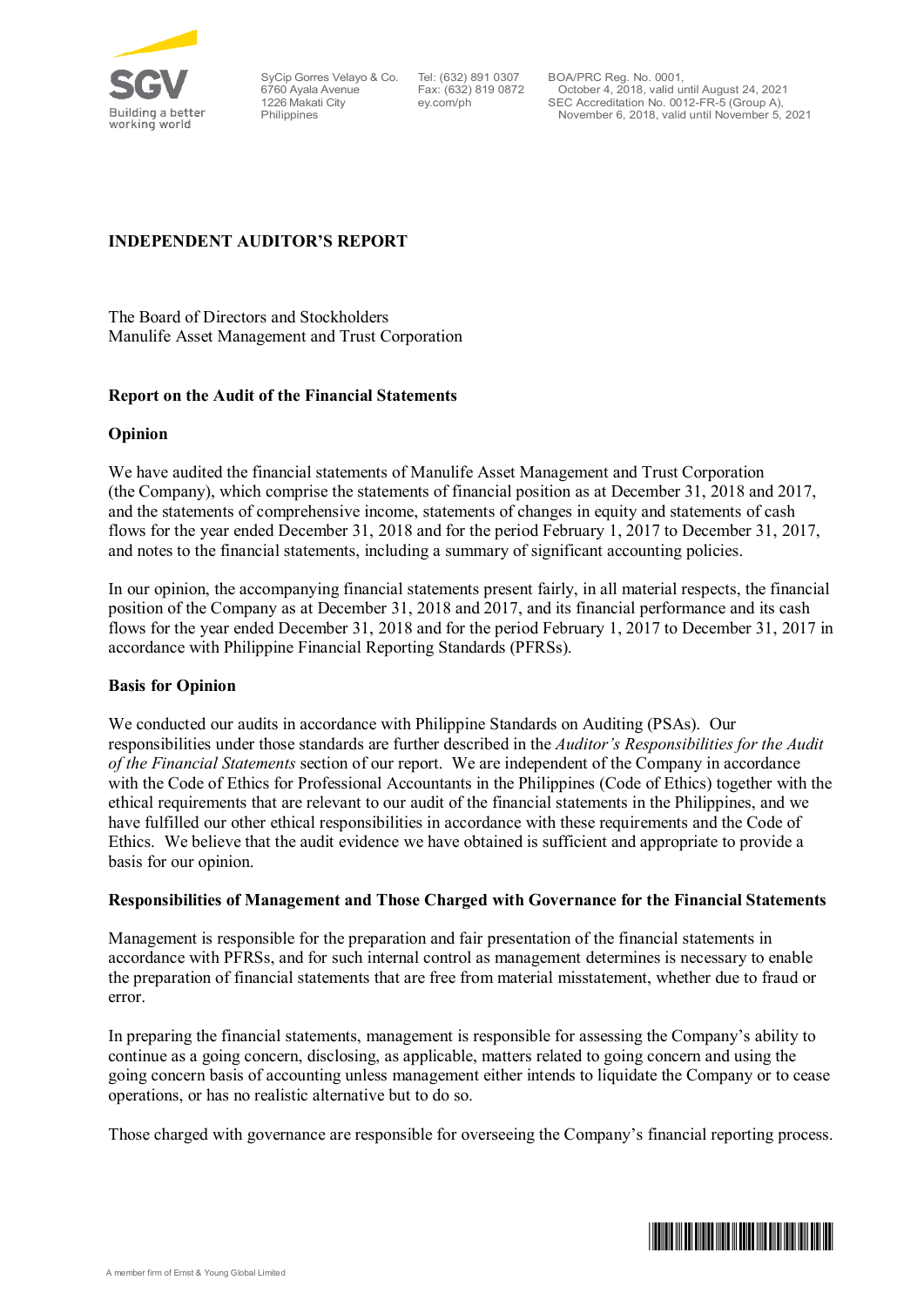

## **Auditor's Responsibilities for the Audit of the Financial Statements**

Our objectives are to obtain reasonable assurance about whether the financial statements as a whole are free from material misstatement, whether due to fraud or error, and to issue an auditor's report that includes our opinion. Reasonable assurance is a high level of assurance, but is not a guarantee that an audit conducted in accordance with PSAs will always detect a material misstatement when it exists. Misstatements can arise from fraud or error and are considered material if, individually or in the aggregate, they could reasonably be expected to influence the economic decisions of users taken on the basis of these financial statements.

As part of an audit in accordance with PSAs, we exercise professional judgment and maintain professional skepticism throughout the audit. We also:

- ∂ Identify and assess the risks of material misstatement of the financial statements, whether due to fraud or error, design and perform audit procedures responsive to those risks, and obtain audit evidence that is sufficient and appropriate to provide a basis for our opinion. The risk of not detecting a material misstatement resulting from fraud is higher than for one resulting from error, as fraud may involve collusion, forgery, intentional omissions, misrepresentations, or the override of internal control.
- ∂ Obtain an understanding of internal control relevant to the audit in order to design audit procedures that are appropriate in the circumstances, but not for the purpose of expressing an opinion on the effectiveness of the Company's internal control.
- ∂ Evaluate the appropriateness of accounting policies used and the reasonableness of accounting estimates and related disclosures made by management.
- ∂ Conclude on the appropriateness of management's use of the going concern basis of accounting and, based on the audit evidence obtained, whether a material uncertainty exists related to events or conditions that may cast significant doubt on the Company's ability to continue as a going concern. If we conclude that a material uncertainty exists, we are required to draw attention in our auditor's report to the related disclosures in the financial statements or, if such disclosures are inadequate, to modify our opinion. Our conclusions are based on the audit evidence obtained up to the date of our auditor's report. However, future events or conditions may cause the Company to cease to continue as a going concern.
- ∂ Evaluate the overall presentation, structure and content of the financial statements, including the disclosures, and whether the financial statements represent the underlying transactions and events in a manner that achieves fair presentation.

We communicate with those charged with governance regarding, among other matters, the planned scope and timing of the audit and significant audit findings, including any significant deficiencies in internal control that we identify during our audit.

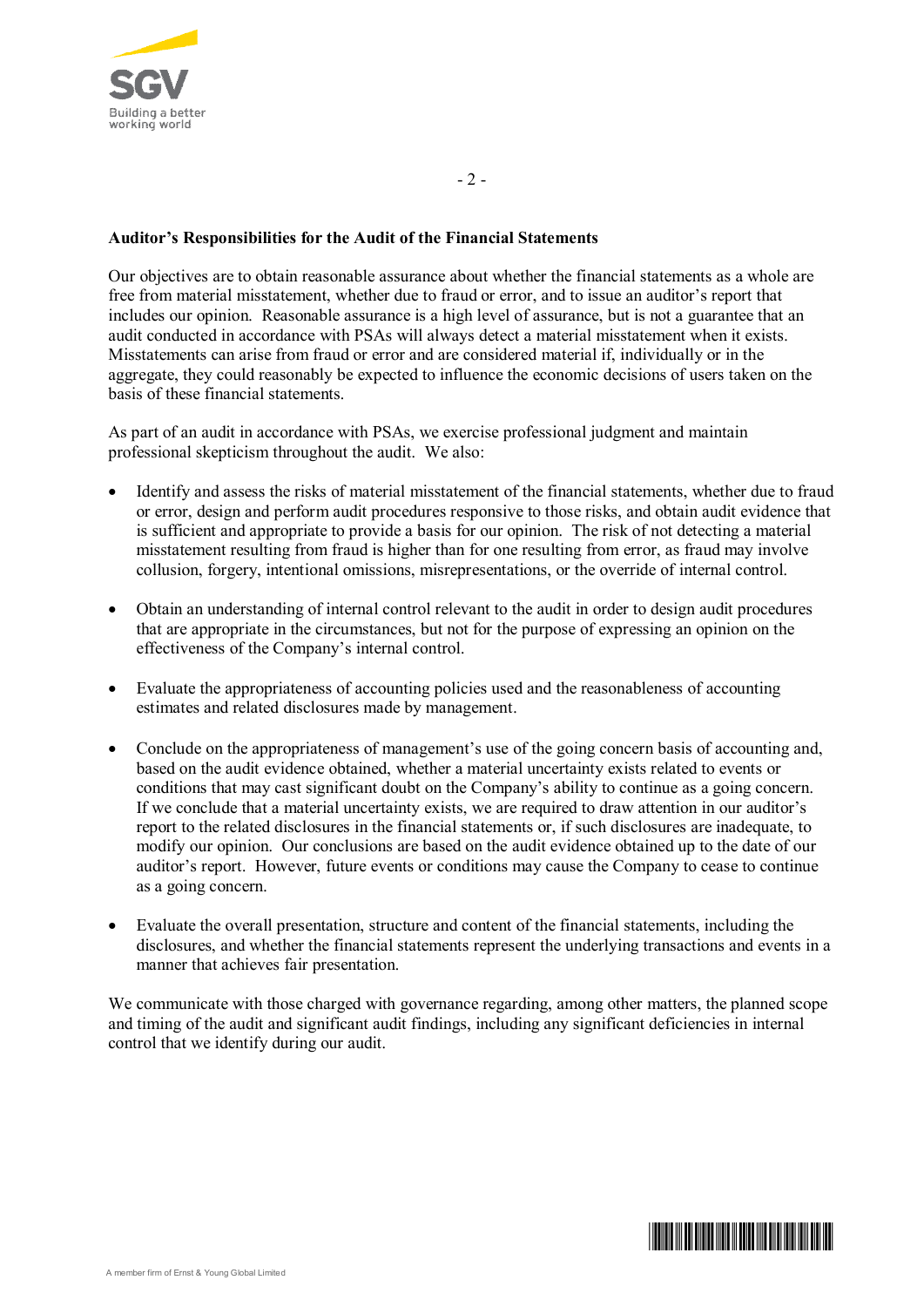

- 3 -

## **Report on the Supplementary Information Required Under Revenue Regulations 15-2010**

The supplementary information required under Revenue Regulations 15-2010 for purposes of filing with the Bureau of Internal Revenue is presented by the management of Manulife Asset Management and Trust Corporation in a separate schedule. Revenue Regulations 15-2010 require the information to be presented in the notes to financial statements. Such information is not a required part of the basic financial statements. The information is also not required by Securities Regulation Code Rule 68. Our opinion on the basic financial statements is not affected by the presentation of the information in a separate schedule.

## SYCIP GORRES VELAYO & CO.

adrienne Q. dann Mass

Josephine Adrienne A. Abarca Partner CPA Certificate No. 92126 SEC Accreditation No. 0466-AR-4 (Group A), November 13, 2018, valid until November 12, 2021 Tax Identification No. 163-257-145 BIR Accreditation No. 08-001998-61-2018, February 26, 2018, valid until February 25, 2021 PTR No. 7332515, January 3, 2019, Makati City

April 4, 2019

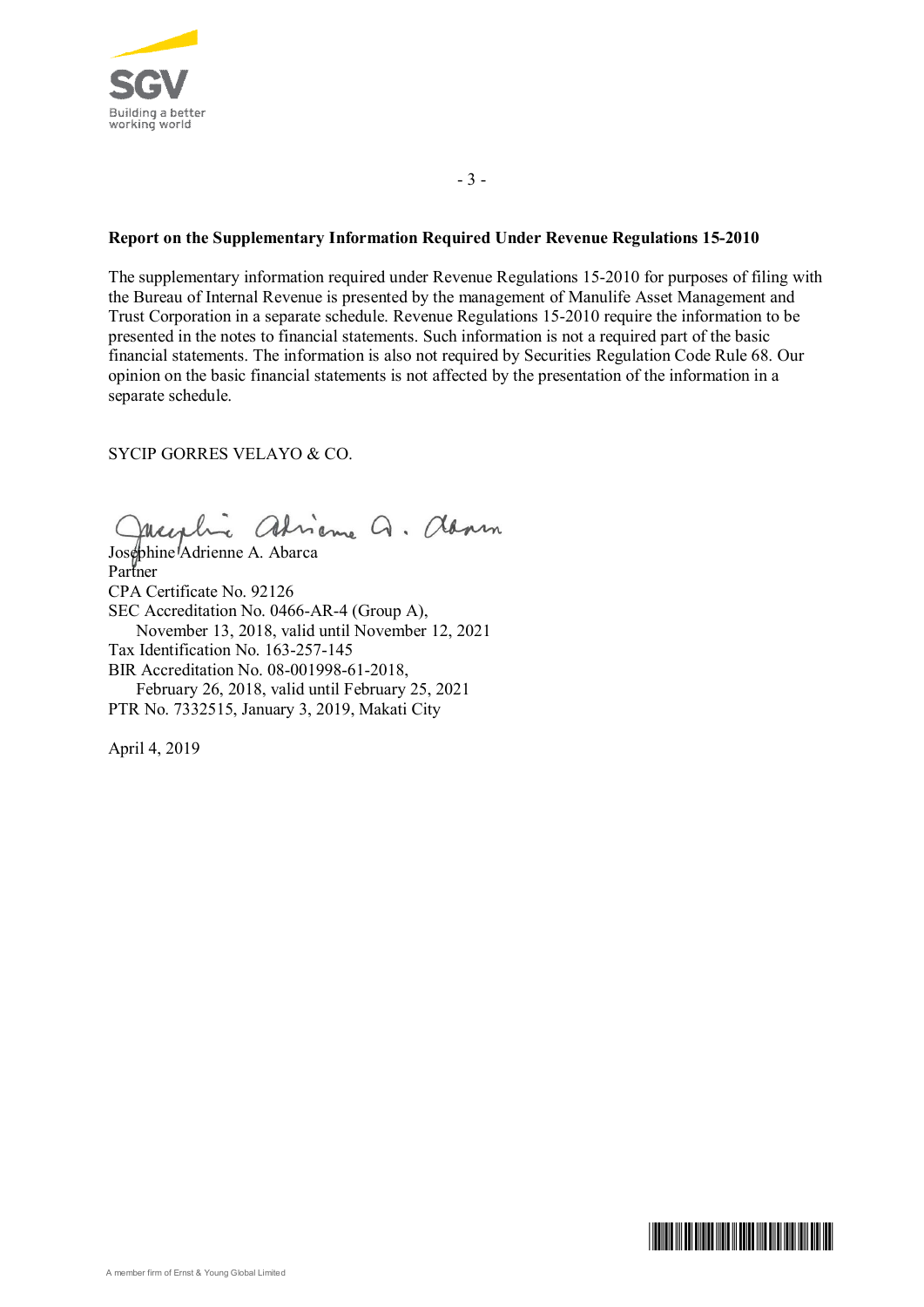# **MANULIFE ASSET MANAGEMENT AND TRUST CORPORATION [A Wholly-Owned Subsidiary of The Manufacturers Life Insurance Co. (Phils.), Inc.] STATEMENTS OF FINANCIAL POSITION**

|                                                                   | December 31                 |                             |
|-------------------------------------------------------------------|-----------------------------|-----------------------------|
|                                                                   | 2018                        | 2017                        |
| <b>ASSETS</b>                                                     |                             |                             |
| <b>Current Assets</b>                                             |                             |                             |
| Cash and cash equivalents (Note 5)                                | P <sub>173</sub> , 120, 596 | P103,029,112                |
| Due from related parties (Notes 16 and 18)                        | 36,832,024                  | 54,124,482                  |
| Receivables (Note 6)                                              | 2,438,719                   | 693,114                     |
| Other current assets (Note 7)                                     | 19,484,738                  | 2,256,390                   |
| <b>Total Current Assets</b>                                       | 231,876,077                 | 160, 103, 098               |
| <b>Noncurrent Assets</b>                                          |                             |                             |
| Financial assets at fair value through other comprehensive income |                             |                             |
| (Note 8)                                                          | 118,760,465                 |                             |
| Available-for-sale financial assets (Note 8)                      |                             | 110,643,828                 |
| Property and equipment (Note 9)                                   | 1,827,779                   | 388,986                     |
| Software costs (Note 10)                                          | 6,710,253                   | 9,150,333                   |
| Deferred tax assets (Note 17)                                     | 1,202,042                   | 833,553                     |
| <b>Total Noncurrent Assets</b>                                    | 128,500,539                 | 121,016,700                 |
| <b>TOTAL ASSETS</b>                                               | P360,376,616                | P <sub>281</sub> , 119, 798 |
| <b>LIABILITIES AND EQUITY</b>                                     |                             |                             |
| <b>Current Liabilities</b>                                        |                             |                             |
| Accounts payable and accrued expenses (Note 11)                   | P23,939,332                 | 19,463,802                  |
| Due to related parties (Note 18)                                  | 58,653,420                  | 34,981,053                  |
| Income tax payable                                                |                             | 7,896,919                   |
| Other liabilities (Note 12)                                       | 12,002,468                  | 1,040,140                   |
| <b>Total Current Liabilities</b>                                  | 94,595,220                  | 63,381,914                  |
| <b>Noncurrent Liabilities</b>                                     |                             |                             |
| Pension liability (Note 16)                                       | 1,594,087                   | 2,778,509                   |
|                                                                   | 96,189,307                  | 66,160,423                  |
| <b>Equity</b>                                                     |                             |                             |
| Capital (Note 12)                                                 | 200,000,000                 | 200,000,000                 |
| Retained earnings                                                 | 67,659,302                  | 15,296,342                  |
| Remeasurement gain (loss) on pension plan (Note 16)               | 613,881                     | (550, 555)                  |
| Unrealized loss on financial assets at fair value through other   |                             |                             |
| comprehensive income (Note 8)                                     | (4,085,874)                 |                             |
| Unrealized gain on available-for-sale financial assets (Note 8)   |                             | 213,588                     |
| <b>Total Equity</b>                                               | 264,187,309                 | 214,959,375                 |
| TOTAL LIABILITIES AND EQUITY                                      | P360,376,616                | P <sub>281</sub> ,119,798   |

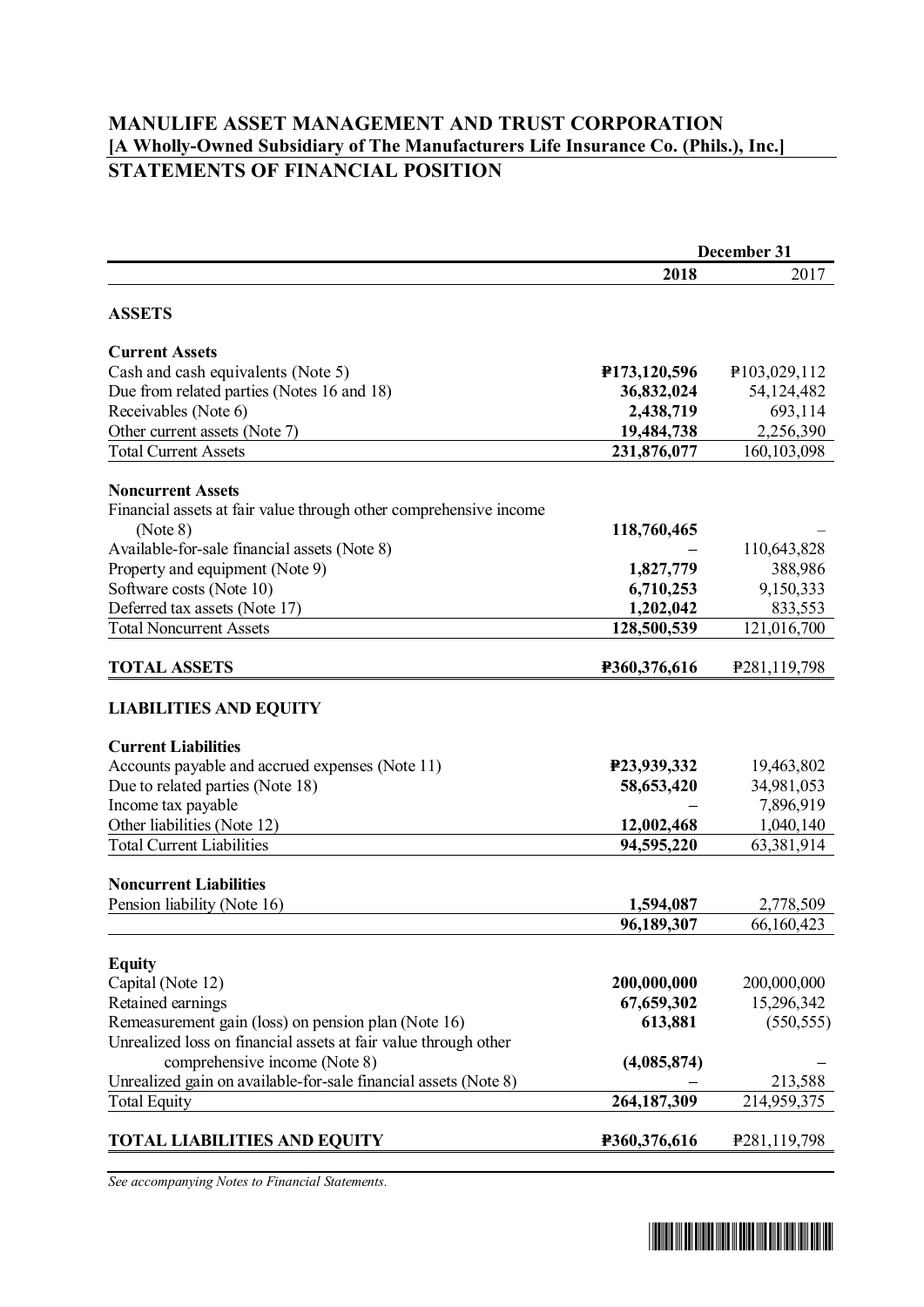# **MANULIFE ASSET MANAGEMENT AND TRUST CORPORATION [A Wholly-Owned Subsidiary of The Manufacturers Life Insurance Co. (Phils.), Inc.] STATEMENTS OF COMPREHENSIVE INCOME FOR THE YEAR ENDED DECEMBER 31, 2018 AND FOR THE PERIOD FEBRUARY 1, 2017 TO DECEMBER 31, 2017\***

|                                                                                         | 2018                   | 2017               |
|-----------------------------------------------------------------------------------------|------------------------|--------------------|
| <b>REVENUE</b>                                                                          |                        |                    |
| Trust fees (Note 14)                                                                    | P269,343,175           | P75,600,948        |
| Interest (Notes 5 and 8)                                                                | 6,567,966              | 941,882            |
| Foreign currency exchange gains (losses) – net                                          | (118,040)              | 40,111             |
|                                                                                         | 275,793,101            | 76,582,941         |
|                                                                                         |                        |                    |
| <b>EXPENSES</b>                                                                         |                        |                    |
| Compensation and employee benefits (Note 15)                                            | 68,042,582             | 24,489,581         |
| Service fees (Note 18)                                                                  | 32,507,375             | 1,176,594          |
| Information technology<br>Taxes and licenses                                            | 28,003,439             | 6,487,018          |
|                                                                                         | 19,954,794             | 982,397            |
| Finance charges<br>License fees                                                         | 9,233,021              | 33,853             |
| Commission                                                                              | 7,925,397              | 3,207,532          |
|                                                                                         | 7,760,535              | 733,273            |
| Advertising and promotion<br>Professional fees                                          | 7,025,376              | 5,676,817          |
|                                                                                         | 3,162,142              | 821,355            |
| Depreciation and amortization (Notes 9 and 10)<br>Utilities                             | 2,824,210              | 610,020            |
| Entertainment, amusement and recreation                                                 | 2,427,415              | 453,604            |
| Others                                                                                  | 1,103,156<br>8,446,278 | 770,259<br>900,245 |
|                                                                                         | 198,415,720            | 46, 342, 548       |
|                                                                                         |                        |                    |
| <b>INCOME BEFORE INCOME TAX</b>                                                         | 77,377,381             | 30,240,393         |
| <b>PROVISION FOR INCOME TAX (Note 17)</b>                                               | 25,014,421             | 12,327,541         |
| <b>NET INCOME</b>                                                                       | 52,362,960             | 17,912,852         |
|                                                                                         |                        |                    |
| <b>OTHER COMPREHENSIVE INCOME (LOSS)</b>                                                |                        |                    |
| Items that may be reclassified to the statements of income in subsequent                |                        |                    |
| periods:                                                                                |                        |                    |
| Net change in fair value of financial assets at fair value through other                |                        |                    |
| comprehensive income (Note 8)                                                           | (5,023,278)            |                    |
| Income tax effect on net changes in fair value of financial assets at fair value        |                        |                    |
| through other comprehensive income (Note 17)                                            | 723,816                |                    |
| Net change in fair value of available-for-sale financial assets (Note 8)                |                        | 213,588            |
| Item that may not be reclassified to the statements of income in subsequent<br>periods: |                        |                    |
| Remeasurement gain (loss) on pension plan (Note 16)                                     | 1,663,480              | (786, 507)         |
| Income tax effect on remeasurement gain (loss) on                                       |                        |                    |
| retirement plan (Note 17)                                                               | (499, 044)             | 235,952            |
|                                                                                         | (3, 135, 026)          | (336,967)          |
|                                                                                         |                        |                    |
| TOTAL COMPREHENSIVE INCOME                                                              | P49,227,934            | P17,575,885        |

*\*Manulife Asset Management and Trust Corporation was registered with the Securities and Exchange Commission on February 1, 2017.*

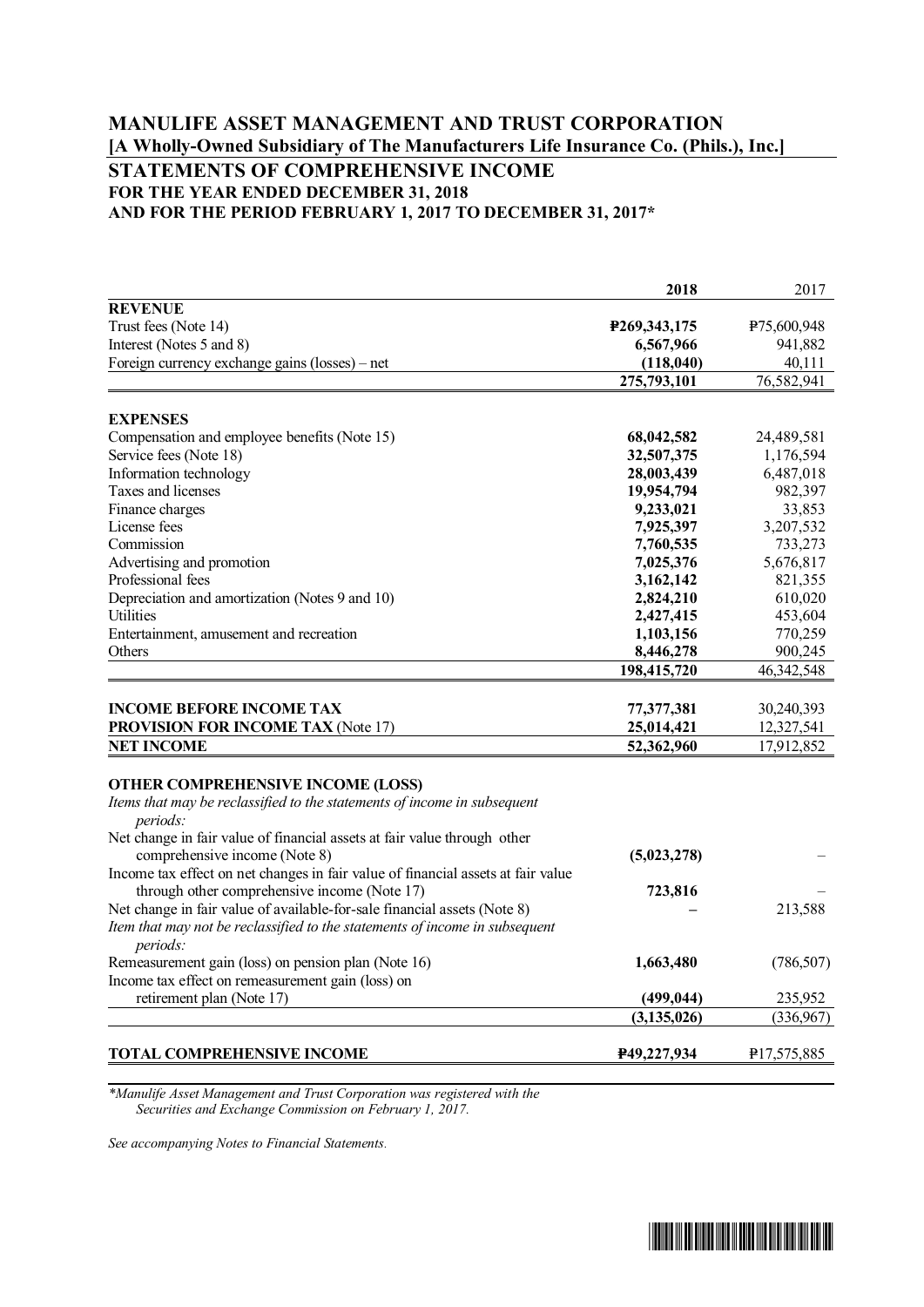# **MANULIFE ASSET MANAGEMENT AND TRUST CORPORATION [A Wholly-Owned Subsidiary of The Manufacturers Life Insurance Co. (Phils.), Inc.]**

## **STATEMENTS OF CHANGES IN EQUITY FOR THE YEAR ENDED DECEMBER 31, 2018 AND FOR THE PERIOD FEBRUARY 1, 2017 TO DECEMBER 31, 2017\***

|                                                  |                          |                 |                     | <b>Unrealized</b>           |                                         |                           |
|--------------------------------------------------|--------------------------|-----------------|---------------------|-----------------------------|-----------------------------------------|---------------------------|
|                                                  |                          |                 | Remeasurement       | <b>Loss on</b><br>Financial | <b>Unrealized</b><br><b>Gain on AFS</b> |                           |
|                                                  |                          | <b>Retained</b> | Gain (Loss) on      | Assets at                   | Financial                               |                           |
|                                                  | <b>Capital Stock</b>     | <b>Earnings</b> | <b>Pension Plan</b> | <b>FVOCI</b>                | <b>Assets</b>                           |                           |
|                                                  | (Note 13)                | (Note $13$ )    | (Note $16$ )        | (Note 8)                    | (Note 8)                                | Total                     |
| As at January 1, 2018, as previously reported    | P200,000,000             | P15,296,342     | (F550, 555)         | $P-$                        | P213,588                                | P214,959,375              |
| Effect of the adoption of PFRS 9 (Note 2)        |                          |                 |                     | 213,588                     | (213,588)                               |                           |
| As at January 1, 2018, as restated               | 200,000,000              | 15,296,342      | (550, 555)          | 213,588                     |                                         | 214,959,375               |
| Net income                                       |                          | 52,362,960      |                     |                             |                                         | 52,362,960                |
| Other comprehensive income (loss)                | $\overline{\phantom{0}}$ |                 | 1,164,436           | (4,299,462)                 |                                         | (3, 135, 026)             |
| <b>Total comprehensive income (loss)</b>         |                          |                 |                     |                             |                                         |                           |
| for the year                                     |                          | 52,362,960      | 1,164,436           | (4,299,462)                 |                                         | 49,227,934                |
| As at December 31, 2018                          | P200,000,000             | P67,659,302     | P613,881            | (F4,085,874)                |                                         | P264,187,309              |
| As at February 1, 2017*                          | P                        | P               | P                   | $P -$                       | P                                       | P                         |
| Issuance of capital stock                        | 200,000,000              |                 |                     |                             |                                         | 200,000,000               |
| Cost of issuance of capital stock                |                          | (2,616,510)     |                     |                             |                                         | (2,616,510)               |
| Net income                                       |                          | 17,912,852      |                     | —                           |                                         | 17,912,852                |
| Other comprehensive income (loss)                |                          |                 | (550, 555)          | —                           | 213,588                                 | (336,967)                 |
| Total comprehensive income (loss) for the period | $\overline{\phantom{0}}$ | 17,912,852      | (550, 555)          | $\qquad \qquad -$           | 213,588                                 | 17,575,885                |
| As at December 31, 2017                          | P200,000,000             | P15,296,342     | $($ P550,555)       | $P -$                       | P213,588                                | P <sub>2</sub> 14,959,375 |

*\*Manulife Asset Management and Trust Corporation was registered with the Securities and Exchange Commission on February 1, 2017.*

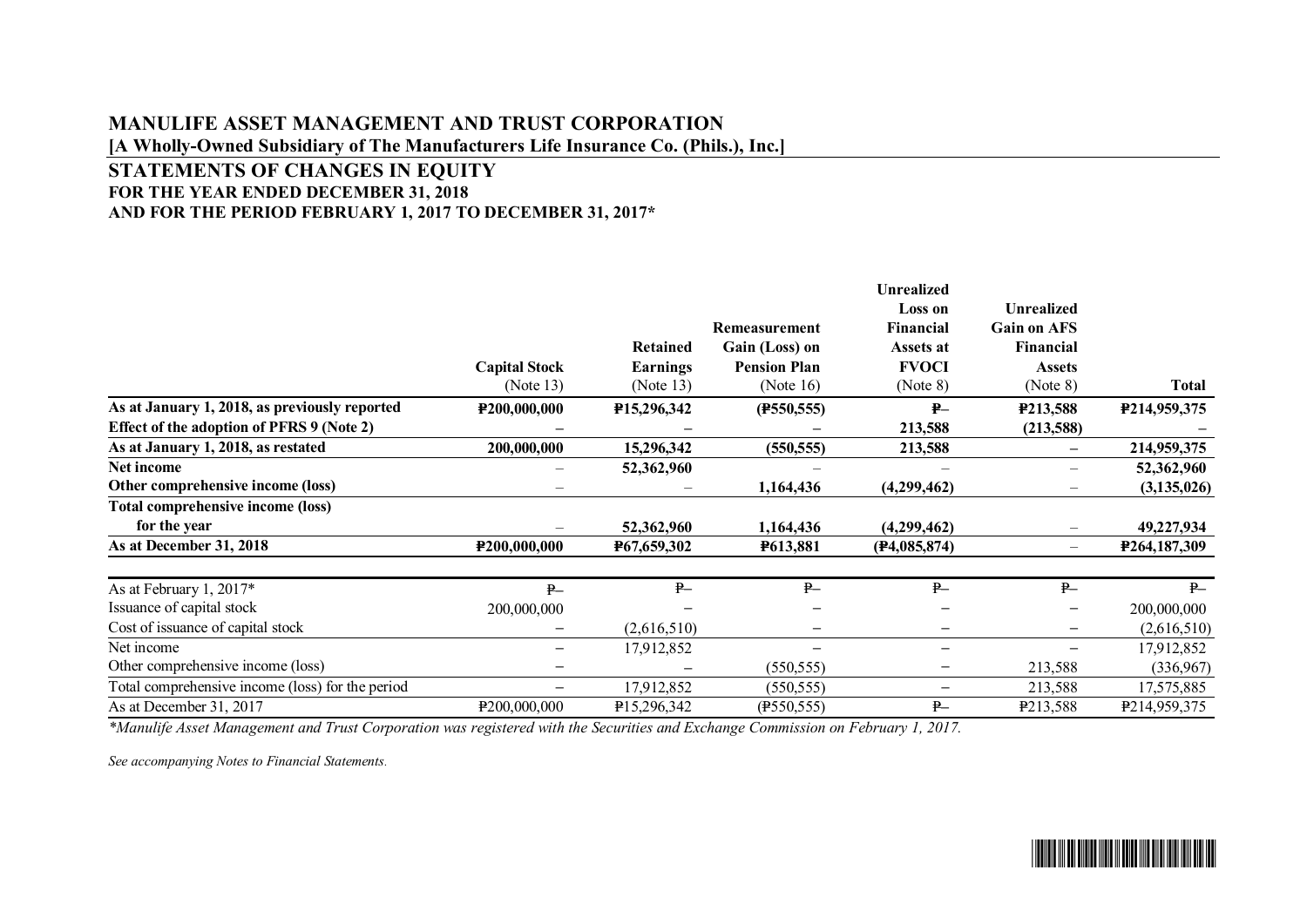# **MANULIFE ASSET MANAGEMENT AND TRUST CORPORATION [A Wholly-Owned Subsidiary of The Manufacturers Life Insurance Co. (Phils.), Inc.]**

# **STATEMENTS OF CASH FLOWS FOR THE YEAR ENDED DECEMBER 31, 2018 AND FOR THE PERIOD FEBRUARY 1, 2017 TO DECEMBER 31, 2017\***

|                                                                    | 2018           | 2017            |
|--------------------------------------------------------------------|----------------|-----------------|
| <b>CASH FLOWS FROM OPERATING ACTIVITIES</b>                        |                |                 |
| Income before income tax                                           | P77,377,381    | P30,240,393     |
| Adjustments for:                                                   |                |                 |
| Interest income (Notes 5 and 8)                                    | (6,567,966)    | (941, 882)      |
| Depreciation and amortization (Note 9 and 10)                      | 2,824,210      | 610,020         |
| Operating income before changes in working capital                 | 73,633,625     | 29,908,531      |
| Changes in operating assets and liabilities:                       |                |                 |
| Decrease (Increase) in:                                            |                |                 |
| Due from related parties                                           | 17,292,458     | (52, 335, 283)  |
| Receivables                                                        | (1,436,414)    | (2,062,935)     |
| Other assets                                                       | (997, 331)     | (333,680)       |
| Increase in:                                                       |                |                 |
| Accounts payable and accrued expenses                              | 4,475,531      | 19,463,802      |
| Due to related parties                                             | 23,672,367     | 34,981,053      |
| Pension liability                                                  | 479,058        | 202,803         |
| Other liabilities                                                  | 10,962,328     | 1,040,140       |
| Net cash from operations                                           | 128,081,622    | 30,864,431      |
| Interest received                                                  | 4,410,501      | 392,300         |
| Income tax paid (including creditable withholding taxes)           | (49, 286, 075) | (5,028,223)     |
| Net cash generated from operating activities                       | 83,206,048     | 26,228,508      |
| <b>CASH FLOWS FROM INVESTING ACTIVITIES</b>                        |                |                 |
| Acquisitions of:                                                   |                |                 |
| Financial assets at fair value through other comprehensive         |                |                 |
| income (Note 8)                                                    | (72, 791, 641) |                 |
| Property and equipment (Note 9)                                    | (1,822,923)    | (388,986)       |
| Available-for-sale financial assets (Note 8)                       |                | (110, 433, 547) |
| Software costs (Note 10)                                           |                | (9,760,353)     |
| Proceeds from maturities of financial assets at fair value through |                |                 |
| other comprehensive income (Note 8)                                | 61,500,000     |                 |
| Net cash used in investing activities                              | (13, 114, 564) | (120, 582, 886) |
| <b>CASH FLOWS FROM FINANCING ACTIVITY</b>                          |                |                 |
| Net proceeds from issuance of capital stock - net (Note 13)        |                | 197,383,490     |
| NET INCREASE IN CASH AND CASH EQUIVALENTS                          | 70,091,484     | 103,029,112     |
| CASH AND CASH EQUIVALENTS AT BEGINNING OF                          |                |                 |
| <b>YEAR</b>                                                        | 103,029,112    |                 |
| CASH AND CASH EQUIVALENTS AT END OF YEAR                           | P173,120,596   | P103,029,112    |

*\*Manulife Asset Management and Trust Corporation was registered with the Securities and Exchange Commission on February 1, 2017.*

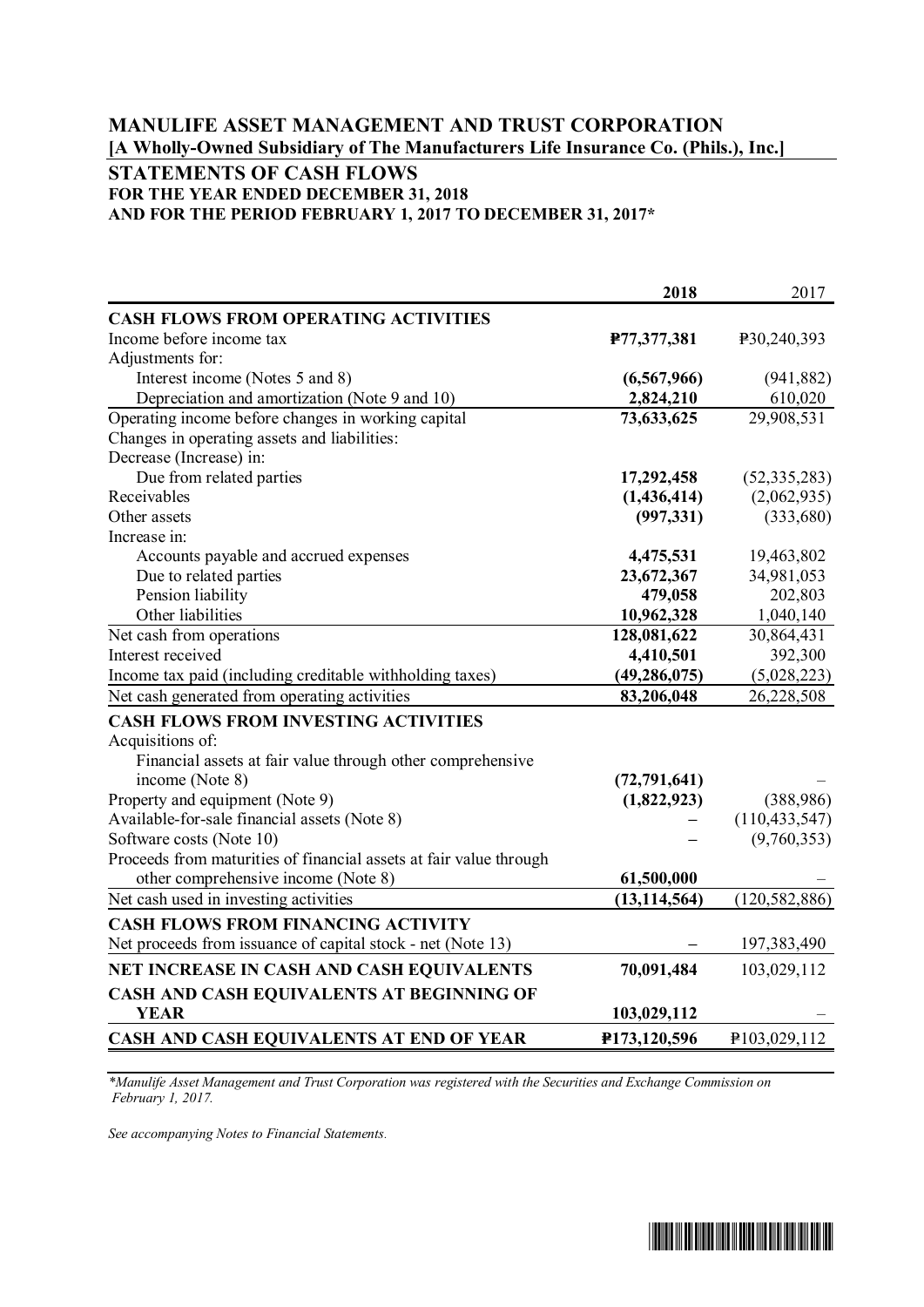## 1. **Corporate Information**

Manulife Asset Management and Trust Corporation (the Company or MAMTC) was incorporated and registered with the Philippine Securities and Exchange Commission (SEC) on February 1, 2017 to engage in the business of trust, other fiduciary business and investment management activities. The Bangko Sentral ng Pilipinas (BSP) granted the Certificate of Authority on June 5, 2017 and the Company received the official notification to operate and perform trust and other fiduciary business services on June 13, 2017.

On September 12, 2017, MAMTC entered into the following agreements:

- ∂ Investment Advisory Agreements (IAA) with The Manufacturers Life Insurance Co. (Phils.), Inc. (the Parent Company or Manulife Philippines) and Manulife China Bank Life Assurance Corporation (MCBL), a subsidiary of the Parent Company (collectively, the Clients), whereby these affiliates availed of advisory services relative to the management and investment of the investible funds of the Clients' variable unit linked insurance products.
- ∂ Investment Management Agreements (IMA) with Manulife Philippines, MCBL and Manulife Financial Plans, Inc. (MFP), a subsidiary of the Parent Company (collectively, the Clients), whereby these affiliates availed of the services for the management and investments of the Clients' investable funds.

On September 14, 2017, MAMTC entered into an Administrative Service Agreement with Manulife Philippines, whereby the latter will provide certain administrative and other services which the former requires for its operations.

On September 18, 2017, MAMTC launched to the public the following Unit Investment Trust Funds (UITFs):

- ∂ Manulife Equity Wealth Fund.
- ∂ Manulife Income Builder Fund.
- Manulife Stable Income Fund.

On December 15, 2017, MAMTC (the Trustee) entered into a Trust Agreement with MFP (The Trustor) for the administration and management of the latter's pension and education block of business. The Trustor will establish 5 Trust Fund accounts for the benefit of the Trustor's planholders and or/designated beneficiary/ies. Five Trust Fund accounts were subsequently created on January 15, 2018.

In 2018, MAMTC launched to the public the following UITFs:

- ∂ Manulife Asia Best Select Equity Fund.
- ∂ Manulife Asia Pacific REIT Fund of Funds.
- ∂ Manulife Asia Dynamic Bond Feeder Fund.
- ∂ Manulife Dragon Growth Equity Feeder Fund.

The Company is a wholly-owned subsidiary of The Manufacturers Life Insurance Co. (Phils.), Inc., a life insurance company incorporated and with principal place of business in the Philippines. The ultimate parent company is Manulife Financial Corporation, a publicly traded company incorporated in Canada and is listed in Toronto Stock Exchange, Hong Kong Exchange, New York Stock Exchange and the Philippine Stock Exchange.

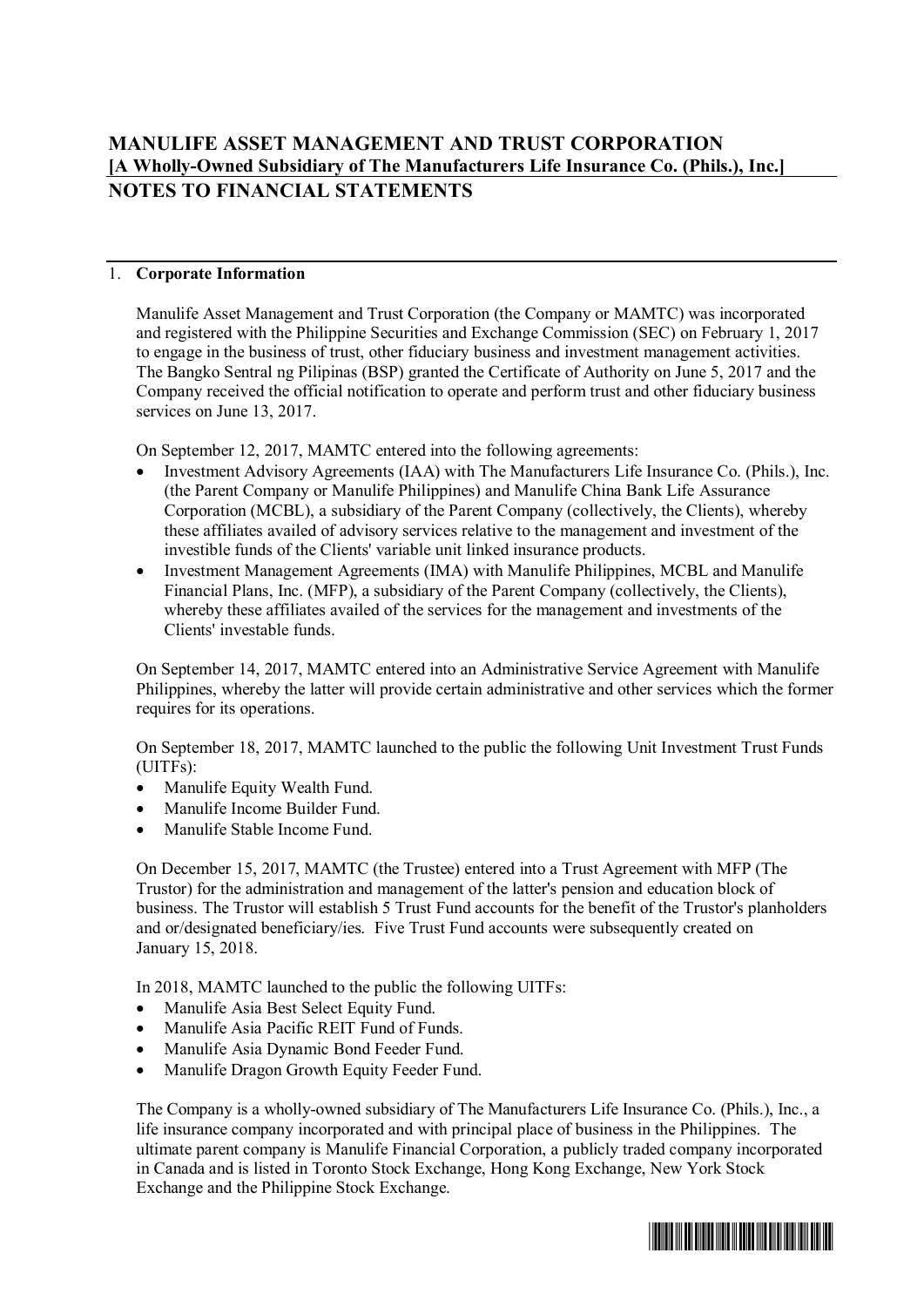On November 16, 2018, the Board of Directors (BOD) approved the change in principal place of business of the Company to 10th Floor, NEX Tower, 6786 Ayala Avenue, Makati City. The Company officially moved to this address on February 26, 2019. Prior to such date, the registered office address of the Company was 20th Floor, LKG Tower, 6801 Ayala Avenue, Makati City.

The accompanying financial statements have been authorized for issue by the Company's Board of Directors on April 4, 2019.

## 2. **Summary of Significant Accounting Policies**

## Basis of Preparation

The accompanying financial statements of the Company have been prepared on a historical cost basis, except for financial assets at fair value through other comprehensive income (FVOCI) and availablefor-sale (AFS) financial assets that are measured at fair value. The financial statements are presented in Philippine peso  $(P)$ , which is the Company's functional and presentation currency. All values are rounded to the nearest peso unless otherwise stated.

#### Statement of Compliance

The financial statements of the Company have been prepared in accordance with Philippine Financial Reporting Standards (PFRS).

## Change in Accounting Policies and Disclosures

The accounting policies adopted are consistent with those of the previous financial year, except that the Company has adopted the following new accounting pronouncements starting January 1, 2018. Adoption of these pronouncements did not have any significant impact on the Company's financial position or performance unless otherwise indicated.

## *Amendments*

- ∂ Amendments to PFRS 2, *Share-based Payment*, *Classification and Measurement of Share-based Payment Transactions*
- ∂ Amendments to PAS 28, *Measuring an Associate or Joint Venture at Fair Value* (Part of *Annual Improvements to PFRSs* 2014 - 2016 Cycle)
- ∂ Amendments to PAS 40, *Investment Property*, *Transfers of Investment Property*
- ∂ Philippine Interpretation IFRIC-22, *Foreign Currency Transactions and Advance Consideration*
- ∂ Amendments to PFRS 4, *Insurance Contracts*, *Applying PFRS 9, Financial Instruments, with PFRS 4*

#### *Philippine Interpretation*

∂ IFRIC 22, *Foreign Currency Transaction and Advance Consideration*

#### *New Standards*

∂ PFRS 9, *Financial Instruments*

PFRS 9 replaces PAS 39, *Financial Instruments: Recognition and Measurement*. PFRS 9 also supersedes all earlier versions of the standard, thereby bringing together all three aspects of the accounting for financial instruments: classification and measurement, impairment and hedge accounting.

PFRS 9 is required to be applied on a modified retrospective basis. As permitted, the Company has not restated comparative information for 2017 for financial instruments in the scope of PFRS 9. Therefore, the comparative information for 2017 is reported under PAS 39 and is not

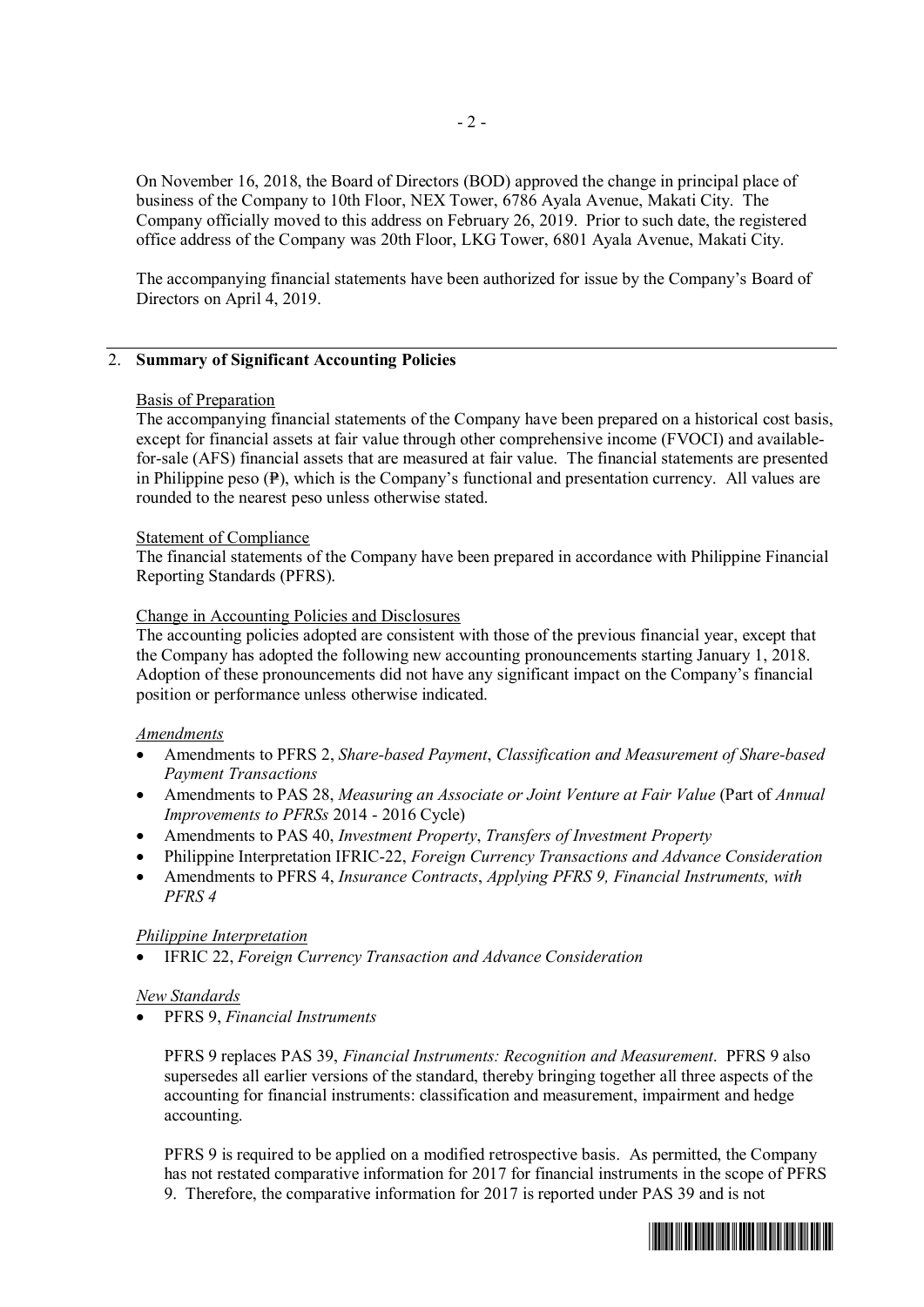comparable with the information presented for 2018. Differences arising from the adoption of PFRS 9 have been recognized directly in retained earnings as of January 1, 2018.

#### *Classification and Measurement*

Under PFRS 9, debt instruments are subsequent measured at fair value through profit or loss (FVTPL), amortized cost (AC), or FVOCI. The classification is based on two criteria: (1) the Company's business model for managing the assets; and (2) whether the instruments' contractual cash flows represent 'solely payments of principal and interest' (SPPI) on the principal amount outstanding.

The assessment of the Company's business model was made as of the data of initial application, January 1, 2018 and then applied retrospectively to those financial assets that were not derecognized before January 1, 2018. The assessment of whether the contractual cash flows on debt instruments are SPPI was made based on the facts and circumstances as at the initial recognition of the assets.

The classification and measurement requirements of PFRS 9 did not have a significant impact on the Company. The following are the changes in the classification of the Company's financial assets:

- ∂ 'Due from related parties' and 'Receivables' previously classified as *Loans and receivables* are held to collect contractual cash flows and give rise to cash flows representing SPPI. These are now classified and measured as *Debt instruments at amortized cost*.
- ∂ Quoted debt instruments previously classified as *AFS financial assets* are now classified and measured as *Debt instruments at FVOCI*. The Company expects not only to hold the assets to collect contractual cash flows, but also to sell a significant amount on a relatively frequent basis. The Company's quoted debt instruments are government bonds and treasury bills that passed the SPPI test.

The Company has not designated any financial liabilities as at FVTPL. There are no changes in classification and measurement of the Company's financial liabilities.

In summary, upon the adoption of PFRS 9, the Company had the following required or elected classifications as at January 1, 2018:

|                                    |             | <b>PFRS 9 measurement category</b> |              |  |
|------------------------------------|-------------|------------------------------------|--------------|--|
|                                    |             | Amortized                          |              |  |
|                                    |             | cost                               | <b>FVOCI</b> |  |
| <b>PAS 39 measurement category</b> |             |                                    |              |  |
| Loans and receivables              |             |                                    |              |  |
| Due from related parties           | P54,124,482 | P54,124,482                        | ₽—           |  |
| Receivables from employees         | 25,000      | 25,000                             |              |  |
| AFS financial assets               |             |                                    |              |  |
| Quoted debt instruments            | 110,643,828 |                                    | 110,643,828  |  |
|                                    |             | P54,149,482                        | P110,643,828 |  |
|                                    |             |                                    |              |  |

Upon adoption, unrealized gains previously recognized under "Unrealized gain on available-forsale financial assets" was reclassified to "Unrealized gain on financial assets at fair value through other comprehensive income".

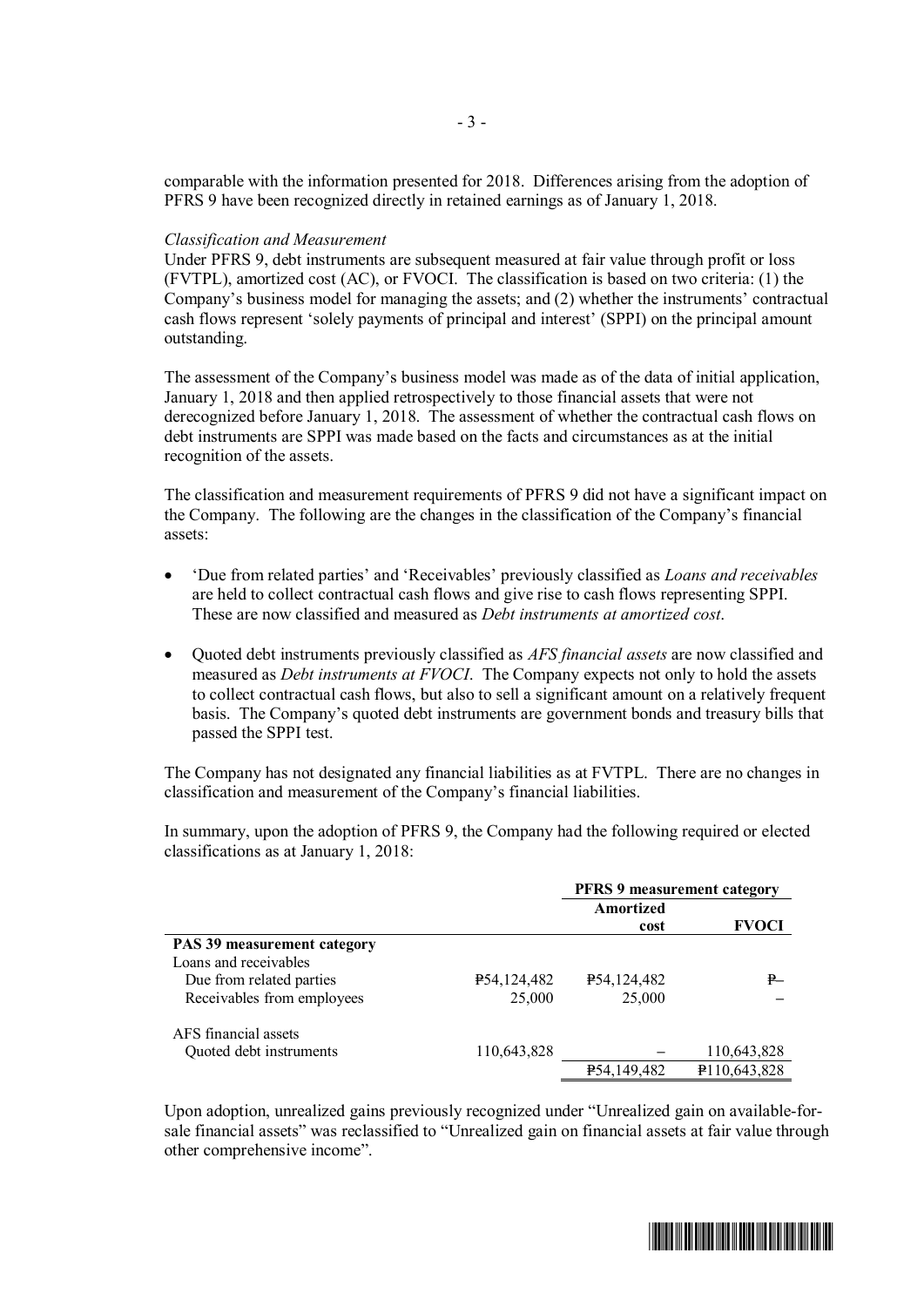## *Impairment*

The adoption of PFRS 9 has fundamentally changed the Company's accounting for impairment losses for financial assets by replacing PAS 39's incurred loss approach with a forward-looking expected credit loss (ECL) approach. PFRS 9 requires the Company to recognize an allowance for ECLs for all debt instruments not held at FVTPL and contract assets, together with loan commitments and financial guarantee contracts.

As of January 1, 2018, no adjustment was made on the allowance for impairment losses since the quantified effect of the transition from PAS 39 to PFRS 9 is insignificant to the Company.

#### ∂ PFRS 15, *Revenue from Contracts with Customers*

PFRS 15 supersedes PAS 11 *Construction Contracts,* PAS 18 *Revenue* and related Interpretations and it applies, with limited exceptions, to all revenue arising from contracts with customers. PFRS 15 establishes a five-step model to account for revenue arising from contracts with customers and requires that revenue be recognized at an amount that reflects the consideration to which an entity expects to be entitled in exchange for transferring goods or services to a customer. In addition, guidance on interest and dividend income have been moved from PAS 18 to PFRS 9 without significant changes to the requirements.

PFRS 15 requires entities to exercise judgment, taking into consideration all of the relevant facts and circumstances when applying each step of the model to contracts with their customer. The standard also specifies the accounting for the incremental costs of obtaining a contract and the costs directly related to fulfilling a contract. In addition, the standard requires extensive disclosures.

The Company assessed that the revenue recognition requirements for 'Trust fees' remain the same when the five-step model under PFRS 15 is applied (see detailed discussion in Revenue accounting policy).

#### **Significant Accounting Policies**

#### Fair value measurement

Fair value is the price that would be received to sell an asset or paid to transfer a liability in an orderly transaction between market participants at the measurement date. The fair value measurement is based on the presumption that the transaction to sell the asset or transfer the liability takes place either:

- ∂ In the principal market for the asset or liability, or
- ∂ In the absence of a principal market, in the most advantageous market for the asset or liability.

The principal or the most advantageous market must be accessible to the Company.

The fair value of an asset or a liability is measured using the assumptions that market participants would use when pricing the asset or liability, assuming that market participants act in their economic best interest.

If an asset or a liability measured at fair value has a bid price and an ask price, the price within the bid-ask spread that is most representative of fair value in the circumstances shall be used to measure fair value regardless of where the input is categorized within the fair value hierarchy.

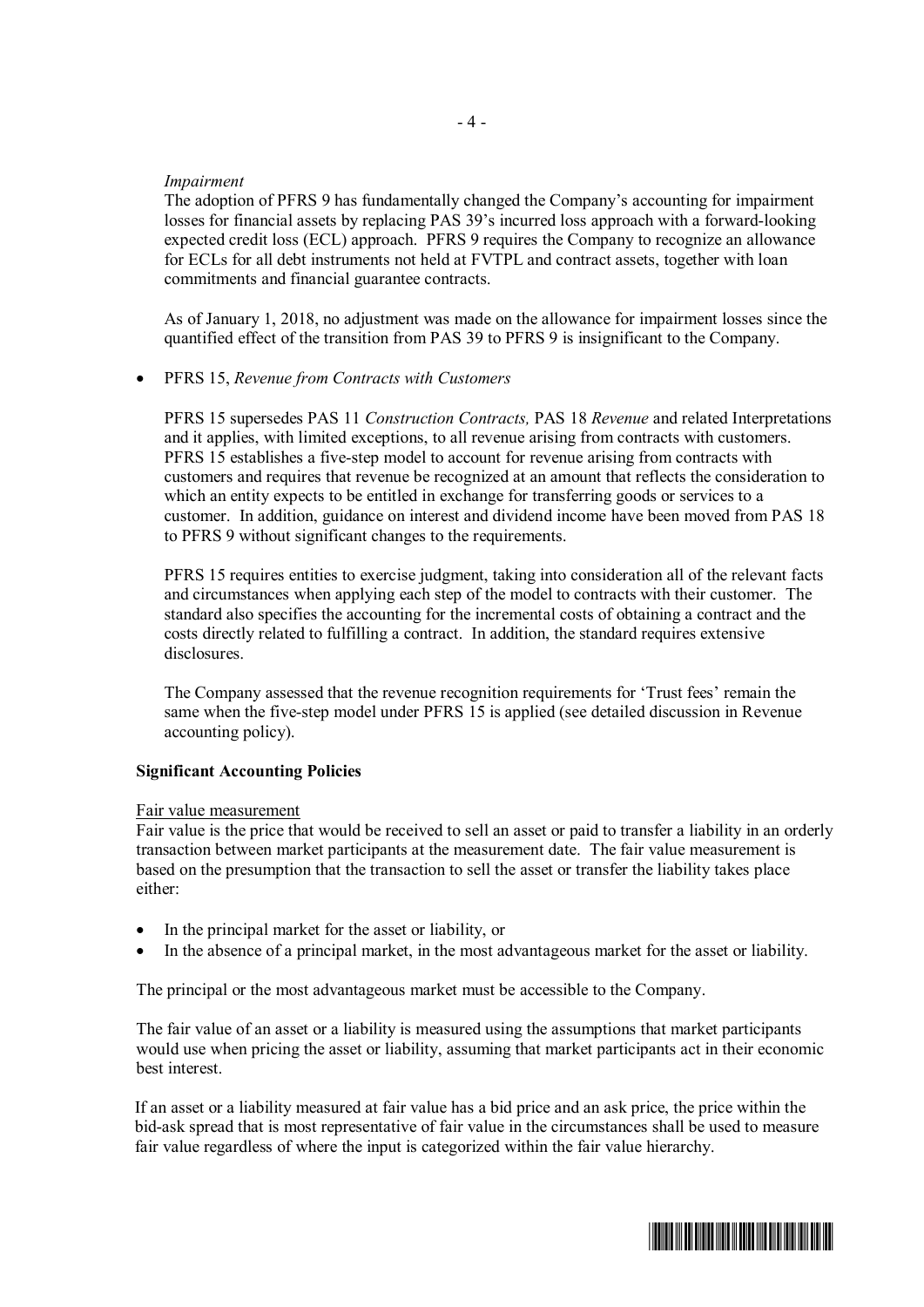A fair value measurement of a non-financial asset takes into account a market participant's ability to generate economic benefits by using the asset in its highest and best use or by selling it to another market participant that would use the asset in its highest and best use.

The Company uses valuation techniques that are appropriate in the circumstances and for which sufficient data are available to measure fair value, maximizing the use of relevant observable inputs and minimizing the use of unobservable inputs.

All assets and liabilities for which fair value is measured or disclosed in the Company's financial statements are categorized within the fair value hierarchy, described as follows, based on the lowest level input that is significant to the fair value measurement as a whole:

- ∂ Level 1 Quoted (unadjusted) market prices in active markets for identical assets or liabilities
- ∂ Level 2 Valuation techniques for which the lowest level input that is significant to the fair value measurement is directly or indirectly observable
- ∂ Level 3 Valuation techniques for which the lowest level input that is significant to the fair value measurement is unobservable

For assets and liabilities that are recognized in the Company's financial statements on a recurring basis, the Company determines whether transfers have occurred between levels in the hierarchy by reassessing categorization (based on the lowest level input that is significant to the fair value measurement as a whole) at the end of each reporting period.

For the purpose of fair value disclosures, the Company has determined classes of assets and liabilities on the basis of the nature, characteristics and risks of the asset or liability and the level of the fair value hierarchy as explained above.

## Cash and Cash Equivalents

Short-term, highly liquid investments that are readily convertible to known amounts of cash with original maturities of three months or less from dates of placements and that are subject to an insignificant risk of changes in value are classified as cash equivalents.

#### Financial Instruments

## *Date of recognition*

Financial instruments are recognized in the statement of financial position when the Company becomes a party to the contractual provisions of the instruments. Purchases or sales of financial assets that require delivery of assets within the time frame established by regulation or convention in the marketplace are recognized on the settlement date.

## *Policies applicable beginning January 1, 2018*

## *Initial recognition of financial instruments*

Financial assets are recognized initially at fair value. Except for financial instruments at FVTPL, the initial measurement of financial instruments includes transaction costs.

## *Classification and measurement of financial assets*

For purposes of classifying financial assets, an instrument is an 'equity instrument' if it is a nonderivative and meets the definition of 'equity' for the issuer (under PAS 32, *Financial Instruments: Presentation*). All other non-derivative financial instruments are 'debt instruments'.

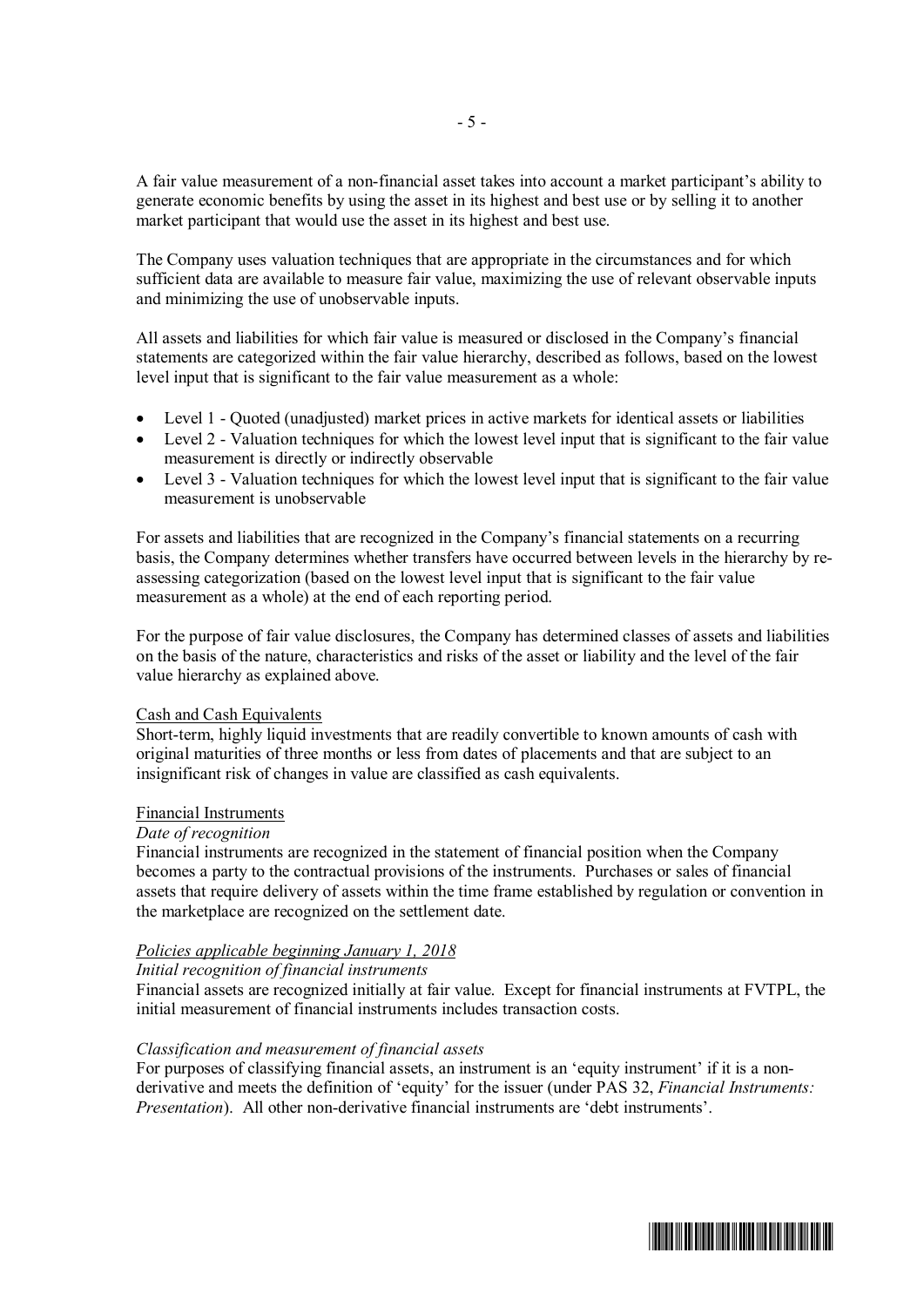a. Financial Assets at Amortized Cost

Financial assets are measured at amortized cost if both of the following conditions are met:

- The asset is held within the Company's business model whose objective is to hold the financial assets in order to collect contractual cash flows; and
- ∂ The contractual terms of the instrument give rise on specified dates to cash flows that are SPPI on the outstanding principal amount outstanding.

Financial assets meeting these criteria are measured initially at fair value plus transaction costs. These are subsequently measured at amortized cost using the effective interest method, less allowance for credit losses, with the interest calculated recognized as 'Interest income' in the statement of comprehensive income. Gains and losses are recognized in statement of comprehensive income when these investments are derecognized or impaired, as well as through the amortization process. The ECL are recognized in the statement of comprehensive income under 'Provision for credit losses'. The effects of revaluation on foreign currency-denominated assets are recognized in the statement of comprehensive income.

The Company classified 'Cash and cash equivalents', 'Due from related parties', and 'Receivables' as financial assets at amortized cost.

The Company may irrevocably elect at initial recognition to classify a financial asset that meets the amortized cost criteria above as at FVTPL if that designation eliminates or significantly reduces an accounting mismatch had the financial asset been measured at amortized cost. As of December 31, 2018, the Company has not made such designation.

#### b. Financial assets at FVOCI

Financial assets at FVOCI consists of quoted debt securities. Debt securities are measured at FVOCI if both of the following conditions are met:

- ∂ The asset is held within the Company's business model whose objective is to hold the financial assets in order to collect contractual cash flows and selling; and
- The contractual terms of the instrument give rise on specified dates to cash flows that are SPPI on the outstanding principal amount outstanding.

Debt securities meeting these criteria are measured initially at fair value plus transaction costs. These are subsequently measured at fair value. The unrealized gains and losses arising from the fair valuation of investment securities at FVOCI are excluded, net of tax as applicable, from the reported earnings and are included in the statement of comprehensive income as 'Net change in fair value of financial assets at fair value through other comprehensive income'. The effective yield component of debt securities at FVOCI, as well as the impact of translation of foreign currency-denominated debt securities at FVOCI to Philippine peso, is reported in the statement of comprehensive income. Interest earned on holding debt securities at debt securities at FVOCI are reported as 'Interest income' using the effective interest rate (EIR) method. When the debt securities at FVOCI are disposed of, the cumulative gain or loss previously recognized in OCI is recognized as 'Trading and securities gain (loss) - net'. The ECL arising from impairment of such investments are recognized in OCI with a corresponding charge to 'Provision for credit losses' in the statement of comprehensive income.

#### *Reclassification of financial assets*

The Company can reclassify financial assets if the objective of its business model for managing those financial assets changes. Reclassification of financial assets designated as at FVTPL at initial recognition is not permitted. A change in the objective of the Company's business model must be



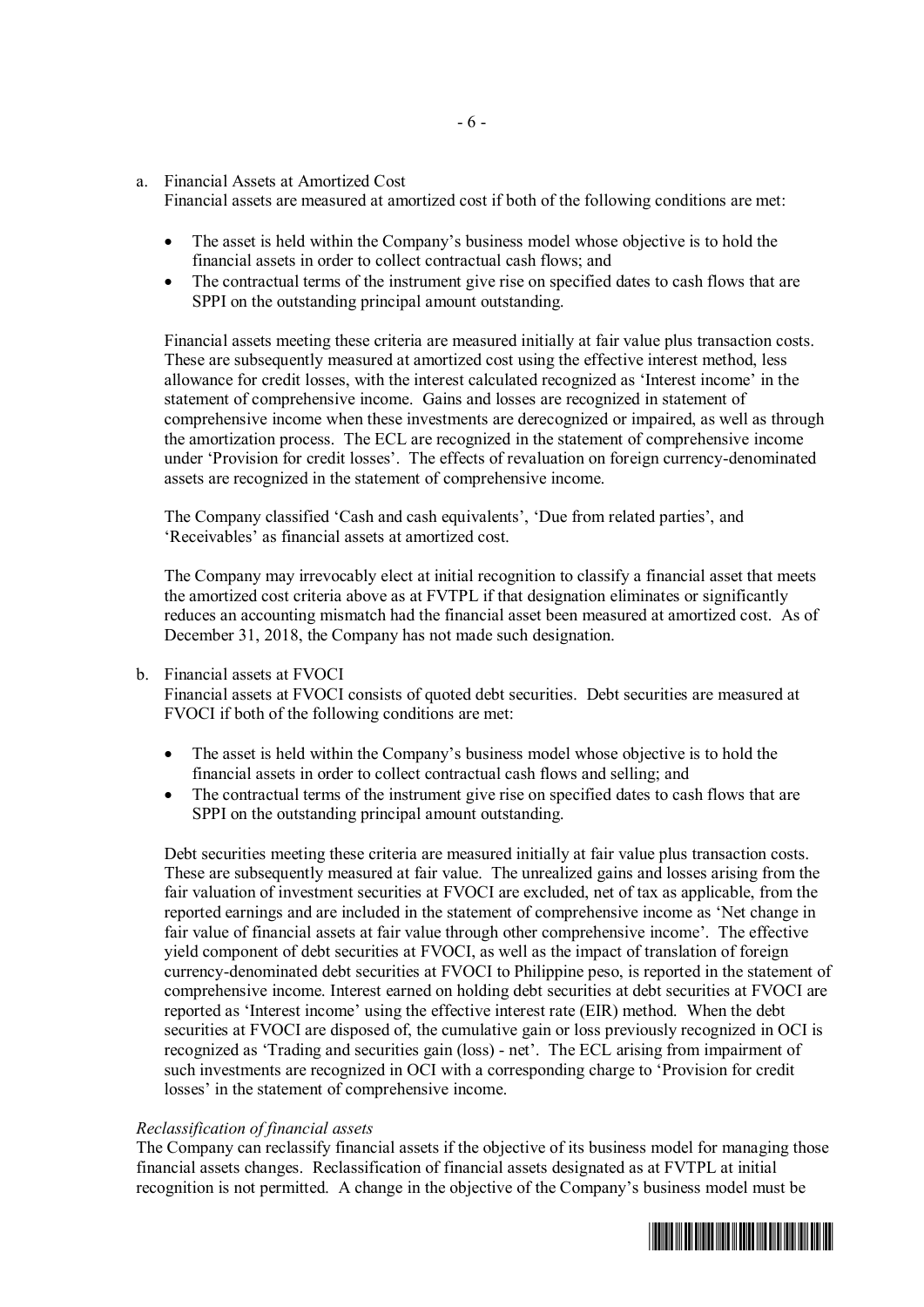effected before the reclassification date. The reclassification date is the beginning of the next statement of financial position date following the change in the business model.

#### *Impairment of financial assets*

The Company recognizes an ECL for all debt instruments not held at FVTPL. ECLs are based on the difference between the contractual cash flows due in accordance with the contract and all the cash flows that the Company expects to receive, discounted at an approximation of the original EIR. The expected cash flows will include cash flows from the sale of collateral held or other credit enhancements that are integral to the contractual terms.

ECLs are recognized in two stages. For credit exposures for which there has not been a significant increase in credit risk since initial recognition, ECLs are provided for credit losses that result from default events that are possible within the next 12-months (a 12-month ECL). For those credit exposures for which there has been a significant increase in credit risk since initial recognition, a loss allowance is required for credit losses expected over the remaining life of the exposure, irrespective of the timing of the default (a lifetime ECL).

For trade receivables, the Company applies a simplified approach in calculating ECLs. Therefore, the Company does not track changes in credit risk, but instead recognizes a loss allowance based on lifetime ECLs at each reporting date. The Company has established a provision matrix that is based on its historical credit loss experience, adjusted for forward-looking factors specifc to the debtors and the economic environment.

The Company assesses on a forward-looking basis the ECL associated with its debt instrument financial asset not measured at FVTPL. For cash in bank, debt financial assets at FVOCI, receivables from employees and accrued interest receivables, the Company applies the general approach in calculating ECL. The loss allowance is based on the probability of default in the next twelve months unless there has been a significant increase in credit risk since origination.

For cash and cash equivalents and investment in debt securities, the Company applies the low credit risk simplification. The Company considers a debt financial asset to have low credit risk when its credit risk rating is equivalent to the definition of investment grade. At every reporting date, the Company evaluates whether the debt instrument is considered to have low credit risk using all reasonable and supportable information that is available without undue cost or effort.

The Company considers a financial asset in default when contractual payments are 90 days past due. However, in certain cases, the Company may also consider a financial asset to be in default when internal or external information indicates that the Company is unlikely to receive the outstanding contractual amounts in full before taking into account any credit enhancements held by the Company.

A financial asset is written off when there is no reasonable expectation of recovering the contractual cash flows.

# *Policies applicable prior to January 1, 2018*

# *Initial recognition of financial instruments*

Financial instruments are recognized initially at fair value. Except for financial instruments at FVTPL, the initial measurement of financial instruments includes transaction costs. The Company classifies its financial assets into the following categories: financial assets at FVTPL, held-to-maturity (HTM) investments, AFS financial assets, and loans and receivables. The Company classifies its financial liabilities either as financial liabilities at FVTPL or financial liabilities at amortized cost. The classification depends on the purpose for which the instruments were acquired or incurred and whether these are quoted in an active market. Management determines the classification of its

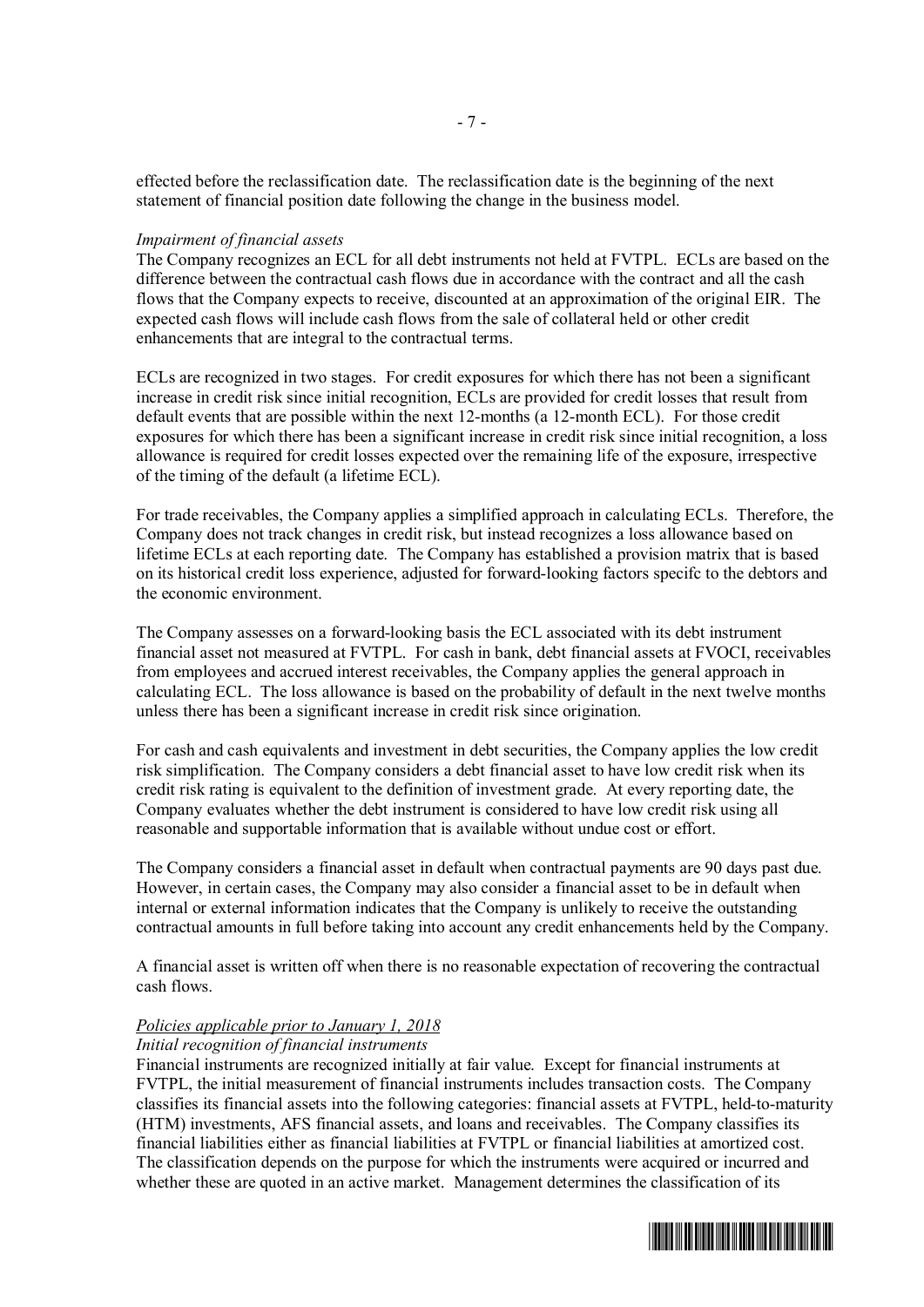financial instruments at initial recognition and, where allowed and appropriate, re-evaluates such designation at every reporting date.

Financial instruments issued by the Company are classified as equity in accordance with the substance of the contractual arrangement. Any interest, dividends, realized and unrealized gains and losses from financial instruments or a component considered as a financial liability are recognized in profit or loss for the period. Distributions to holders of financial instruments classified as equity are treated as owner-related and thus charged directly to equity.

#### *AFS financial assets*

AFS financial assets are those non-derivative financial assets that are designated as such, or do not qualify to be classified or have not been classified under any other financial asset category. They are purchased and held indefinitely and may be sold in response to liquidity requirements or changes in market conditions.

After initial measurement, AFS financial assets are subsequently measured at fair value. Changes in fair value, other than impairment loss, and foreign currency differences on AFS equity securities, are recognized in other comprehensive income (OCI) as 'Net change in fair value on AFS financial assets' and are presented within equity. The losses arising from the impairment of such securities are recognized in profit or loss. When the security is disposed of, the cumulative gain or loss previously recognized in OCI is transferred to profit or loss.

When the fair value of AFS financial assets cannot be measured reliably because of lack of reliable estimates of unobserved inputs such as in the case of unquoted equity instruments, these financial assets are allowed to be carried at cost less impairment, if any.

#### *Loans and receivables*

Loans and receivables are non-derivative financial assets with fixed or determinable payments and fixed maturities that are not quoted in an active market. These are not entered into with the intention of immediate or short-term resale and are not held for trading.

After initial measurement, the loans and receivables are subsequently measured at amortized cost using the EIR method, less allowance for credit losses. Amortized cost is calculated by taking into account any discount or premium on acquisition and fees that are an integral part of the EIR. The amortization is included as part of interest income in statement of comprehensive income. The losses arising from the impairment of such loans and receivables are charged to current operations.

This category includes the Company's 'Due from related parties' and 'Receivables'.

#### *Financial liabilities at amortized cost*

Issued financial instruments or their components, which are not classified as at FVTPL, are classified as other financial liabilities, where the substance of the contractual arrangement results in the Company having an obligation either to deliver cash or another financial asset to the holder or lender, or to satisfy the obligation other than by the exchange of a fixed amount of cash or another financial asset for a fixed number of the Company's own equity instruments. The components of issued financial instruments that contain both liability and equity elements are accounted for separately, with the equity component being assigned the residual amount after deducting from the instrument as a whole the amount separately determined as the fair value of the liability component on the date of issue.

After initial measurement, other financial liabilities are subsequently measured at amortized cost using the effective interest method. Amortized cost is calculated by taking into account any discount

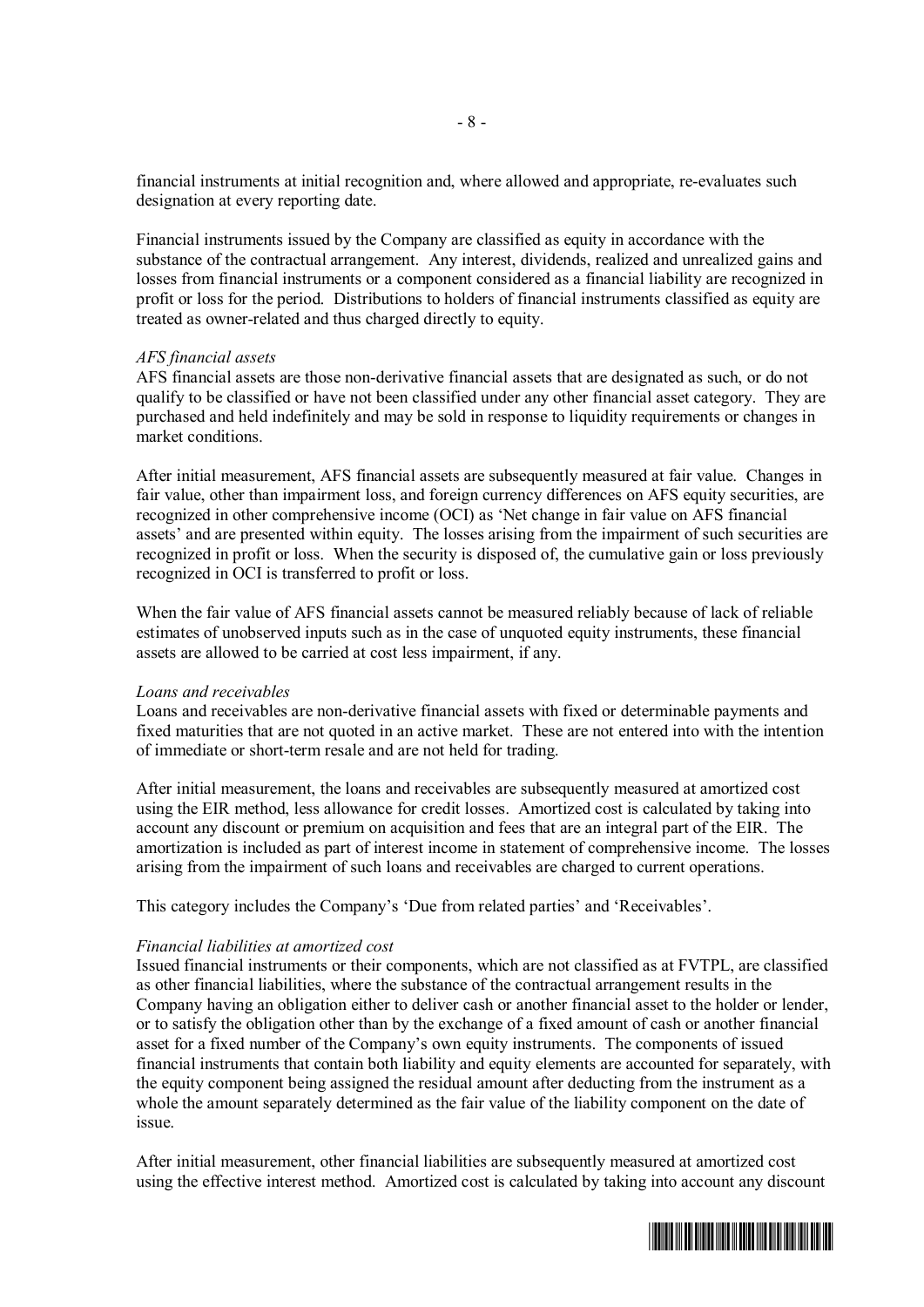or premium on the issue and fees that are an integral part of EIR. The amortization is included as part of interest expense in statement of comprehensive income.

This category includes the Company's 'Due to related parties'. It also applies to 'Accrued expenses' and 'Others' shown under 'Accounts payable and accrued expenses'.

As at December 31, 2017, the Company has no financial instruments at FVTPL and HTM investments.

#### *Impairment of Financial Assets*

The Company assesses at each reporting date whether there is objective evidence that a financial asset or a group of financial assets is impaired. A financial asset or a group of financial assets is deemed to be impaired if, and only if, there is objective evidence of impairment as a result of one or more events that have occurred after the initial recognition of the asset (an incurred 'loss event') and that loss event (or events) has an impact on the estimated future cash flows of the financial asset or the group of financial assets that can be reliably estimated. Evidence of impairment may include indications that the borrower or a group of borrowers is experiencing significant financial difficulty, default or delinquency in payments, the probability that they will enter bankruptcy or other financial reorganization and where observable data indicate that there is measurable decrease in the estimated future cash flows, such as changes in arrears or economic conditions that correlate with defaults.

#### *Financial assets carried at amortized cost*

The Company first assesses whether objective evidence of impairment exists individually for financial assets that are individually significant, or collectively for financial assets that are not individually significant. If the Company determines that no objective evidence of impairment exists for individually assessed accounts, whether significant or not, it includes the asset in a group of financial assets with similar credit risk characteristics and collectively assesses for impairment. Assets that are individually assessed for impairment and for which an impairment loss is, or continues to be, recognized are not included in the collective assessment for impairment. For the purpose of a collective evaluation of impairment, loans and receivables are grouped on the basis of such credit risk characteristics as type of borrower, collateral type, credit and payment status, and term.

If there is objective evidence that an impairment loss has been incurred, the amount of the loss is measured as the excess of loan's carrying amount over its net realizable value, normally based on the present value of the estimated future cash flows from the asset. The carrying amount of the loan is reduced through the use of an allowance account and the amount of loss is charged against the statement of comprehensive income. The loan, together with the associated allowance accounts, is written-off when there is no realistic prospect of future recovery. Subsequently, the amount of the estimated impairment loss decreases because of an event occurring after the impairment was recognized, the previously recognized impairment loss is reduced by adjusting the allowance account. If a future write-off is later recovered, any amounts formerly charged are credited to the 'Provision for credit losses' account.

The present value of the estimated future cash flows is discounted at the loan's original EIR. Time value is generally not considered when the effect of discounting is not material.

#### *AFS financial assets*

For AFS financial assets, the Company assesses at each reporting date whether there is objective evidence that a financial asset or group of financial assets is impaired.

In case of equity securities classified as AFS financial assets, this would include a significant or prolonged decline in the fair value of the investments below its cost. When there is evidence of

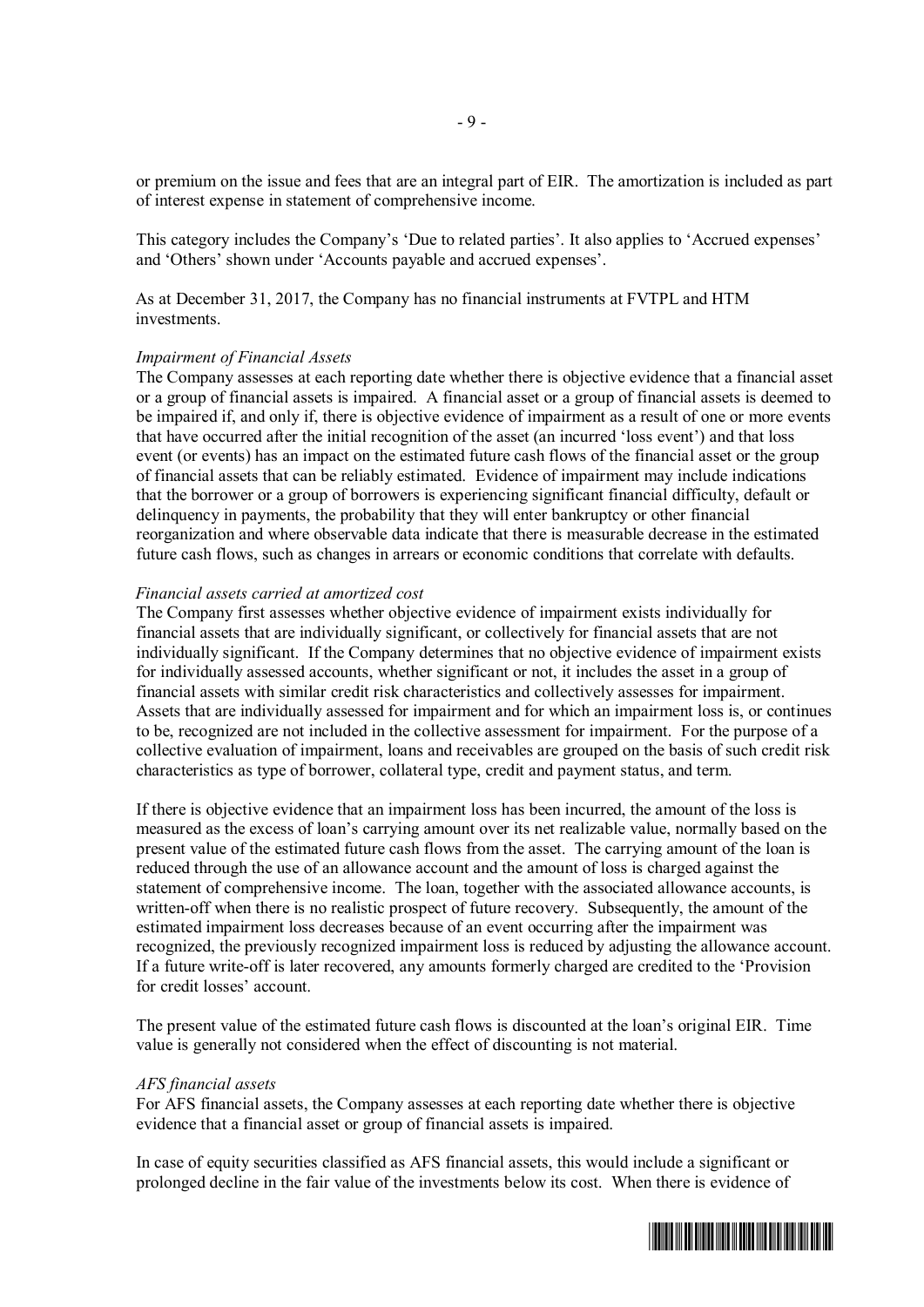impairment, the cumulative loss - measured as the difference between the acquisition cost and the current fair value, less any impairment loss on that financial asset previously recognized in the statement of comprehensive income - is removed from OCI and recognized in the statement of comprehensive income. Impairment losses on equity investments are not reversed through the statement of comprehensive income. Increases in fair value after impairment are recognized directly in OCI.

## 'Day 1' difference

Where the transaction price in a non-active market is different from the fair value from other observable current market transactions in the same instrument or based on a valuation technique whose variables include only data from observable market, the Company recognizes the difference between the transaction price and fair value (a 'Day 1' difference) in the statement of comprehensive income in 'Other income', unless it qualifies for recognition as some other type of asset. In cases where transaction price used is made of data which is not observable, the difference between the transaction price and model value is only recognized in the statement of comprehensive income when the inputs become observable or when the instrument is derecognized. For each transaction, the Company determines the appropriate method of recognizing the 'Day 1' difference amount.

#### Offsetting Financial Instruments

Financial instruments are offset and the net amount is reported in the statement of financial position if, and only if, there is a currently enforceable legal right to offset the recognized amounts and there is an intention to settle on a net basis, or to realize the asset and settle the liability simultaneously. The Company assesses that it has a currently enforceable right of offset if the right is not contingent on a future event, and is legally enforceable in the normal course of business, event of default, and event of insolvency or bankruptcy of the Company and all of the counterparties.

## Derecognition of Financial Instruments

#### *Financial assets*

A financial asset (or, where applicable, a part of a financial asset or part of a group of financial assets) is derecognized (that is, removed from the statement of financial position) when:

- The rights to receive cash flows from the asset have expired;
- ∂ The Company has transferred its rights to receive cash flows from the asset or has assumed an obligation to pay the received cash flows in full without material delay to a third party under a 'pass-through' arrangement; and either the Company:
	- a. Has transferred substantially all the risks and rewards of the asset, or
	- b. Has neither transferred nor retained substantially all the risks and rewards of the asset, but has transferred control of the asset.

When the Company has transferred its right to receive cash flows from an asset and has entered into pass-through arrangement, it evaluates if, and to what extent, it has retained the risks and rewards of ownership. When it has neither transferred nor retained substantially all the risks and rewards of the asset nor transferred control over the asset, the Company continues to recognize the transferred asset to the extent of its continuing involvement. In that case, the Company also recognizes an associated liability. The transferred asset and the associate liability are measured on a basis that reflects the rights and obligations that the Company has retained.

Continuing involvement that takes the form of a guarantee over the transferred asset is measured at the lower of the original carrying amount of the asset and the maximum amount of consideration that the Company could be required to pay.

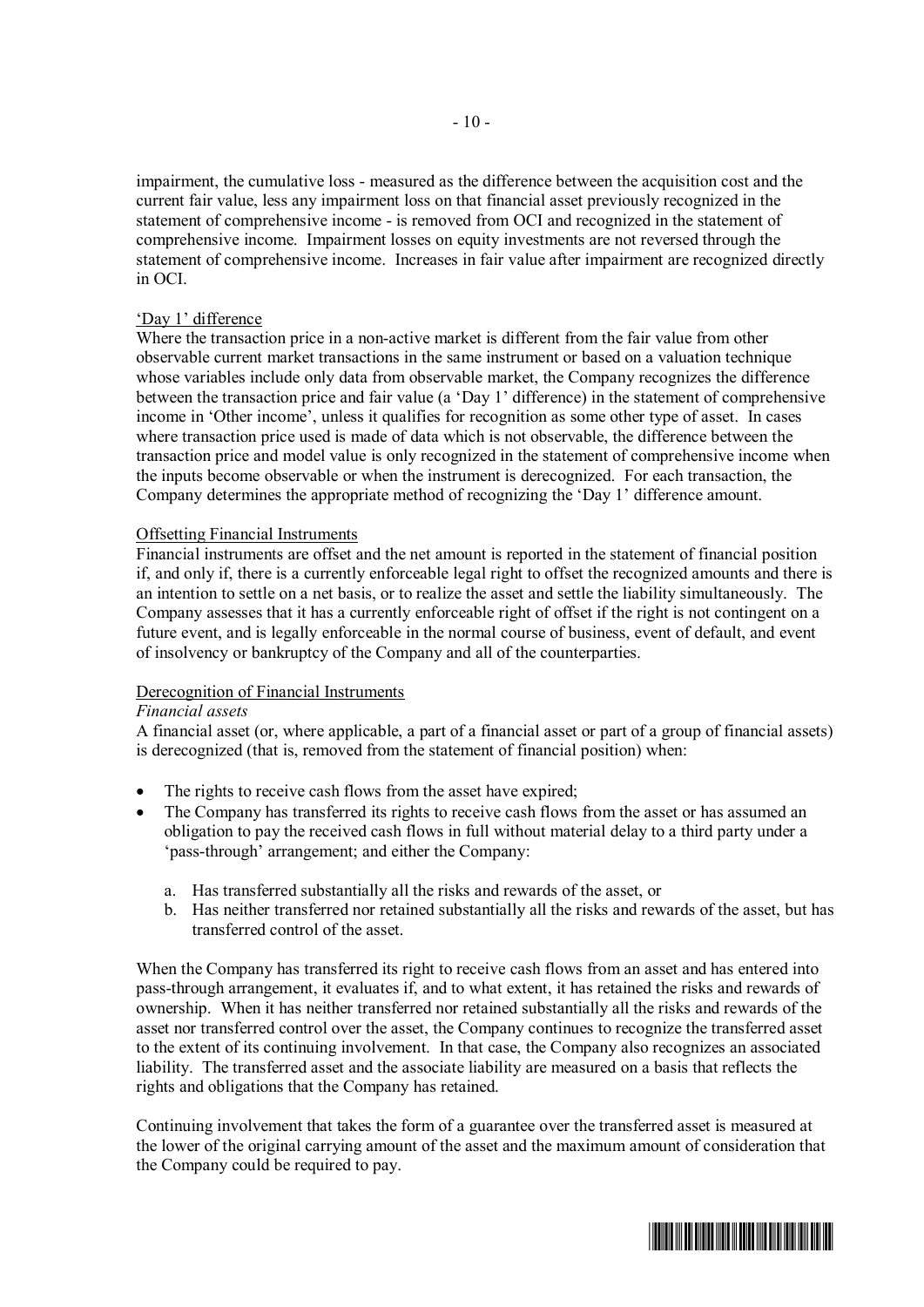## *Financial liability*

A financial liability is derecognized when the obligation under the liability is discharged or cancelled or has expired. Where an existing financial liability is replaced by another from the same lender on substantially different terms, or the terms of an existing liability are substantially modified, such an exchange or modification is treated as a derecognition of the original liability and the recognition of a new liability, with the difference in the respective carrying amounts recognized in statement of comprehensive income.

## Property and Equipment

Property and equipment are stated at cost less accumulated depreciation and any impairment in value. Such cost includes the cost of replacing part of the equipment of the recognition criteria are met, but excludes repairs and maintenance cost. The initial cost of property and equipment comprises of its purchase price and other costs directly attributable to bringing the asset to its working condition and location for its intended use. Expenditures incurred after the property and equipment have been put into operation, such as repairs and maintenance are normally charged against operations in the year in which the costs are incurred. In situations where it can be clearly demonstrated that the expenditures have resulted in an increase in the future economic benefits expected to be obtained from the use of an item of property and equipment beyond its originally assessed standard of performance, the expenditures are capitalized as additional costs of furniture and fixtures.

Depreciation is calculated on a straight-line basis over the estimated useful life (EUL) of the assets as follows:

|                          | Number of Years |
|--------------------------|-----------------|
| Furniture and fixtures   |                 |
| Transportation equipment |                 |

The EUL and the depreciation method are reviewed periodically to ensure that the period and the method of depreciation are consistent with the expected pattern of economic benefits from items of property and equipment.

An item of property and equipment is derecognized upon disposal or when no future economic benefits are expected from the continued use of the asset. Any gain or loss arising on derecognition of the asset (calculated as the difference between the net disposal proceeds and the carrying amount of the item) is included in statement of comprehensive income in the year when the asset is derecognized.

## Software Costs

Software costs include computer software licenses to be used in operations which are accounted for under the cost model.

Acquired computer software licenses are capitalized on the basis of the costs incurred to acquire and install the specific software. Costs associated with maintaining computer software are expensed as incurred. Subsequently, software is measured at cost less accumulated amortization and any accumulated impairment losses.

Costs are amortized on a straight-line basis over the EUL of three years as these intangible assets are considered finite. In addition, intangible assets are subject to impairment testing.

#### Impairment of Non-Financial Assets

At each reporting date, the Company assesses whether there is any indication that its non-financial assets such as property and equipment and software may be impaired. When an indicator of

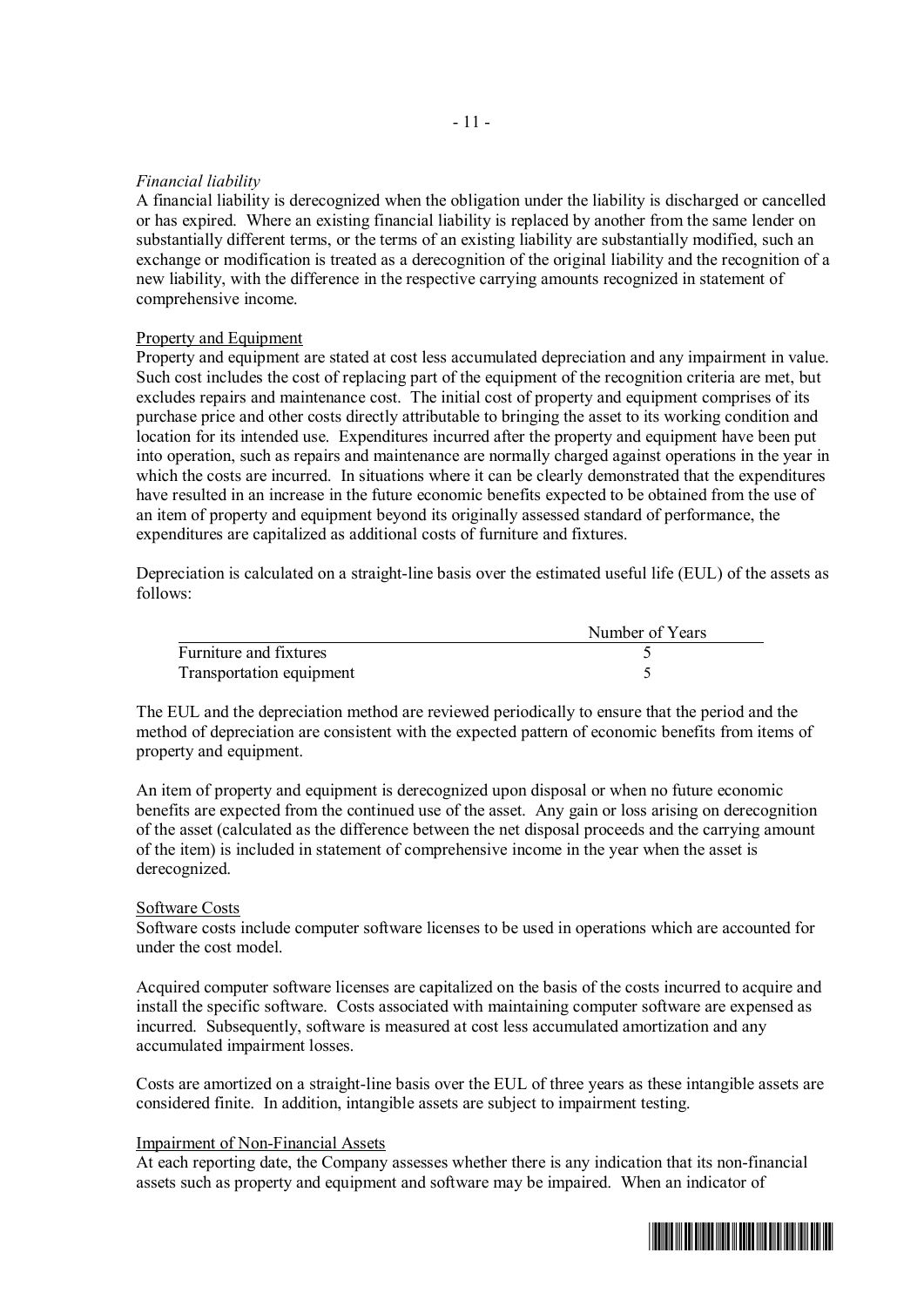impairment exists, the Company estimates the recoverable amount of the impaired asset. The recoverable amount is the higher of fair value less costs to sell and value in use and is determined for an individual asset. For the purpose of impairment testing, assets that cannot be tested individually are grouped together into the smallest group of assets that generates cash inflows from continuing use that are largely independent of the cash inflows of other assets or groups of assets. Where the carrying amount of an asset exceeds its recoverable amount, the impaired asset is written down to its recoverable amount. The impairment loss is charged to statement of comprehensive income in the year in which it arises. In assessing value in use, the estimated future cash flows are discounted to their present value using a pre-tax discount rate that reflects current market assessment of the time value of money and the risks specific to the asset.

For non-financial assets, an assessment is made at each reporting date as to whether there is any indication that previously recognized impairment losses may no longer exist or may have decreased. If such indication exists, the recoverable amount is estimated. A previously recognized impairment loss is reversed only if there has been a change in the estimates used to determine the asset's recoverable amount since the last impairment loss was recognized. If that is the case, the carrying amount of the asset is increased to its recoverable amount. The reversal can be made only to the extent that the resulting carrying value does not exceed the carrying value that would have been determined, net of depreciation and amortization, had no impairment loss been recognized. Such reversal is recognized in profit or loss. After such a reversal, the depreciation and amortization are adjusted in future years to allocate the asset's revised carrying amount, less any residual value, on a systematic basis over its remaining life.

## Equity

Capital stock is measured at par value for all shares issued and outstanding. When the shares are sold at a premium, the difference between the proceeds and the par value is credited to 'Additional paid-in capital' account. Direct costs, net of related tax benefit, incurred related to equity issuance, such as underwriting, accounting and legal fees, printing costs and taxes are chargeable to 'Additional paid-in capital'. If the 'Additional paid-in capital' is not sufficient, the excess is charged against 'Retained earnings'.

#### Revenue Recognition

Prior to January 1, 2018, under PAS 18, revenue is recognized to the extent that it is probable that economic benefits will flow to the Company and the income can be reliably measured, regardless of when the payment is being made. Revenue is measured at the fair value of the consideration received or receivable, taking into account contractually defined terms of payment and excluding taxes or duty.

Upon adoption of PFRS 15 beginning January 1, 2018, revenue from contracts with customers is recognized when control of services is transferred to the customer at an amount that reflects the consideration to which the Company expects to be entitled in exchange for those services.

The Company assesses its revenue arrangements against specific criteria in order to determine if it is acting as a principal or agent. The Company assessed that it is acting as principal in all of its revenue arrangements. The following specific recognition criteria must also be met before revenue is recognized:

## *Trust fees*

Trust fees related to trust accounts are recognized ratably over the period as the service is provided.

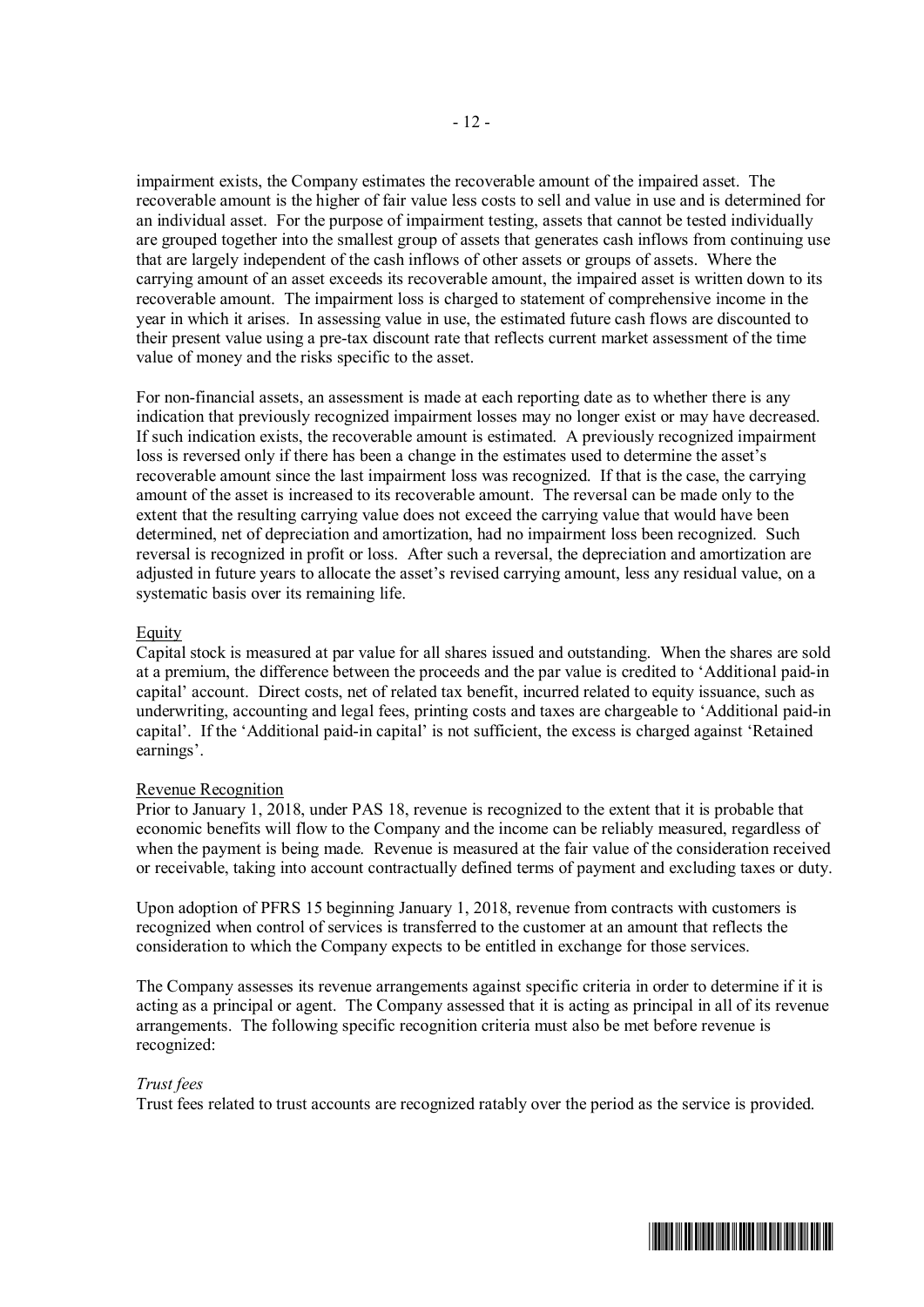#### Revenue outside the scope of PFRS 15

#### *Interest income*

Interest income is accrued on a time proportion basis at the effective interest rate applicable, which is the rate that exactly discounts estimated future cash receipts through the expected life of the financial asset to that asset's net carrying amount.

#### Expense Recognition

Expenses are recognized in the statement of comprehensive income when a decrease in future economic benefit related to a decrease in an asset or an increase in a liability has arisen that can be measured reliably. Expenses are recognized in the statement of income:

- ∂ On the basis of a direct association between the costs incurred and the earning of specific items of income;
- On the basis of systematic and rational allocation procedures when economic benefits are expected to arise over several accounting periods and the association with income can only be broadly or indirectly determined; or
- Immediately when an expenditure produces no future economic benefits or when, and to the extent that, future economic benefits do not qualify, or cease to qualify, for recognition in the statement of financial condition as an asset.

Expenses in the statement of comprehensive income are presented using the nature of expense method.

#### Pension Benefits

The Company maintains a defined contribution (DC) plan that covers all regular full-time employees. Under its DC plan, the Company pays fixed contributions based on the employees' monthly salaries. The Company, however, is covered by Republic Act (RA) No. 7641, The Philippine Retirement Law, which provides for its qualified employees a defined benefit (DB) minimum guarantee. The DB minimum guarantee is equivalent to a certain percentage of the monthly salary payable to an employee at normal retirement age with the required credited years of service based on the provisions of RA 7641.

Accordingly, the Company accounts for its retirement obligation under the higher of the DB obligation relating to the minimum guarantee and the obligation arising from the DC plan.

For the DB minimum guarantee plan, the liability is determined based on the present value of the excess of the projected DB obligation over the projected DC obligation at the end of the reporting period. The DB obligation is calculated annually by a qualified independent actuary using the projected unit credit method. The Company determines the net interest expense (income) on the net DB liability (asset) for the period by applying the discount rate used to measure the DB obligation at the beginning of the annual period to the then net DB liability (asset), taking into account any changes in the net DB liability (asset) during the period as a result of contributions and benefit payments. Net interest expense and other expenses related to the DB plan are recognized in profit or loss.

The DC liability, on the other hand, is measured at the fair value of the DC assets upon which the DC benefits depend, with an adjustment for margin on asset returns, if any, where this is reflected in the DC benefits.

Remeasurements of the net DB liability, which comprise actuarial gains and losses, the return on plan assets (excluding interest) and the effect of the asset ceiling (if any, excluding interest), are recognized immediately in other comprehensive income.

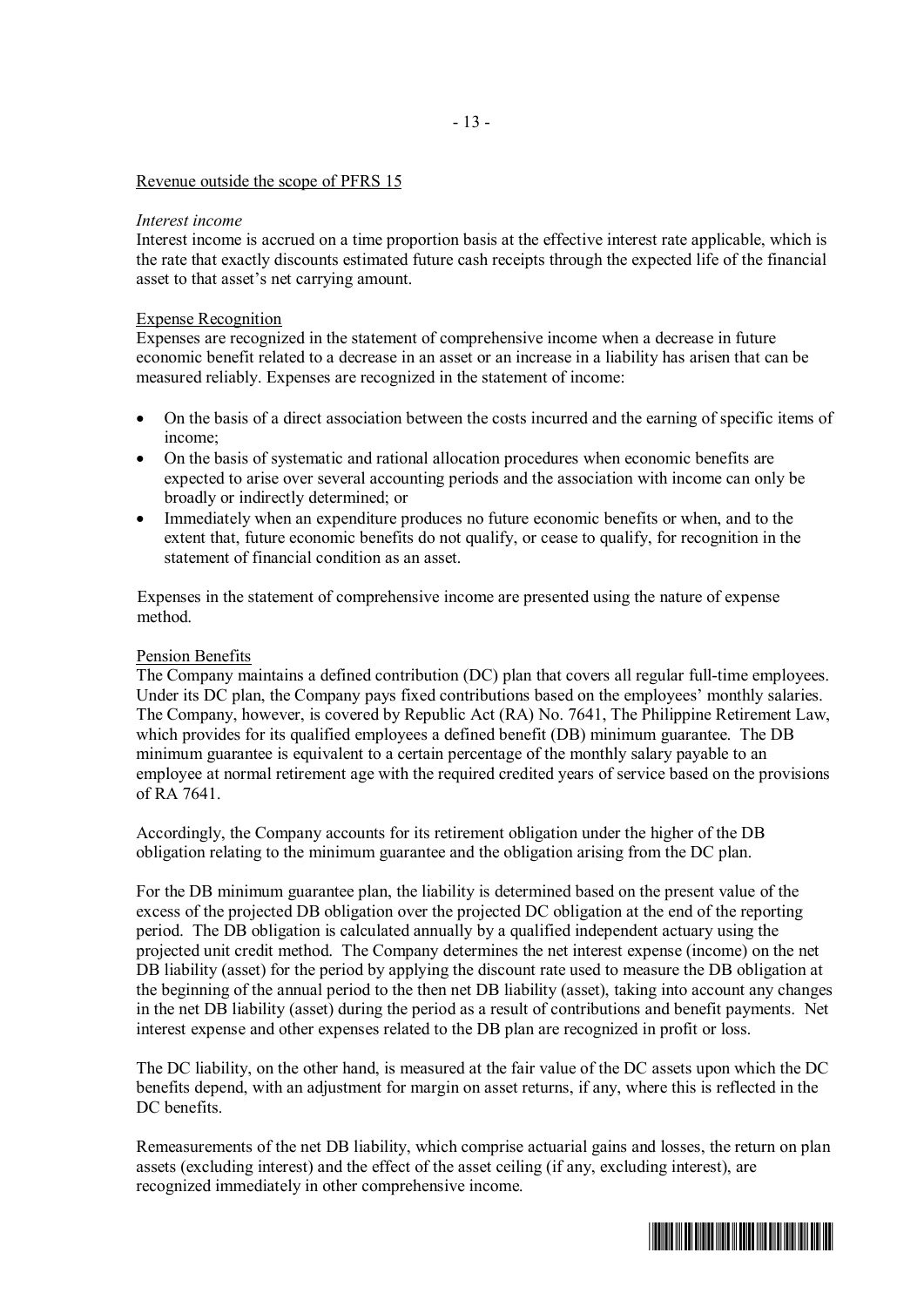When the benefits of a plan are changed or when a plan is curtailed, the resulting change in benefit that relates to past service or the gain or loss on curtailment is recognized immediately in profit or loss. The Company recognizes gains or losses on the settlement of a DB plan when the settlement occurs.

#### Income Tax

Income tax on profit or loss for the year comprises current and deferred tax. Income tax is determined in accordance with Philippine Tax Law. Income tax is recognized in profit or loss, except to the extent that it relates to items directly in OCI.

#### *Current tax*

Current tax assets and liabilities for the current period are measured at the amount expected to be recovered from or paid to the taxation authorities. The tax rates and tax laws used to compute the amount are those that are enacted or substantively enacted as at the reporting date.

#### *Deferred tax*

Deferred tax is provided using the balance sheet liability method on all temporary differences at the reporting date between the tax bases of assets and liabilities and their carrying amounts for financial reporting purposes.

Deferred tax liabilities are recognized for all taxable temporary differences, with certain exceptions. Deferred tax assets are recognized for all deductible temporary differences, carryforward of unused tax credits from the excess minimum corporate income tax (MCIT) over the regular corporate income tax (RCIT), and unused net operating loss carryover (NOLCO), to the extent that it is probable that sufficient taxable income will be available against which the deductible temporary differences and carryforward benefits of unused tax credits from MCIT and unused NOLCO can be utilized.

Deferred tax, however, is not recognized when it arises from the initial recognition of an asset or liability in a transaction that is not a business combination and, at the time of the transaction, affects neither the accounting income nor taxable income or loss.

The carrying amount of deferred tax assets is reviewed at each reporting date and reduced to the extent that it is no longer probable that sufficient taxable profit will be available to allow all or part of the deferred tax assets to be utilized. Unrecognized deferred tax assets are reassessed at each reporting date and are recognized to the extent that it has become probable that future taxable profit will allow the deferred tax assets to be recovered.

Deferred tax assets and liabilities are measured at the tax rates that are applicable to the period when the asset is realized or the liability is settled, based on tax rates (and tax laws) that have been enacted or substantively enacted as at the reporting date.

Deferred tax assets and deferred tax liabilities are offset if a legally enforceable right exists to set off current tax assets against current tax liabilities and the deferred taxes relate to the same taxable entity and the same tax authority.

#### Foreign Currency-Denominated Transactions and Balances

Transactions in foreign currencies are initially recorded in the functional currency at the foreign exchange rate prevailing at the date of the transaction. Monetary assets and liabilities denominated in foreign currencies at the reporting date are retranslated to the functional currency at the closing rate prevailing at reporting date. The foreign currency gain or loss on monetary items is the difference between amortized cost in the functional currency at the beginning of the period, adjusted for effective interest and payments during the period, and the amortized cost in foreign currency translated at the closing rate prevailing at the end of the reporting period.

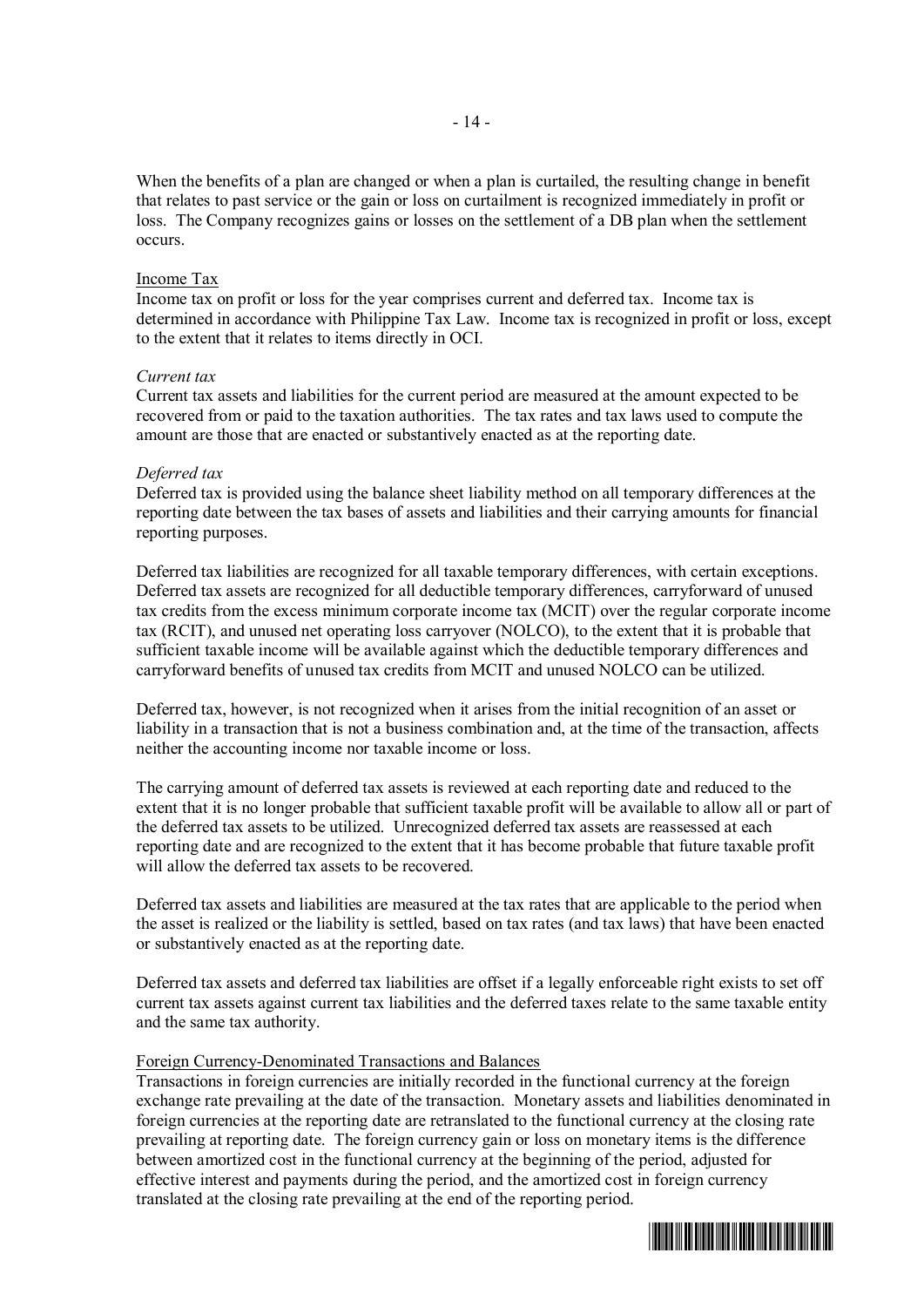Foreign currency differences arising from translation are recognized in the statement of comprehensive income.

#### Provisions

Provisions are recognized when the Company has a present obligation (legal or constructive) as a result of past event and it is probable that an outflow of assets embodying economic benefits will be required to settle the obligation and a reliable estimate can be made of the amount of the obligation. When the Company expects some or all of a provision to be reimbursed, for example, under an insurance contract, the reimbursement is recognized as a separate asset but only when the reimbursement is virtually certain. The expense relating to any provision is presented in the statement of comprehensive income, net of any reimbursement. If the effect of the time value of money is material, provisions are determined by discounting the expected future cash flows at a pretax rate that reflects current market assessments of the time value of money and, where appropriate, the risks specific to the liability. Where discounting is used, the increase in the provision due to the passage of time is recognized as an 'Interest expense'.

#### Contingencies

Contingent liabilities are not recognized but are disclosed in the financial statements unless the possibility of an outflow of assets embodying economic benefits is remote. Contingent assets are not recognized but are disclosed in the notes to the financial statements when an inflow of economic benefits is probable.

#### Events after the Reporting Period

Post year-end events that provide additional information about the Company's position at the reporting date (adjusting events) is reflected in the financial statements. Post year-end events that are not adjusting events, if any, are disclosed when material to the Company's financial statements.

#### Standards Issued but not yet Effective

Pronouncements issued but not yet effective are listed below. Unless otherwise indicated, the Company does not expect that the future adoption of the said pronouncements will have a significant impact on its financial statements. The Company intends to adopt the following pronouncements when they become effective.

#### *Effective beginning on or after January 1, 2019*

∂ PFRS 16, *Leases*

PFRS 16 sets out the principles for the recognition, measurement, presentation and disclosure of leases and requires lessees to account for all leases under a single on-balance sheet model similar to the accounting for finance leases under PAS 17, *Leases*. The standard includes two recognition exemptions for lessees – leases of 'low-value' assets (e.g., personal computers) and short-term leases (i.e., leases with a lease term of 12 months or less). At the commencement date of a lease, a lessee will recognize a liability to make lease payments (i.e., the lease liability) and an asset representing the right to use the underlying asset during the lease term (i.e., the right-ofuse asset). Lessees will be required to separately recognize the interest expense on the lease liability and the depreciation expense on the right-of-use asset.

Lessees will be also required to remeasure the lease liability upon the occurrence of certain events (e.g., a change in the lease term, a change in future lease payments resulting from a change in an index or rate used to determine those payments). The lessee will generally recognize the amount of the remeasurement of the lease liability as an adjustment to the right-of-use asset.

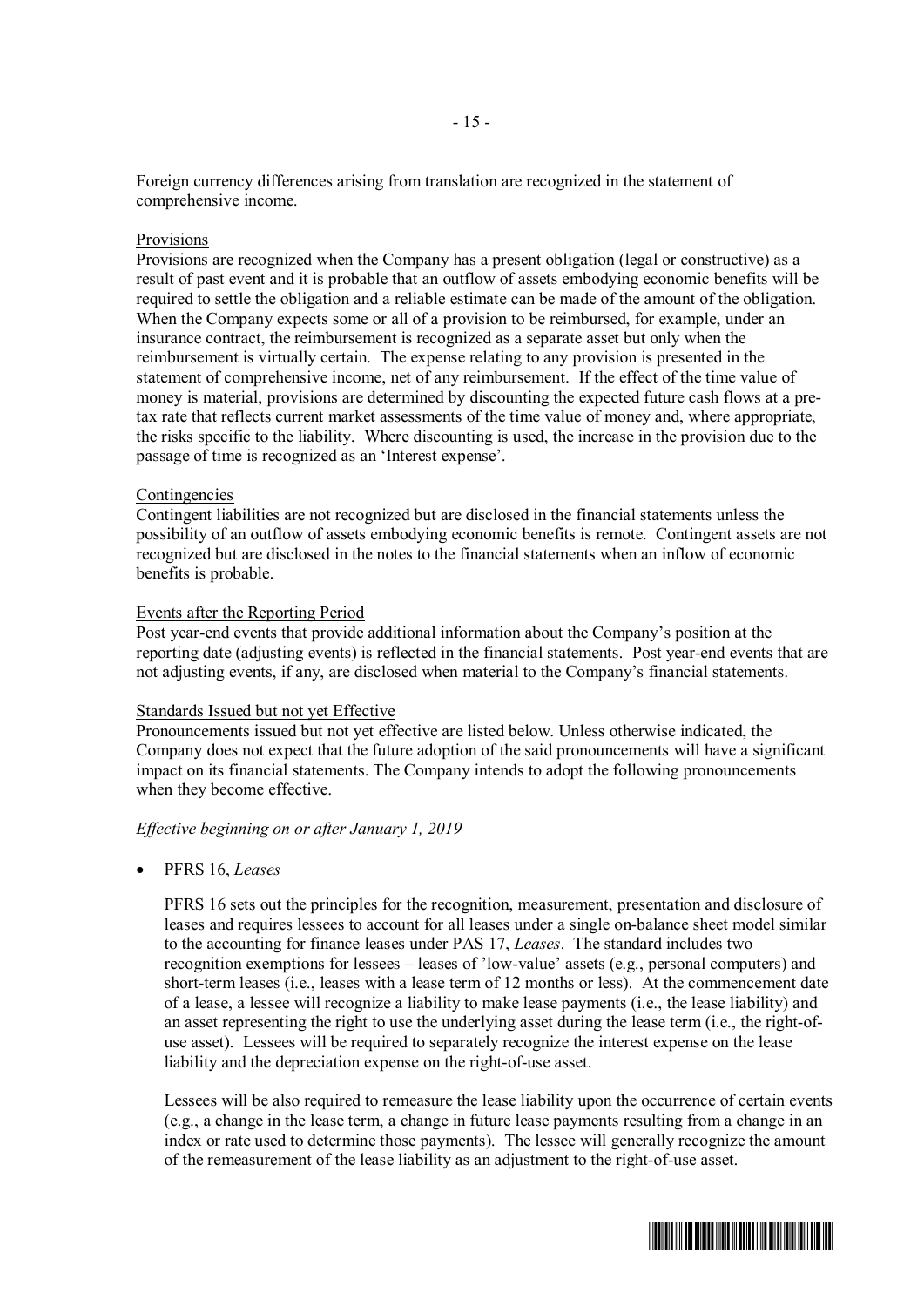Lessor accounting under PFRS 16 is substantially unchanged from today's accounting under PAS 17. Lessors will continue to classify all leases using the same classification principle as in PAS 17 and distinguish between two types of leases: operating and finance leases. PFRS 16 also requires lessees and lessors to make more extensive disclosures than under PAS 17.

Early application is permitted, but not before an entity applies PFRS 15. A lessee can choose to apply the standard using either a full retrospective or a modified retrospective approach. The standard's transition provisions permit certain reliefs.

The Company is currently assessing the impact of adopting PFRS 16 and plans to adopt the new standard on the required effective date.

- ∂ Amendments to PFRS 9, *Prepayment Features with Negative Compensation*
- ∂ Amendments to PAS 19, *Employee Benefits, Plan Amendment, Curtailment or Settlement*
- ∂ Amendments to PAS 28, *Long-term Interests in Associates and Joint Ventures*
- ∂ Philippine Interpretation IFRIC-23, *Uncertainty over Income Tax Treatments*
- ∂ *Annual Improvements to PFRSs* 2015-2017 Cycle
	- o Amendments to PFRS 3, *Business Combinations,* and PFRS 11, *Joint Arrangements*, *Previously Held Interest in a Joint Operation*
	- o Amendments to PAS 12, *Income Tax Consequences of Payments on Financial Instruments Classified as Equity*
	- o Amendments to PAS 23, *Borrowing Costs, Borrowing Costs Eligible for Capitalization*

*Effective beginning on or after January 1, 2020*

- ∂ Amendments to PFRS 3, *Definition of a Business*
- ∂ Amendments to PAS 1, *Presentation of Financial Statements*, and PAS 8, *Accounting Policies, Changes in Accounting Estimates and Errors*, *Definition of Material*

*Effective beginning on or after January 1, 2022*

∂ PFRS 17, *Insurance Contracts*

#### *Deferred effectivity*

∂ Amendments to PFRS 10, *Consolidated Financial Statements*, and PAS 28, *Sale or Contribution of Assets between an Investor and its Associate or Joint Venture.*

## 3. **Significant Accounting Judgments and Estimates**

The preparation of the financial statements in compliance with PFRS requires the Company to make judgments and estimates that affect the reported amounts of assets, liabilities, income and expenses and disclosure of contingent assets and contingent liabilities. Future events may occur which will cause the assumptions used in arriving at the estimates to change. The effects of any change in estimates are reflected in the financial statements as they become reasonably determinable.

Judgment and estimates are continually evaluated and are based on historical experience and other factors, including expectations of future events that are believed to be reasonable under the circumstances.

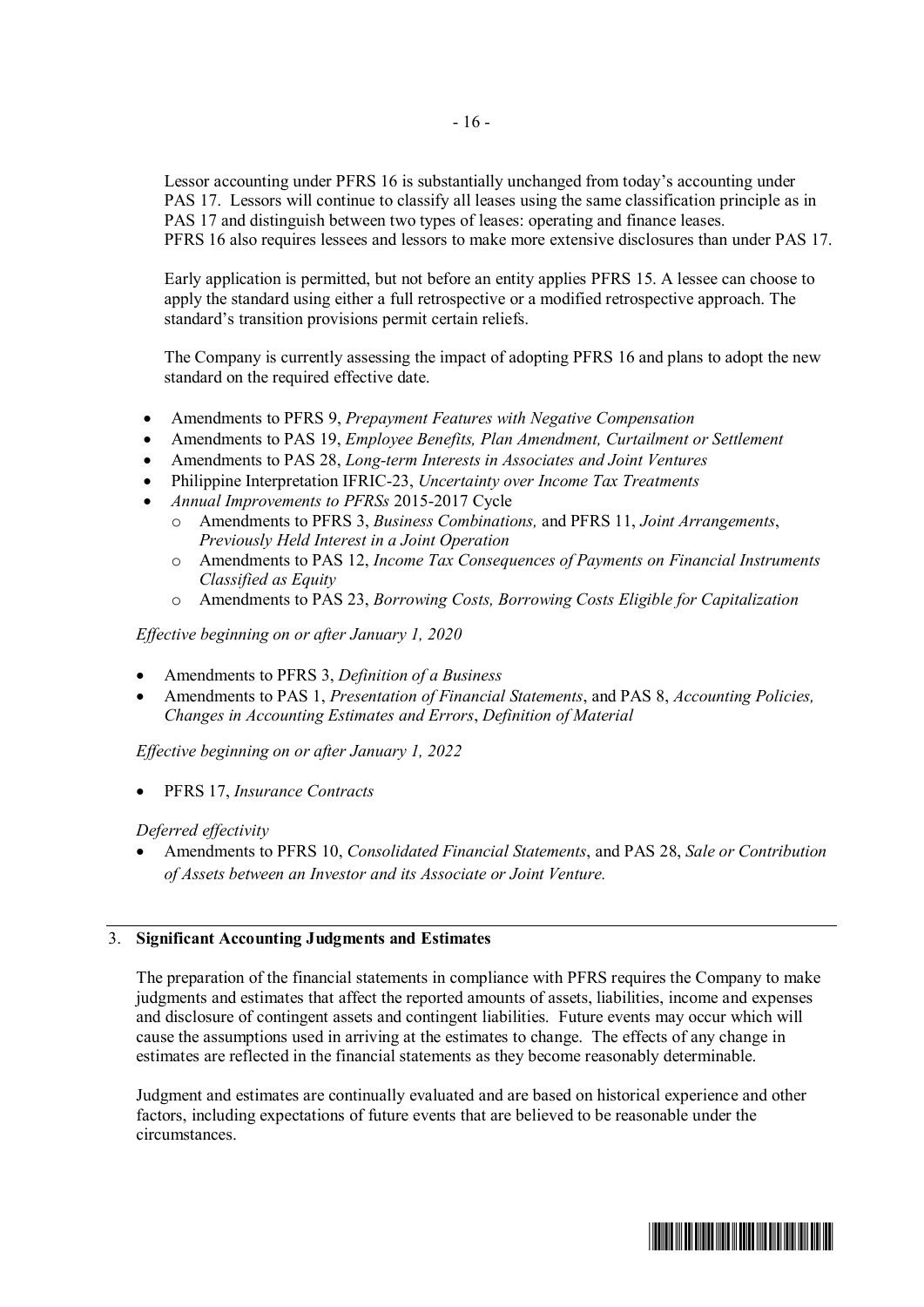#### Estimates

The key assumptions concerning the future and other key sources of estimation uncertainty at the reporting date that has significant risk of causing a material adjustment to the carrying amounts of assets and liabilities within the next financial year are discussed below:

## *a) Impairment of financial assets*

#### *Effective January 1, 2018*

The measurement of impairment losses under PFRS 9 across all categories of financial assets requires judgment, in particular, the estimation of the amount and timing of future cash flows when determining impairment losses and the assessment of a significant increase in credit risk. These estimates are driven by a number of factors, changes in which can result in different levels of allowances.

For Cash in bank, Financial assets at FVOCI, Receivables from employees and Accrued interest receivables, the allowance estimate is determined by obtaining the 12-month point-in-time probability of default (PD) and loss given default (LGD) of the counterparties from market sources and multiplying these inputs with the exposure at default (EAD). The PD is an estimate of the likelihood of default over a given time horizon. The LGD is an estimate of loss arising in the case where a default occurs at a given time. The EAD is an estimate of the exposure at a future default date, taking into account expected changes in the exposure after the reporting date, including repayments of principals and interest, whether scheduled by contract or otherwise (see Notes 5, 6 and 8).

For Due from related parties and Management fee receivables, the Company estimates ECL based on days past due for groupings of credit accounts with similar loss patterns. Credit accounts are grouped based on their nature. The provision matrix is based on historical loss experience adjusted for current and forward-looking information. At every reporting date, the historical observed default rates are updated and changes in the forward-looking estimates are analyzed. The amount of ECLs is sensitive to changes in circumstances and of forecast economic conditions. The Company's historical credit loss experience and forecast of economic conditions may also not be representative of customers' actual default in the future (see Notes 5 and 18).

As at December 31, 2018, no impairment losses were recognized on these financial assets.

#### *Effective before January 1, 2018*

The Company maintains an allowance for impairment at a level considered adequate to provide for potential uncollectible receivables. The level of allowance is evaluated by the Company on the basis of factors that affect the collectability of the accounts. These factors include, but are not limited to, age of balances and financial status of the customers. The Company reviews the age and status of receivables and specifically identifies the accounts to be provided with allowance on an annual basis.

As at December 31, 2017, no impairment losses were recognized on the Company's receivables (see Note 6).

The Company reviews its debt securities classified as AFS financial assets at each statement of financial position date to assess whether they are impaired. This requires similar judgment as applied to the individual assessment of loans and receivables.

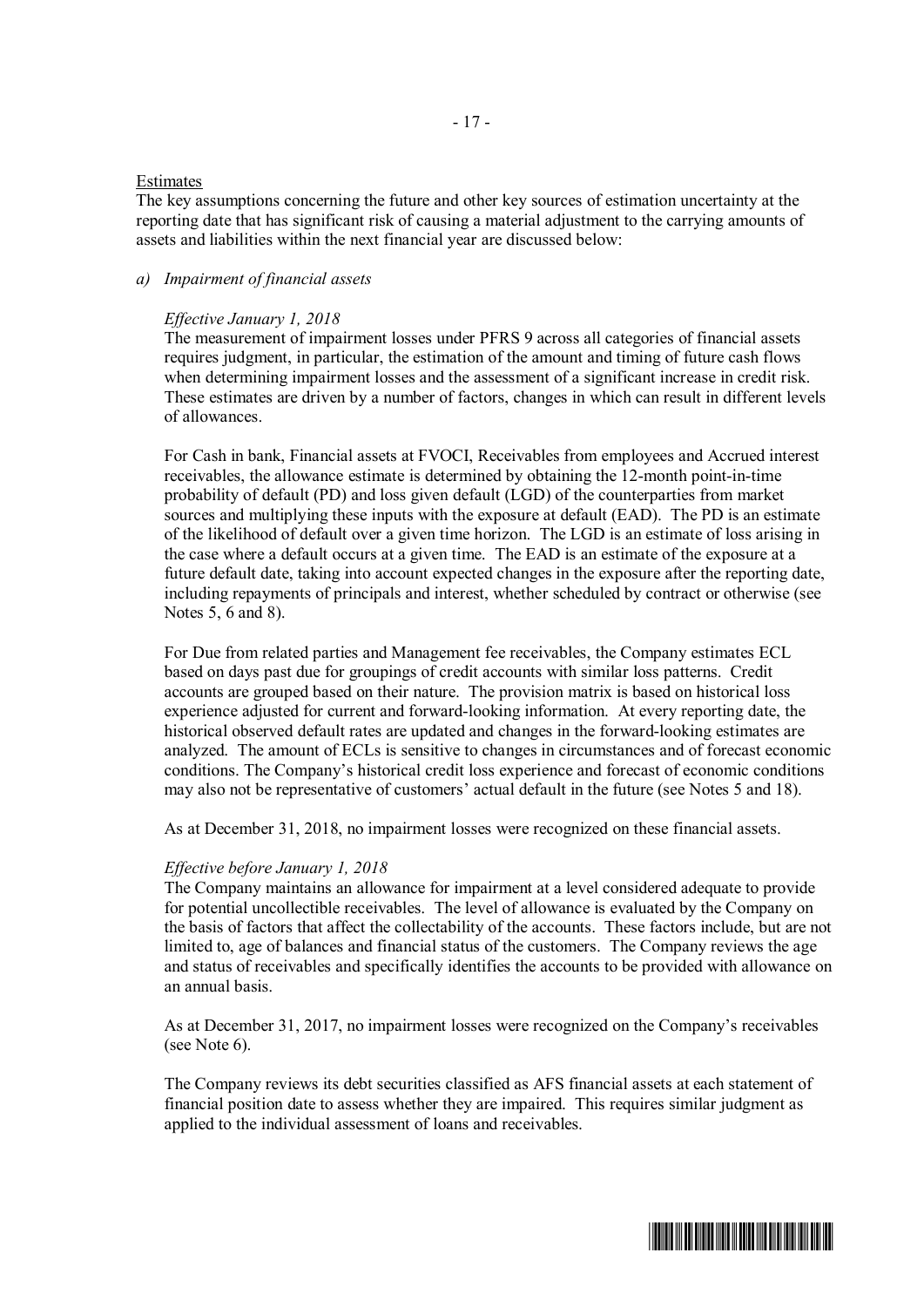The recognition of an impairment loss may also be appropriate when there is evidence of deterioration in the financial health of the issuer, dismal industry and sector performance, adverse changes in technology, and operational and financing cash flows affecting the issuer.

As at December 31, 2017, the carrying value of AFS financial assets amounted to P110.64 million (see Note 8). There were no impairment losses recognized on AFS financial assets as at December 31, 2017.

## *b) Realizability of deferred tax assets*

Management reviews at each reporting date the carrying amount of the Company's deferred tax assets. The carrying amount of deferred tax assets is reduced to the extent that it is no longer probable that sufficient taxable profit will be available against which the related tax assets can be utilized. Management believes that sufficient taxable profit will be generated in the foreseeable future to allow the recognized deferred tax assets to be utilized.

As at December 31, 2018 and 2017, the Company has recognized deferred tax assets amounting to  $\text{P1.20}$  million and  $\text{P0.83}$  million, respectively (see Note 17). There are no unrecognized deferred tax assets.

## *c) Estimating pension obligation*

The determination of pension obligation is dependent on the selection of certain assumptions used in calculating such amounts. Those assumptions are described in Note 16 to the financial statements and include discount rates and future salary increases. Due to the long-term nature of the plan, such estimates are subject to significant uncertainty. While the Company believes that the assumptions are reasonable and appropriate, significant differences in the actual experience or significant changes in the assumptions may materially affect the pension obligation.

The present value of the defined benefit obligation is determined by discounting the estimated future cash out flows using the interest rates of Philippine government bonds with terms consistent with the expected employee benefit payouts as at reporting date.

Salary increase rates are based on historical annual merit, market and promotional increase and future inflation rates.

Other assumptions, such as mortality rates and employee turnover rates, are based on publicly available mortality tables and the Company's historical experience.

Further details about the assumptions used and the carrying value of pension liability as at December 31, 2018 and 2017 are disclosed in Note 16.

#### 4. **Financial Risk Management Objectives and Policies**

## General Risk Management Structure

The Company's risk management program is a continuing, proactive and systematic process that focuses on the identification and assessment of financial risks guided by the principles set out in its risk management framework and seeks to implement the policies, procedures and guidelines established by the Company's Risk Oversight Committee.

The policies, procedures and guidelines are meant to manage financial risks to which the Company is exposed to. Discussed below are the risk management policies and measurement tools used by the Company in monitoring and managing its significant financial risks:

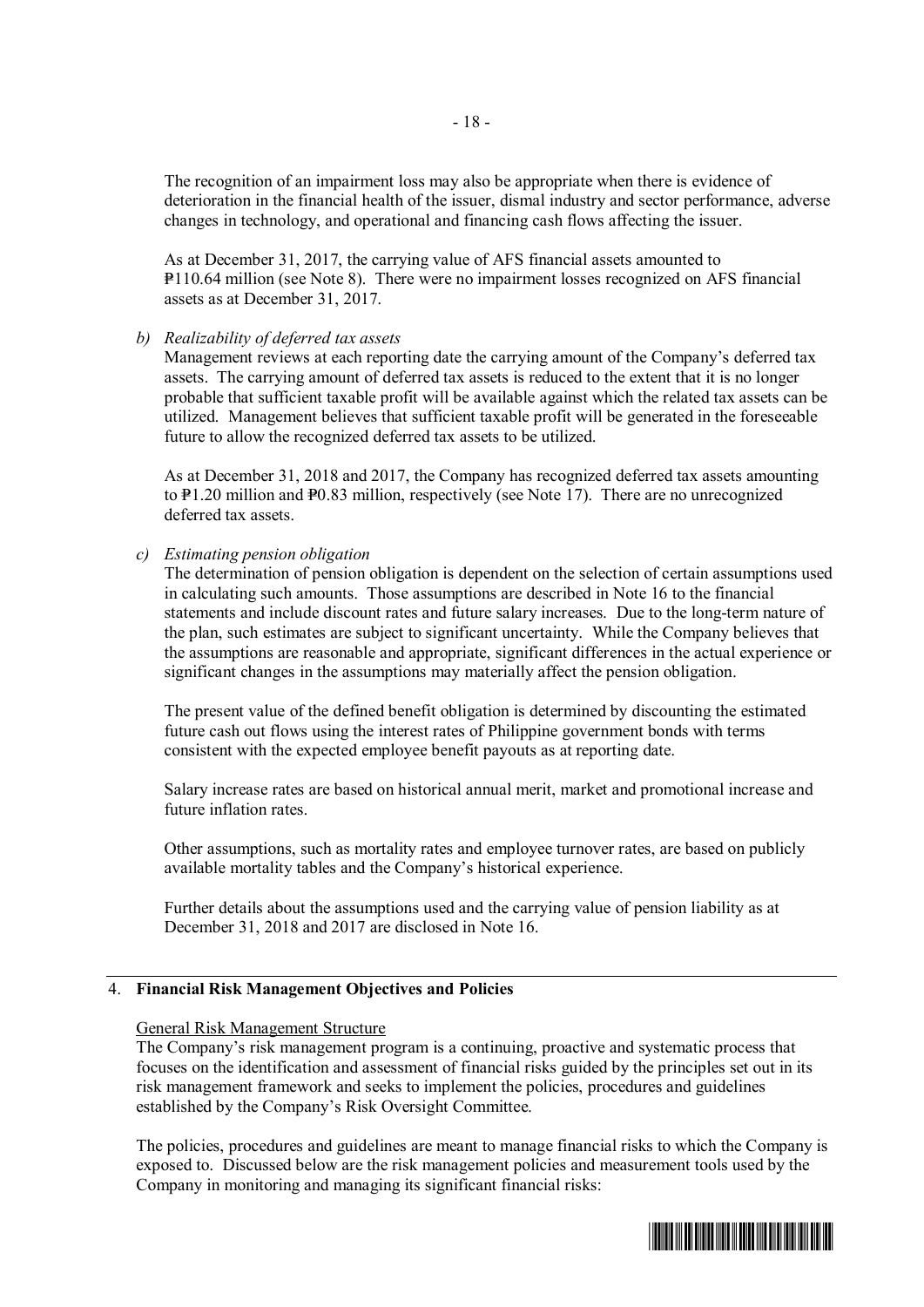## *Liquidity Risk*

Liquidity risk is the risk of not being able to meet funding obligations on due dates without incurring unacceptable losses due to disruption in funding sources, and/or inability to liquidate assets quickly due to changes in market conditions, and/or unplanned utilization of cash resources.

Liquidity risk is closely related to market risk as any adverse developments on foreign exchange rates, interest rates and market prices of securities could have an impact on liquidity.

Management of liquidity is the responsibility of the Operations Department. Given the nature of the Company's business, mitigation of liquidity risk involves in the first instance forecasting liquidity requirements and ensuring that sufficient balances of cash and cash equivalents to meet immediate needs are maintained.

All of the Company's financial assets and financial liabilities are current and will mature within one year after reporting date except for the financial assets at FVOCI and AFS financial assets. The table below analyzes the financial assets at FVOCI and AFS financial assets of the Company into their relevant maturity groups based on the remaining periods at the reporting date to their contractual maturities or expected repayment dates.

|                                            |              |              | 2018                     |         |                   |
|--------------------------------------------|--------------|--------------|--------------------------|---------|-------------------|
|                                            | Up to a year | 1 to 5 years | Over 5 years             | No term | <b>Total</b>      |
| <b>Financial assets at</b><br><b>FVOCI</b> | P77,994,920  | P23,633,055  | P <sub>17</sub> ,132,490 |         | $P-$ P118,760,465 |
|                                            |              |              | 2017                     |         |                   |
|                                            | Up to a year | 1 to 5 years | Over 5 years             | No term | Total             |
| AFS financial assets                       | $P-$         | P90,830,638  | P <sub>19</sub> ,813,190 | P       | P110,643,828      |

## *Credit Risk*

Credit risk refers to the risk that the borrower, issuer or counterparty may fail to perform its obligation to pay on time or that its ability to perform such obligation may get impaired before delivery date. Credit risk is not limited to a company's lending activities but also arises whenever funds are extended, committed, invested, or otherwise exposed, through actual or implied contractual agreements, whether on or off the books.

The following table provides information regarding the maximum credit risk exposure of the Company as at December 31, 2018 and 2017:

|                             | 2018         | 2017                      |
|-----------------------------|--------------|---------------------------|
| Financial assets at FVOCI   | P118,760,465 | P                         |
| AFS financial assets        |              | P110,643,828              |
| Cash and cash equivalents   |              |                           |
| Cash in banks               | 51,728,749   | 13,029,112                |
| Cash equivalents            | 121,391,847  | 90,000,000                |
| Due from related parties    | 36,832,024   | 54,124,482                |
| Receivables                 |              |                           |
| Management fee receivables  | 977,960      | 70,000                    |
| Accrued interest receivable | 862,080      | 552,889                   |
| Receivable from employees   | 458,519      | 25,000                    |
| Other receivables           | 140,160      | 45,225                    |
|                             | P331,151,804 | P <sub>268</sub> ,490,536 |

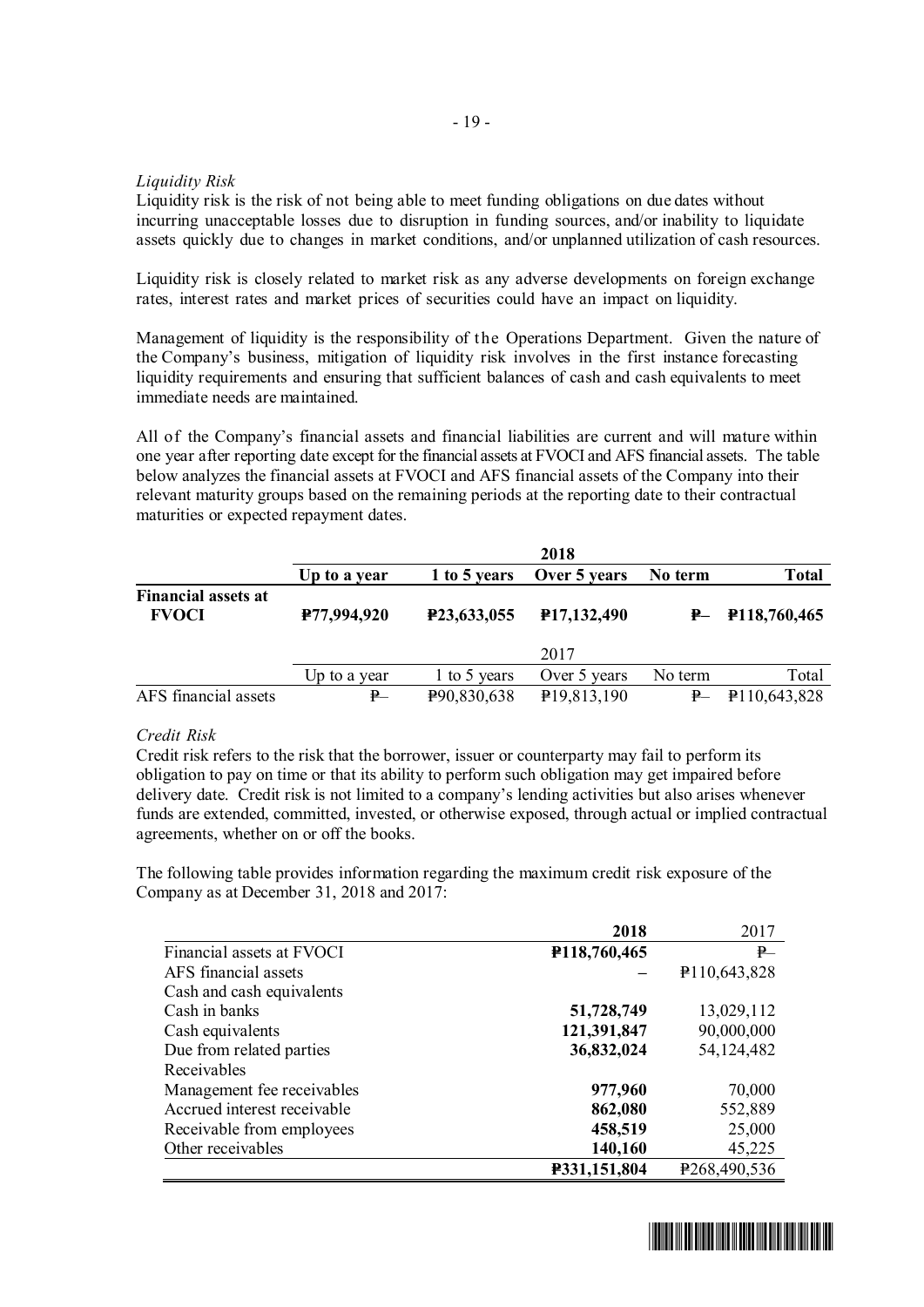As at December 31, 2018 and 2017, all of the Company's financial assets are neither past due nor impaired.

The Company utilizes an internal credit rating system based on its assessment of the quality of its financial assets. The Company classifies its financial assets into the following credit grades:

- *High grade* This pertains to accounts with a very low probability of default as demonstrated by the debtor's long history of stability, profitability and diversity. The debtor has the ability to raise substantial amounts of funds through the public markets or external financing. The debtor has a strong debt service record and a moderate use of leverage.
- *Medium grade* The debtor has no history of default. The debtor has sufficient liquidity to fully service its debt over the medium term. The debtor has adequate capital to readily absorb any potential losses from its operations and any reasonably foreseeable contingencies. The debtor reported profitable operations for at least the past three years.
- ∂ *Low grade* The borrower is expected to be able to adjust to the cyclical downturns in its operations. Any prolonged adverse economic conditions would however ostensibly create profitability and liquidity issues. Operating performance could be marginal or on the decline. The borrower may have a history of default in interest but must have regularized its service record to date. The use of leverage is above industry standards but has contributed to shareholder value.

As at the end of each reporting period, the credit quality of the Company's financial assets that are neither past due nor impaired were determined to be high grade and are in stage 1 of the ECL model.

#### *Market Risk*

Market risk is the risk that movements of market prices will adversely affect the Company's financial condition. In managing its market risk exposure, the Company focuses on managing price risk which is the risk of loss arising from any change in the value of any asset or trading instrument.

∂ Foreign Currency Risk

Foreign exchange risk arises when an investment's value varies due to changes in currency exchange rates. Foreign exchange risk arises when future commercial transactions and recognized assets and liabilities are denominated in a currency that is not the Company's functional currency. The Company undertakes certain transactions denominated in US Dollars (US\$), hence, exposures to exchange rate fluctuations arise with respect to such transactions. Significant fluctuation in the exchange rates could significantly affect the Company's financial condition. The Company has no established policy in managing foreign exchange rate risk. Any favorable or unfavorable movements of foreign currency exchange rates are absorbed by the Company.

The Company's exposure to foreign currency exchange risk arises from its US\$-denominated cash in banks amounting to US\$217,934 (P11,458,966) and US\$35,284 (P1,761,732) as of December 31, 2018 and 2017, respectively. In translating US\$-denominated cash in banks into Philippine Peso amounts, the exchange rate used was  $P52.58$  and  $P49.94$  to US\$1.00 as at December 31, 2018 and 2017, respectively. The profit/equity for the periods ended December 31, 2018 and 2017 will decrease/increase by  $P114,590$  and  $P17,621$ , respectively, should the Philippine Peso appreciate/depreciate by 100 basis points against the US\$.

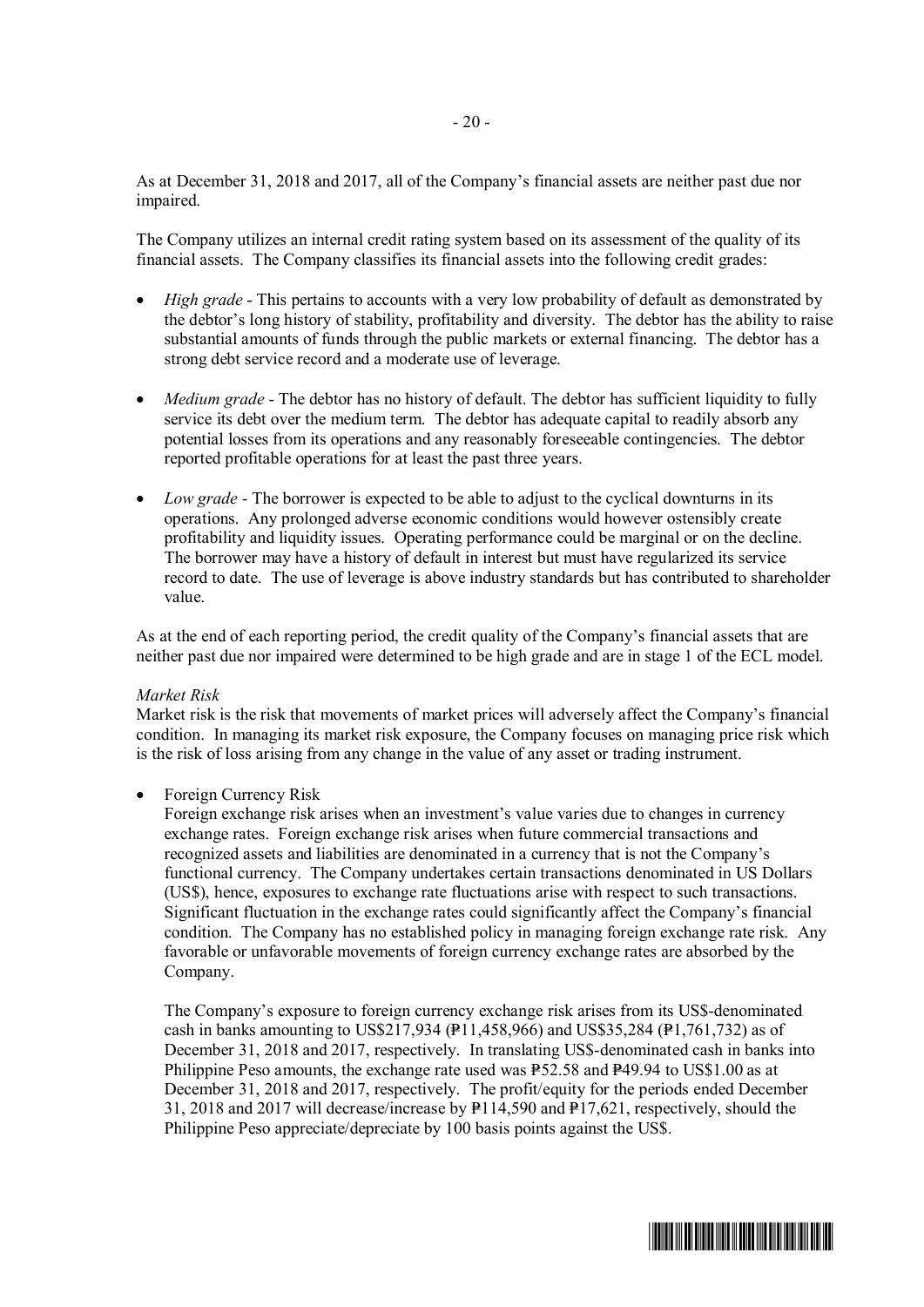## *Interest Rate Risk*

Interest rate risk arises from the possibility that changes in interest rates will affect future cash flows or the fair value of financial instruments. The interest rate risk to which the Company is typically exposed to is fair value interest rate risk. Fair value interest rate risk is the risk that the value of a financial instrument will fluctuate because of changes in market interest rates.

The Company's fair value interest rate risk relates to financial assets at FVOCI, cash in banks and short-term deposits that carry fixed interest rates. The range of interest rates on these assets are disclosed in Notes 5 and 8.

The following table shows information relating to the Company's exposure to interest rate risk as at December 31, 2018 and 2017:

|                                    | Interest Rates On demand   |            | Up to a year                                | vears | vears | 1 to $\leq$ 2 to $\leq$ 3 More than 3<br>vears | Total                         |
|------------------------------------|----------------------------|------------|---------------------------------------------|-------|-------|------------------------------------------------|-------------------------------|
| <b>Financial assets</b>            |                            |            |                                             |       |       |                                                |                               |
|                                    | at FVOCI $3.375\%$ - 8.00% |            | $P- P$ 77,994,920 P14,416,375               |       |       |                                                | $P- P26,349,170 P118,760,465$ |
| Cash in banks<br><b>Short term</b> | $0.25\% - 1.50\%$          | 51,728,749 |                                             |       |       |                                                | 51,728,749                    |
| deposits                           | $0.375\% - 6.50\%$         |            | 121,391,847                                 |       |       |                                                | 121.391.847                   |
|                                    |                            |            | <b>P51,728,749 P199,386,767 P14,416,375</b> |       |       |                                                | $P- P26,349,170 P291,881,061$ |

|               |                          |                          |                                |                         |       | 2 to $\leq$ 3 More than |                    |
|---------------|--------------------------|--------------------------|--------------------------------|-------------------------|-------|-------------------------|--------------------|
|               | Interest Rates On demand |                          | Up to a year 1 to $\leq$ years |                         | years | 3 years                 | Total              |
| AFS debt      |                          |                          |                                |                         |       |                         |                    |
| securities    | $3.875\% - 8.00\%$       | ₽                        |                                | P70,839,048 P39,804,780 |       |                         | $P - P110,643,828$ |
| Cash in banks | $0.10\% - 1.50\%$        | 13.029.112               |                                |                         |       |                         | 13,029,112         |
| Short term    |                          |                          |                                |                         |       |                         |                    |
| deposits      | $0.375\% - 3.25\%$       | $\qquad \qquad -$        | 90,000,000                     |                         |       |                         | 90,000,000         |
|               |                          | P <sub>13</sub> ,029,112 | P90,000,000                    | P70,839,048 P39,804,780 |       |                         | $P - P213,672,940$ |

#### Fair Value Measurement

The following methods and assumptions were used to estimate the fair value of each class of financial instruments for which it is practicable to estimate such value:

*Cash and cash equivalents -* The carrying value approximates the fair value because these are subject to an insignificant risk of change in value.

*Receivables, due from related parties, accounts payable and accrued expenses (excluding taxes payable) and due to related parties* - The fair values approximate their carrying amounts due to the short-term nature of these financial instruments.

*Financial assets at FVOCI -* The fair values are based on quoted prices published in markets.

*AFS financial assets -* The fair values are based on quoted prices published in markets.

#### - 21 -

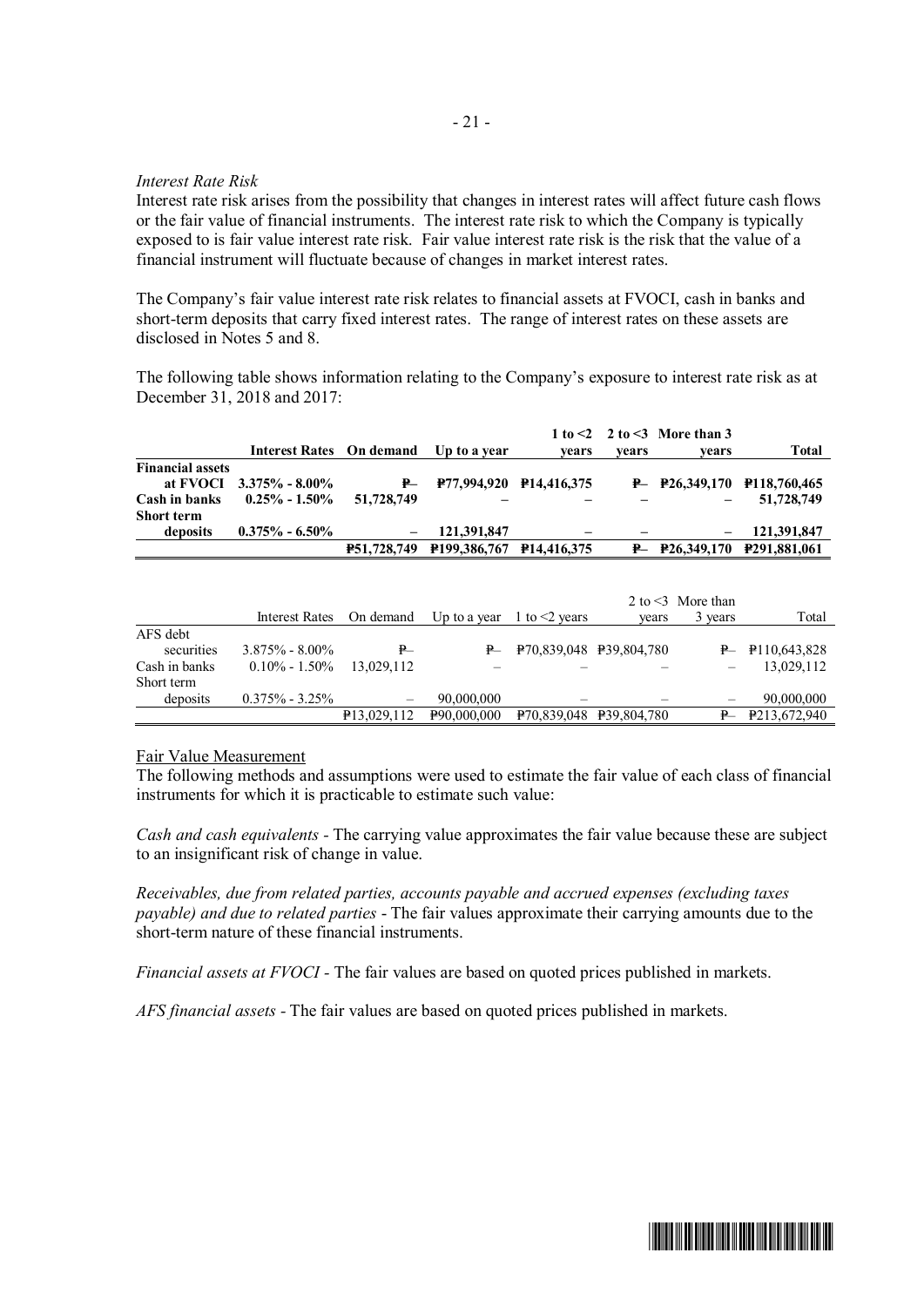The table below presents the fair value level of financial assets at FVOCI as at December 31, 2018 and AFS financial assets as at December 31, 2017:

|                                     | Carrying                    |                          | <b>Fair Value</b>        |            |              |
|-------------------------------------|-----------------------------|--------------------------|--------------------------|------------|--------------|
|                                     | Value                       | <b>Level 1</b>           | <b>Level 2</b>           | Level 3    | <b>Total</b> |
| <b>Financial assets</b><br>at FVOCI | P <sub>118</sub> , 760, 465 | <b>P87,677,720</b>       | <b>P31,082,745</b>       | ₽–         | P118,760,465 |
|                                     | Carrying                    |                          |                          | Fair Value |              |
|                                     | Value                       | Level 1                  | Level 2                  | Level 3    | Total        |
| AFS financial                       |                             |                          |                          |            |              |
| assets                              | P110,643,828                | P <sub>49</sub> ,784,400 | P <sub>60</sub> ,859,428 |            | P110,643,828 |

In 2018, there were transfers between Level 1 and Level 2 and no transfers into and out of Level 3. Transfers in and out of fair value levels are recorded at the beginning of the year.

The table below shows the roll-forward for financial assets at FVOCI in 2018.

|                                    | Level 1                  | Level 2      |
|------------------------------------|--------------------------|--------------|
| Opening balance                    | P <sub>49</sub> ,784,400 | P60,859,428  |
| Additions                          | 67,871,601               | 4,920,040    |
| Maturities                         |                          | (61,500,000) |
| Transfer out of Level 1 to Level 2 | (29,761,230)             | 29,761,230   |
| Amortization of premiums/discount  | 1,246,268                | 602,006      |
| Fair value movements               | (1,463,319)              | (3,559,959)  |
| Closing balance                    | P87,677,720              | P31,082,745  |

During the year, transfers from Level 1 to Level 2 are attributable to low trade activity. The Company has no Level 3 financial instruments as at December 31, 2018 and 2017. There were no transfers between levels in 2017.

## 5. **Cash and Cash Equivalents**

This account consists of:

|                  | 2018                        | 2017                      |
|------------------|-----------------------------|---------------------------|
| Cash in banks    | <b>P51,728,749</b>          | P <sub>13</sub> ,029,112  |
| Cash equivalents | 121,391,847                 | 90,000,000                |
|                  | P <sub>173</sub> , 120, 596 | P <sub>103</sub> ,029,112 |

Cash in banks pertain to savings deposits while cash equivalents are time deposits which are due within three months from placement date. Cash in banks maintained with local banks earn annual interest rates of 0.25% to 1.50% and 0.10% to 1.50% in 2018 and 2017, respectively. Time deposits held by the Company earn annual interest rates of 6.30% to 6.50% and 0.375% to 3.25% in 2018 and 2017, respectively.

Interest income from cash in banks and time deposits amounted to  $P_{5.25}$  million and  $P_{0.81}$  million in 2018 and 2017, respectively.

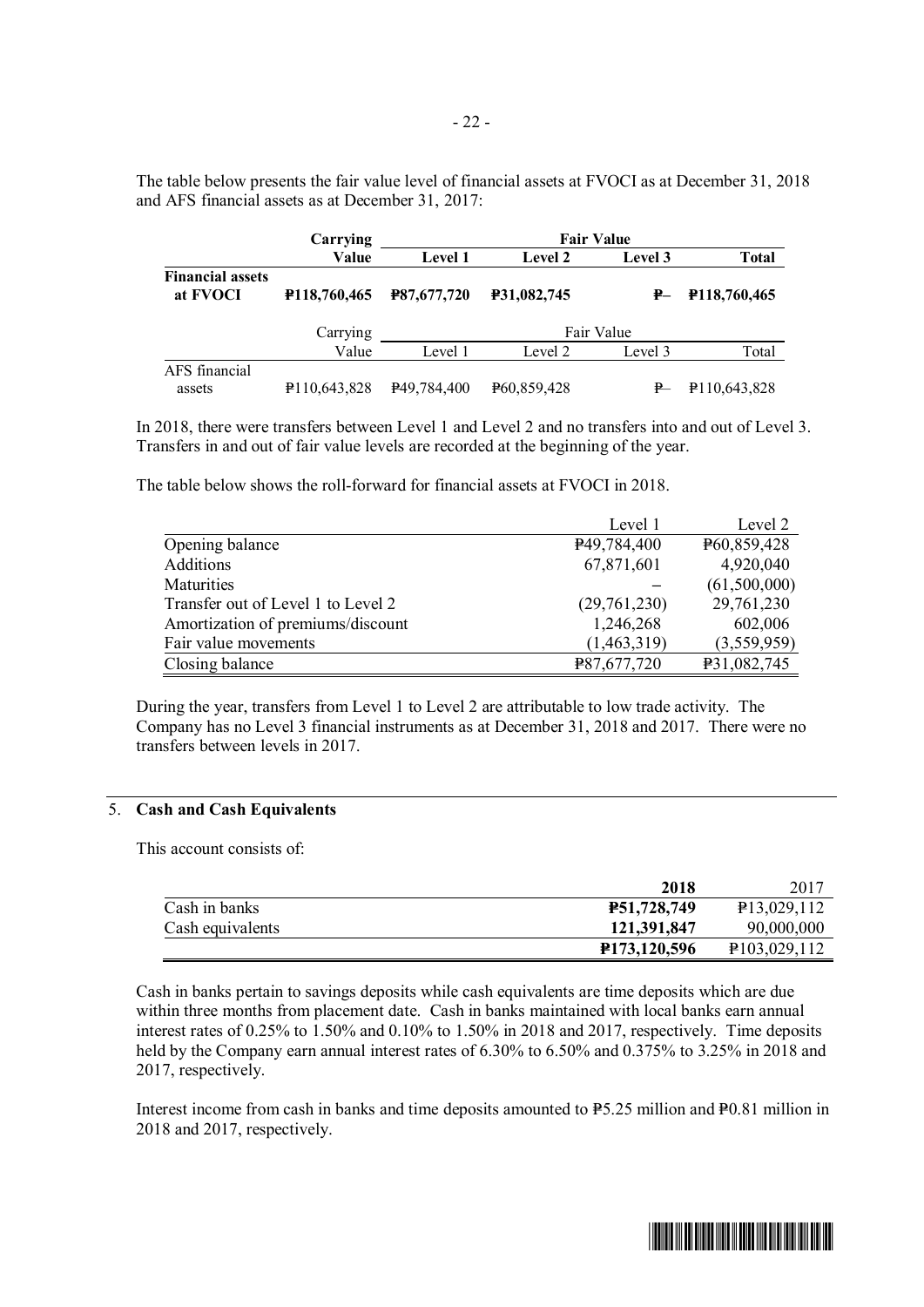#### 6. **Receivables**

This account consists of:

|                             | 2018                    | 2017     |
|-----------------------------|-------------------------|----------|
| Management fee receivables  | P977,960                | P70,000  |
| Accrued interest receivable | 862,080                 | 552,889  |
| Receivable from employees   | 458,519                 | 25,000   |
| Others                      | 140,160                 | 45,225   |
|                             | P <sub>2</sub> ,438,719 | P693,114 |

Receivable from employees represent short-term, non-interest-bearing cash advances to employees.

## 7. **Other Current Assets**

This account consists of:

|                              | 2018                     | 2017                    |
|------------------------------|--------------------------|-------------------------|
| Creditable withholding taxes | P <sub>16</sub> ,231,017 | $\mathbf{P}^-$          |
| Prepaid expenses             | 3,253,721                | 1,922,710               |
| Input VAT                    |                          | 333,680                 |
|                              | P <sub>19</sub> ,484,738 | P <sub>2</sub> ,256,390 |

Prepaid expenses represent prepayments for rent, insurance, local business tax and salaries.

## 8. **Financial Assets at Fair Value through Other Comprehensive Income and Available-for Sale Financial Assets**

As at December 31, 2017, the investments amounting to P110.64 million were classified under 'AFS financial assets'. In 2018, the investments were classified and measured at FVOCI in accordance with PFRS 9.

This account consists of investments in:

|                  | 2018                        | 2017                        |
|------------------|-----------------------------|-----------------------------|
| Treasury bills   | P68,250,200                 | P <sub>60</sub> ,859,428    |
| Government bonds | 50,510,265                  | 49,784,400                  |
|                  | P <sub>118</sub> , 760, 465 | P <sub>110</sub> , 643, 828 |

The movements in financial assets at FVOCI/AFS financial assets follow:

|                                            | 2018                        | 2017         |
|--------------------------------------------|-----------------------------|--------------|
| Balance at January 1                       | P <sub>110</sub> , 643, 828 | P            |
| Acquisitions during the year               | 72,791,641                  | 110,433,547  |
| Maturities during the year                 | (61,500,000)                |              |
| Amortization of discount (premium) - net   | 1,848,274                   | (3,307)      |
| Changes in fair value recognized in equity | (5,023,278)                 | 213,588      |
| Balance at December 31                     | P118,760,465                | P110,643,828 |

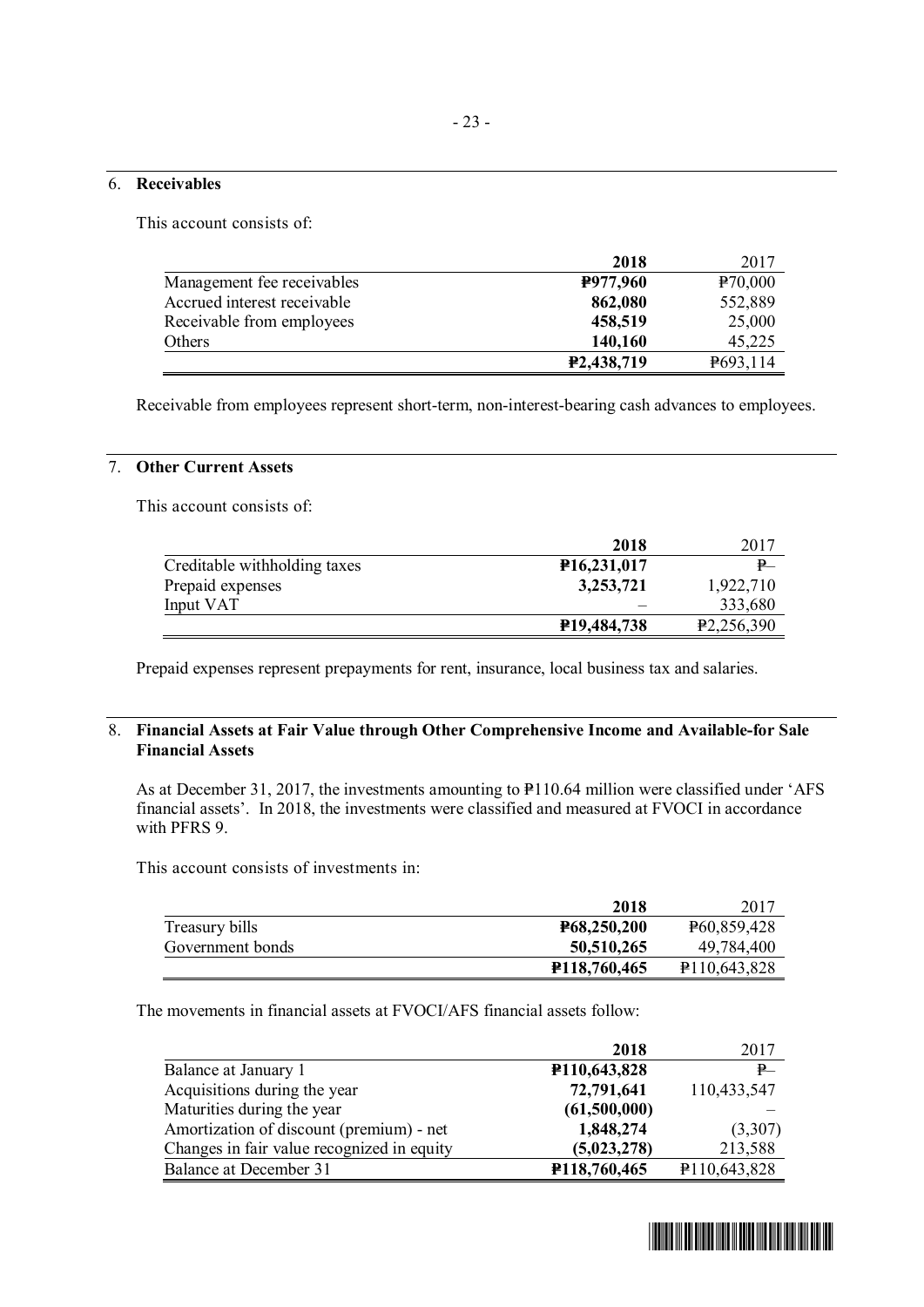The amortized premium/discount of financial assets at FVOCI/AFS financial assets is presented under 'Interest' in the statements of comprehensive income.

Interest income earned on financial assets at FVOCI/AFS financial assets amounted to  $P1.32$  million and P0.13 million, respectively.

The movements in net unrealized gain (loss) on financial assets at FVOCI/AFS financial assets recognized in OCI follow:

|                                            | 2018                  | 2017                 |
|--------------------------------------------|-----------------------|----------------------|
| Balance at January 1                       | P <sub>213</sub> ,588 | $\mathbf{P}^-$       |
| Fair value changes during the year         | (5,023,278)           | 213,588              |
| Income tax effect on changes in fair value | 723,816               |                      |
| Balance at December 31                     | (F4,085,874)          | P <sub>213,588</sub> |

In accordance with BSP Circular No. 884, otherwise known as the Guideline on the Establishment and Operation of Trust Corporations (TC), the Company is required to deposit with the BSP eligible government securities as security for the faithful performance of trust and other fiduciary duties and investment management activities equivalent to  $0.05\%$  of the total book value of the Assets Under Management (AUM). Provided, that at no time shall the basic security deposit (BSD) be less than P500,000. Further, after the first year of operation, the BSD shall be based on the trust rating of the most recent report of examination of the TC, as shown in the table below:

| <b>Trust Rating</b> | <b>Required BSD</b>                                                        |
|---------------------|----------------------------------------------------------------------------|
| 4                   | P500,000 or 0.03% of the total book value of the AUM, whichever is higher. |
| 3                   | P500,000 or 0.05% of the total book value of the AUM, whichever is higher. |
| 2                   | P500,000 or 0.10% of the total book value of the AUM, whichever is higher. |
|                     | P500,000 or 0.20% of the total book value of the AUM, whichever is higher. |

The Company shall not withdraw, transfer or replace such securities without prior written approval of BSP (see Note 13).

As of December 31, 2018 and 2017, treasury bills with face values amounting to  $\frac{1}{2}70.10$  million and P61.50 million, respectively, are deposited with the BSP in compliance with BSP Circular No. 884.

## 9. **Property and Equipment**

The composition of and movements in this account as of and for the year ended December 31, 2018 follow:

|                                   | <b>Furniture and</b><br><b>Fixtures</b> | <b>Transportation</b><br>Equipment | <b>Total</b>            |
|-----------------------------------|-----------------------------------------|------------------------------------|-------------------------|
| Cost                              |                                         |                                    |                         |
| Balance at January 1, 2018        | <b>P388,986</b>                         | ₽—                                 | <b>P388,986</b>         |
| Additions                         | 198,753                                 | 1,624,170                          | 1,822,923               |
| Balance at December 31, 2018      | <b>P587,739</b>                         | 1,624,170                          | 2,211,909               |
| <b>Accumulated Depreciation</b>   |                                         |                                    |                         |
| Balance at January 1, 2018        |                                         |                                    |                         |
| Depreciation                      | 113,433                                 | 270,697                            | 384,130                 |
| Balance at December 31, 2018      | 113,433                                 | 270,697                            | 384,130                 |
| Net Book Value, December 31, 2018 | <b>P474,306</b>                         | P1,353,473                         | P <sub>1</sub> ,827,779 |

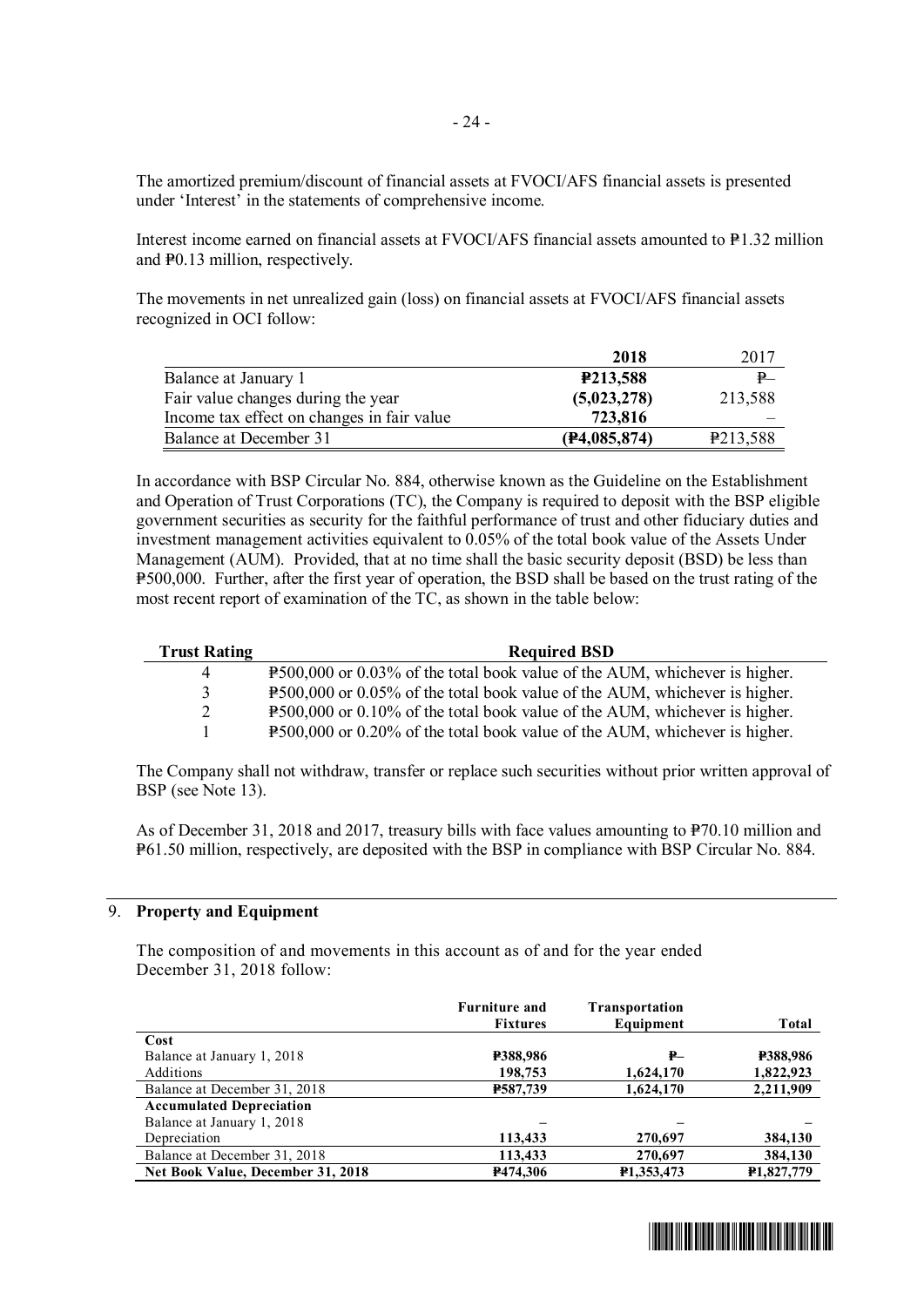In December 2017, the Company acquired furniture and fixtures amounting to  $P_{0.39}$  million. The depreciation of these assets commenced in 2018.

As of December 31, 2018 and 2017, there were no fully depreciated property and equipment still in use.

## 10. **Software Costs**

The composition of and movements in this account follow:

|                                 | 2018       | 2017       |
|---------------------------------|------------|------------|
| Cost                            |            |            |
| At beginning of year            | P9,760,353 | P          |
| Additions                       |            | 9,760,353  |
| At end of year                  | P9,760,353 | 9,760,353  |
| <b>Accumulated Amortization</b> |            |            |
| At beginning of year            | 610,020    |            |
| Amortization                    | 2,440,080  | 610,020    |
| At end of year                  | 3,050,100  | 610,020    |
| <b>Net Book Value</b>           | P6,710,253 | P9,150,333 |

In 2017, the Company incurred development cost of in-house electronic data processing (EDP) software costing P9.76 million. The software will be amortized for a period of three years. There were no additions in 2018.

## 11. **Accounts Payable and Accrued Expenses**

This account consists of:

|                                  | 2018                     | 2017                     |
|----------------------------------|--------------------------|--------------------------|
| Accrued expenses                 | P <sub>16</sub> ,280,108 | P13,323,499              |
| Gross receipts tax (GRT) payable | 6,136,760                | 3,984,294                |
| Withholding taxes payable        | 896,099                  | 2,081,009                |
| <b>Others</b>                    | 626,365                  | 75,000                   |
|                                  | P23,939,332              | P <sub>19</sub> ,463,802 |

Accrued expenses include accruals for BSP supervision fee, agents' commissions and employee bonuses. These are normally settled within one year.

## 12. **Other Liabilities**

This account consists of:

|                          | 2018                     | 2017                 |
|--------------------------|--------------------------|----------------------|
| Payable to managed funds | P <sub>11</sub> ,316,614 | P <sub>778,400</sub> |
| Others                   | 685,854                  | 261,740              |
|                          | P <sub>12</sub> ,002,468 | P1,040,140           |

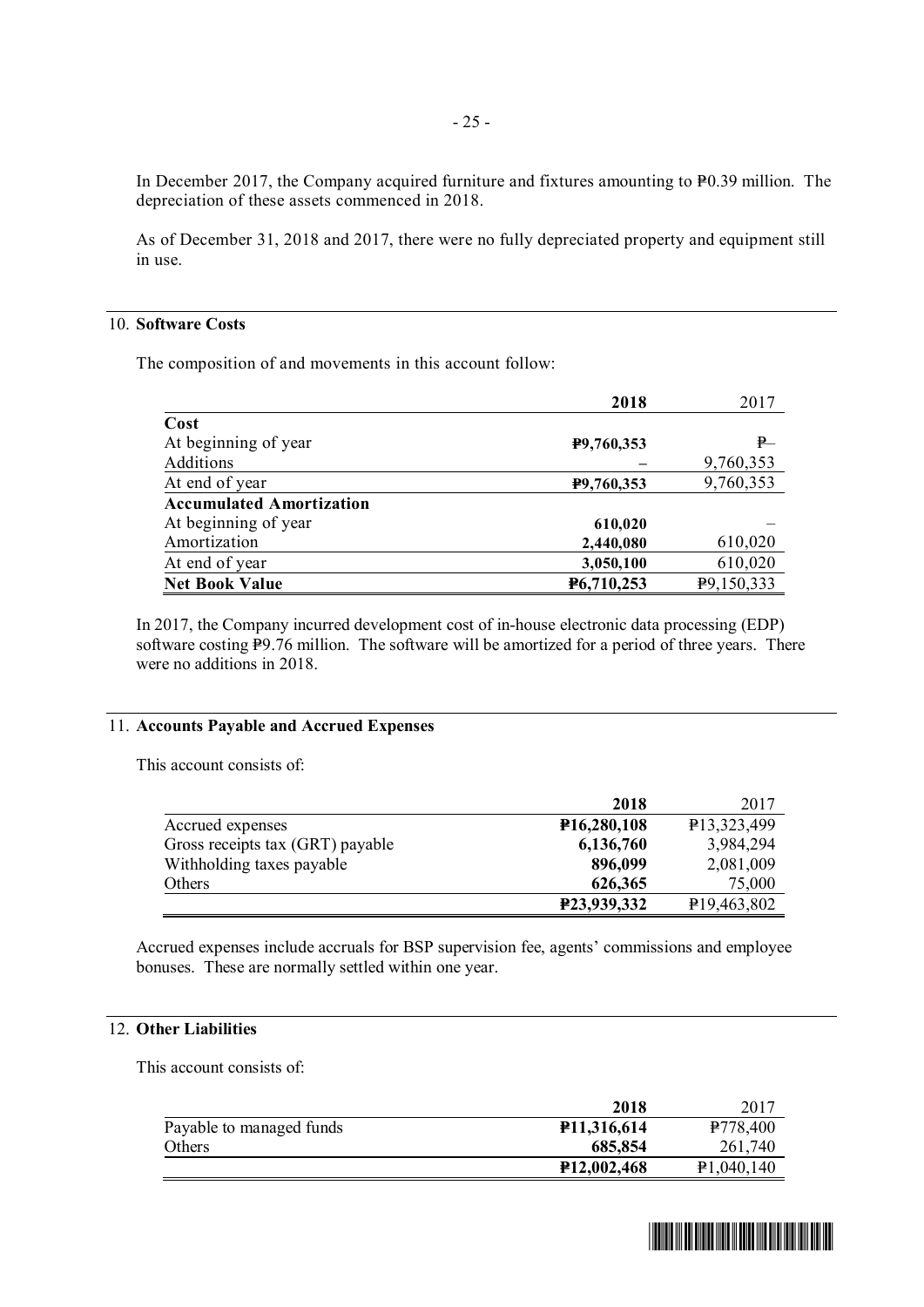Payable to managed funds represents unsettled UITF subscriptions and redemptions. These are normally settled within two (2) business days.

## 13. **Equity**

## Capital Stock

The table below summarizes the capital stock of the Company:

|                                    | <b>Shares</b> | Amount       |
|------------------------------------|---------------|--------------|
| Common shares $- P1,000$ par value |               |              |
| Authorized                         | 800,000       | P800,000,000 |
| Issued and outstanding             | 200,000       | 200,000,000  |

#### Capital Management

The primary objective of the Company's capital management is to ensure that it maintains a strong capital ratio in order to support its business and maximize shareholder value.

The Company monitors capital on the basis of debt-to-equity ratio. The ratio is calculated as total debt divided by equity.

|                      | 2018          | 2017                       |
|----------------------|---------------|----------------------------|
| Total liabilities    | P96,189,307   | P <sub>66</sub> , 160, 423 |
| Total equity         | 264, 187, 309 | 214,959,375                |
| Debt-to-equity ratio | 0.36          |                            |

In accordance with BSP Circular No. 884, the Company is required to have a minimum unimpaired capital of  $P_{300}$  million or 0.10% of the total book value of its AUM, whichever is higher. Upon incorporation, the Company may have an initial minimum paid-in capital of  $P100$  million and shall be allowed to build-up capital over a period of 5 years. The minimum paid-in capital after 5 years shall be at least P300 million. Further, the minimum capital during the capital build-up phase shall be determined as follows:

| <b>Calendar Year</b>        | <b>Capital Requirement</b>                         |
|-----------------------------|----------------------------------------------------|
| Year 0 - Upon incorporation | P <sub>100</sub> million                           |
| End of Year 1               | $P140$ million or 0.10% of AUM whichever is higher |
| End of Year 2               | P180 million or 0.10% of AUM whichever is higher   |
| End of Year 3               | P220 million or 0.10% of AUM whichever is higher   |
| End of Year 4               | P260 million or 0.10% of AUM whichever is higher   |
| End of Year 5 and onwards   | P300 million or 0.10% of AUM whichever is higher   |

The AUM, for this purpose, shall be computed based on the average of the quarter-end balance of AUM for the calendar year.

As at December 31, 2018 and 2017, the Company has complied with this requirement.

## Cost of issuance of capital stock

In 2017, the Company incurred documentary stamp taxes and SEC registration fees amounting to P1.00 million and P1.62 million, respectively, which were charged directly to equity.

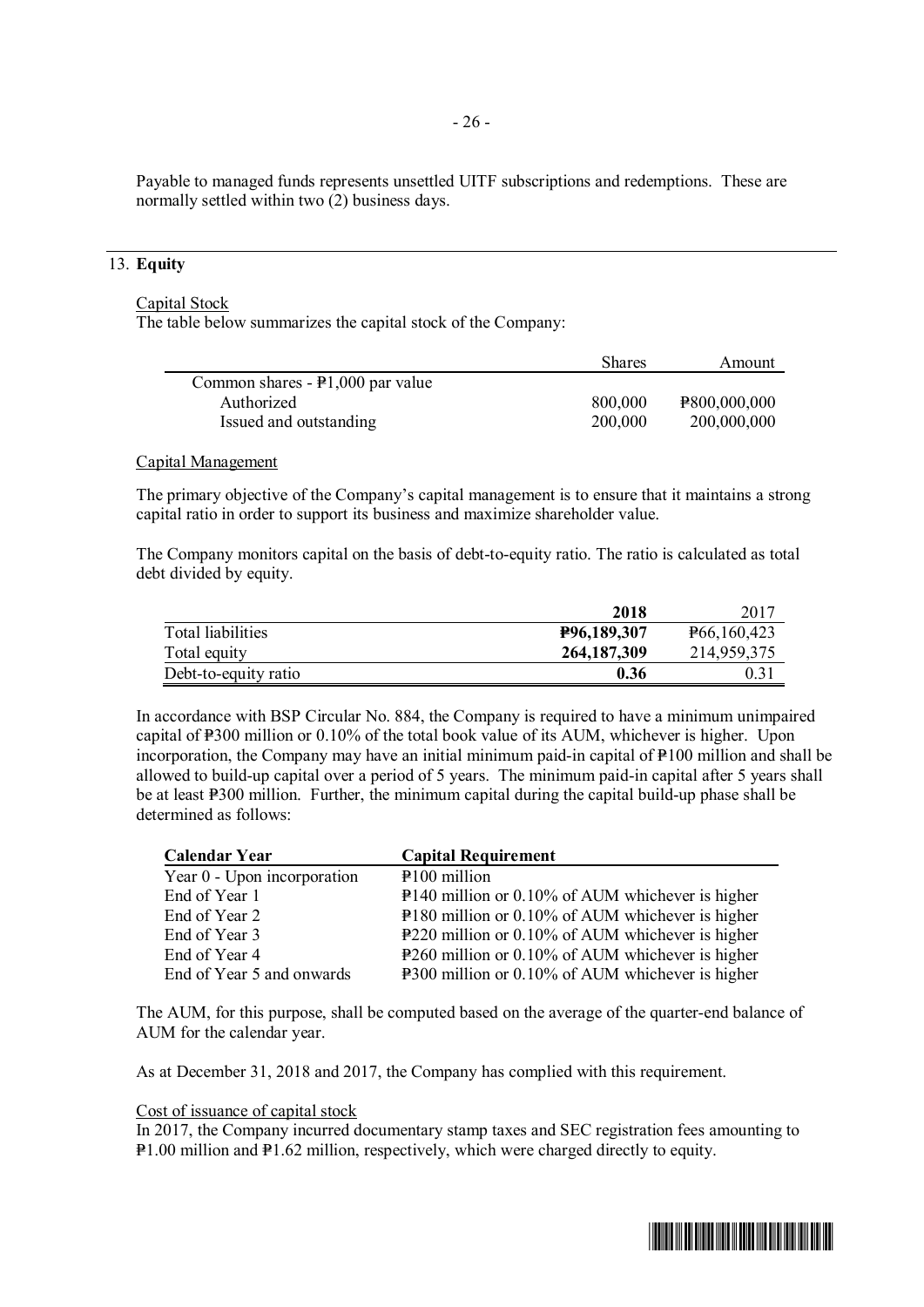## 14. **Trust Fees**

Set out below is the disaggregation of the Company's revenue arising from trust fees:

|                                       | 2018                        | 2017                     |
|---------------------------------------|-----------------------------|--------------------------|
| Agency accounts                       | P211,432,530                | P <sub>75</sub> ,454,935 |
| Advisory/consultancy                  | 36,788,862                  |                          |
| UITF and institutional trust accounts | 21, 121, 783                | 146,013                  |
| Revenue from contracts with customers | P <sub>269</sub> , 343, 175 | P <sub>75</sub> ,600,948 |

## 15. **Compensation and Employee Benefits**

The account consists of:

|                            | 2018        | 2017                     |
|----------------------------|-------------|--------------------------|
| Employee salaries          | P43,284,510 | P <sub>10</sub> ,286,447 |
| <b>Bonus</b>               | 17,803,877  | 13,142,664               |
| Pension benefits (Note 16) | 3,129,981   | 619,633                  |
| Other benefits             | 3,824,214   | 440,837                  |
|                            | P68,042,582 | P <sub>24</sub> ,489,581 |

## 16. **Pension Plan**

As discussed in Note 2, the Company maintains a defined contribution (DC) plan which under PIC Q&A 2013-03 should be accounted for as a defined benefit plan.

Republic Act (RA) No. 7641, Retirement Pay Law, requires provision for retirement pay to qualified private sector employees in the absence of any retirement plan in the entity, provided, however, that the employee's retirement benefits in any collective bargaining and other agreements shall not be less than what is provided under the law. The law does not require minimum funding of the plan.

The Company established a formal defined contribution retirement plan for its regular employees. The retirement plan is non-contributory and of the defined contribution type. It provides a benefit at normal retirement equal to one hundred percent (100%) of the Member's Account Balance (Company contributions ranging from 5% to 10% of Plan Salary plus credited earnings depending on the tenure of eligible employees) or the benefit due under the Labor Code, whichever is greater. The benefit is paid in a lump sum upon retirement or separation in accordance with the terms of the retirement plan.

If the value of the Member's Company Account is less than the retirement benefits to which the Member is entitled under RA No. 7641, any forfeited Company contributions and earnings remaining in the retirement fund shall be used to satisfy the difference. Should such forfeited amounts be insufficient for the purpose, the Company shall pay the amount of any remaining shortfall directly to the Member.

The assets of the plan are held separately from those of the Company in a fund under the control of a trustee bank.

The latest actuarial valuation study of the Company's minimum retirement obligation under RA No. 7641 was made as at December 31, 2018.

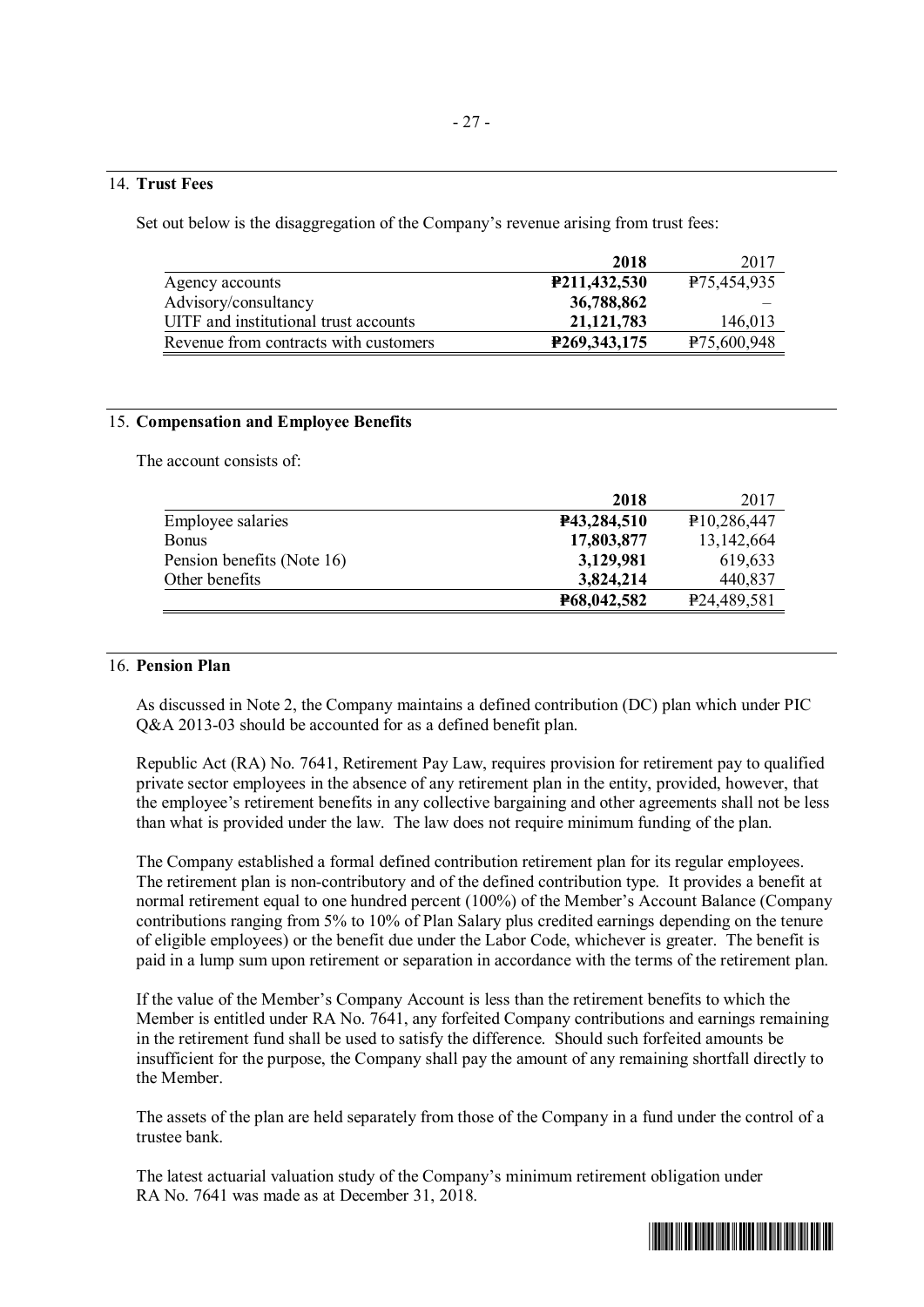The following table compares the present value of the Company's DB obligation and the projected DC obligation as of December 31, 2018 and 2017.

|                                 | 2018                    | 2017                    |
|---------------------------------|-------------------------|-------------------------|
| $DC$ obligation <sup>1</sup>    | <b>P15.426.449</b>      | $\text{P}14,180,053$    |
| DB obligation <sup>2</sup>      | 17,020,536              | 16.958.562              |
| Excess of DB over DC obligation | P <sub>1</sub> ,594,087 | P <sub>2</sub> ,778,509 |

*1. Determined on an employee by employee basis as the present value of the projected benefits at retirement attributable to Company contributions to the DC plan, then prorated by accrued service over total service.*

*2. Determined on an employee by employee basis as the present value of the projected benefits based on the minimum guaranteed benefits under RA. 7641*

The following table summarizes the components of the net benefit expense recognized in the statements of comprehensive income and amounts recognized in the statements of financial position for the plan.

Pension benefits recognized in profit or loss follow:

|                                                    | 2018                    | 2017                  |
|----------------------------------------------------|-------------------------|-----------------------|
| Current service cost                               | P <sub>2</sub> ,969,105 | P <sub>6</sub> 19,633 |
| Net interest on the net defined benefit obligation | 160,876                 |                       |
|                                                    | <b>P3,129,981</b>       | P619,633              |

Remeasurement effects recognized in OCI follow:

|                                                   | 2018                    | 2017                   |
|---------------------------------------------------|-------------------------|------------------------|
| Actuarial gain (loss)                             | <b>P3,424,608</b>       | $(\frac{1}{2}791,360)$ |
| Return on plan assets (excluding interest income) | (1,761,128)             | 4.853                  |
|                                                   | P <sub>1</sub> ,663,480 | (F786, 507)            |

The amounts recognized in the statements of financial position follow:

|                                     | 2018                     | 2017                     |
|-------------------------------------|--------------------------|--------------------------|
| Present value of benefit obligation | P <sub>17</sub> ,020,536 | P <sub>16</sub> ,958,562 |
| Fair value of plan assets           | (15, 426, 449)           | (14,180,053)             |
|                                     | P <sub>1</sub> ,594,087  | P <sub>2</sub> ,778,509  |

Changes in the present value of the defined benefit obligation follow:

|                                                | 2018          | 2017        |
|------------------------------------------------|---------------|-------------|
| At January 1                                   | P16,958,562   | P           |
| Current service cost                           | 2,969,105     | 619,633     |
| Interest cost                                  | 962,214       |             |
| Actuarial loss (gain) arising from:            |               |             |
| Experience adjustments                         | 759,878       | 791,360     |
| Changes in financial assumptions               | (4, 184, 486) |             |
| Benefits paid                                  | (444, 737)    |             |
| Transferred obligation from the Parent Company |               | 15,547,569  |
| At December 31                                 | P17,020,536   | P16,958,562 |

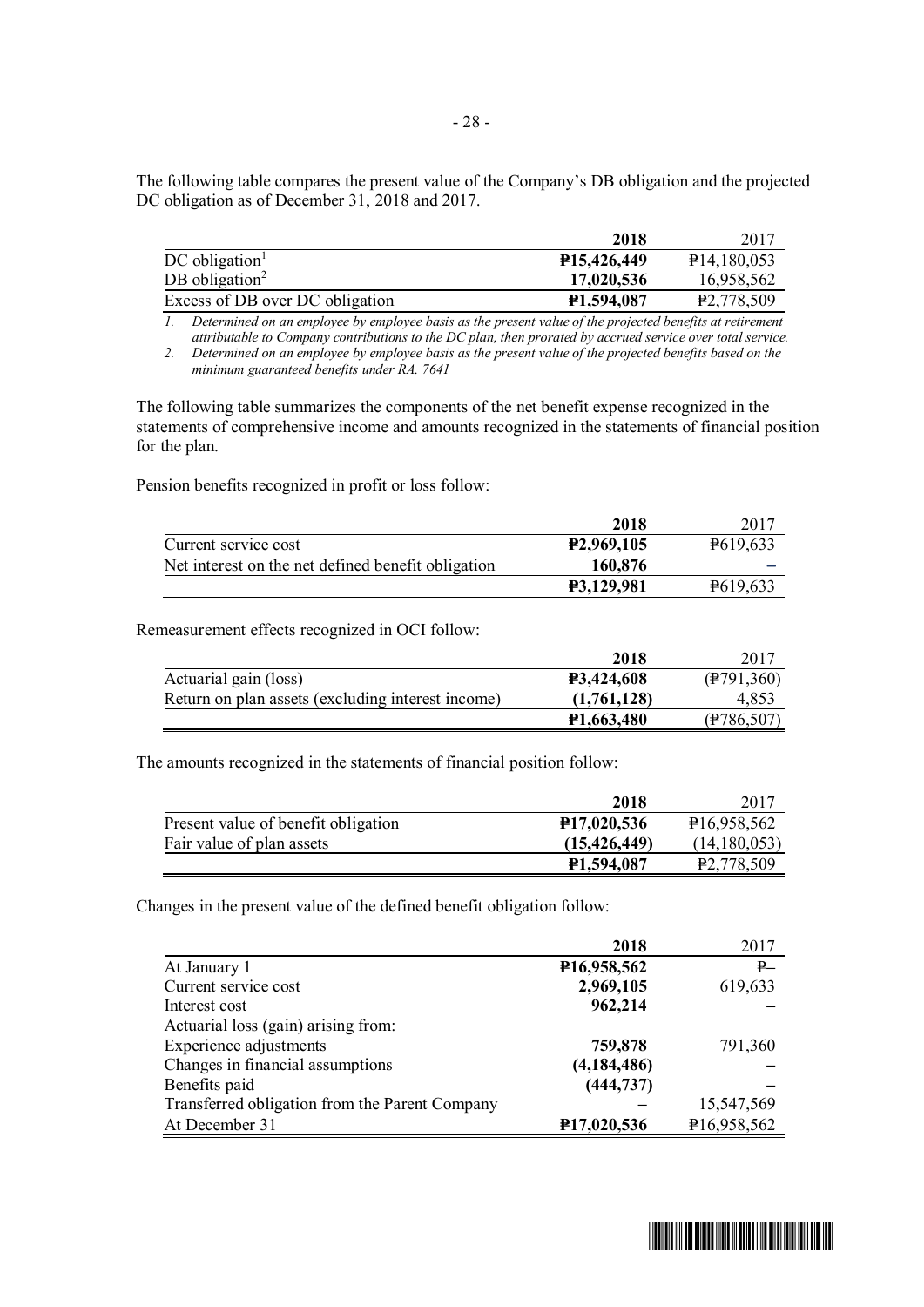Changes in the fair value of the plan assets follow:

|                                                   | 2018                     | 2017        |
|---------------------------------------------------|--------------------------|-------------|
| At January 1                                      | P <sub>14</sub> ,180,053 | P           |
| Interest income                                   | 801,338                  |             |
| Return on plan assets (excluding interest income) | (1,761,128)              | 4,853       |
| Actual contributions                              | 2,650,923                | 416,830     |
| Benefits paid                                     | (444, 737)               |             |
| Transferred plan assets from the Parent Company   |                          | 13,758,370  |
| At December 31                                    | P15,426,449              | P14,180,053 |

The transfer of defined benefit obligation and plan assets refers to the pension of the transferred employees from the Parent Company to the Company effective at the start of its operations (see Note 18).

The retirement fund is co-owned by the Company, the Parent Company, and its affiliate, MCBL, which is in the form of a trust administered by a trustee bank. The carrying values as at December 31, 2018 and 2017 of the fund, which approximate fair values, are as follows:

|                                           | 2018                 | 2017          |
|-------------------------------------------|----------------------|---------------|
| Cash                                      | P <sub>11</sub> ,635 | P3,951        |
| Investments in government debt securities | 268,724,581          | 251,759,758   |
| Accrued income receivable                 | 4,230,857            | 3,593,552     |
| Other receivables                         |                      | 888           |
| Total                                     | 272,967,073          | 255, 358, 149 |
| Liabilities                               | 31,114,842           | 28,177,168    |
|                                           | P241,852,231         | P227,180,981  |

As at December 31, 2018 and 2017, the retirement fund pertaining to the Company amounted to P15.43 million and P14.18 million, respectively.

The average duration of the defined benefit obligation as at December 31, 2018 and 2017 is eighteen (18) years.

The Company's expects to contribute P2.94 million to the retirement plan in 2019.

Shown below is the maturity profile of the undiscounted benefit payments:

|                                   | 2018                  | 2017       |
|-----------------------------------|-----------------------|------------|
| Less than one year                | P <sub>760</sub> ,011 | P680,043   |
| One to less than five years       | 4,677,948             | 3,769,127  |
| Five to less than ten years       | 10,400,934            | 8,293,412  |
| Ten to less than fifteen years    | 42,305,592            | 36,749,383 |
| Fifteen to less than twenty years | 37,762,623            | 46,505,980 |
| Twenty years and above            | 89,488,860            | 88,512,904 |

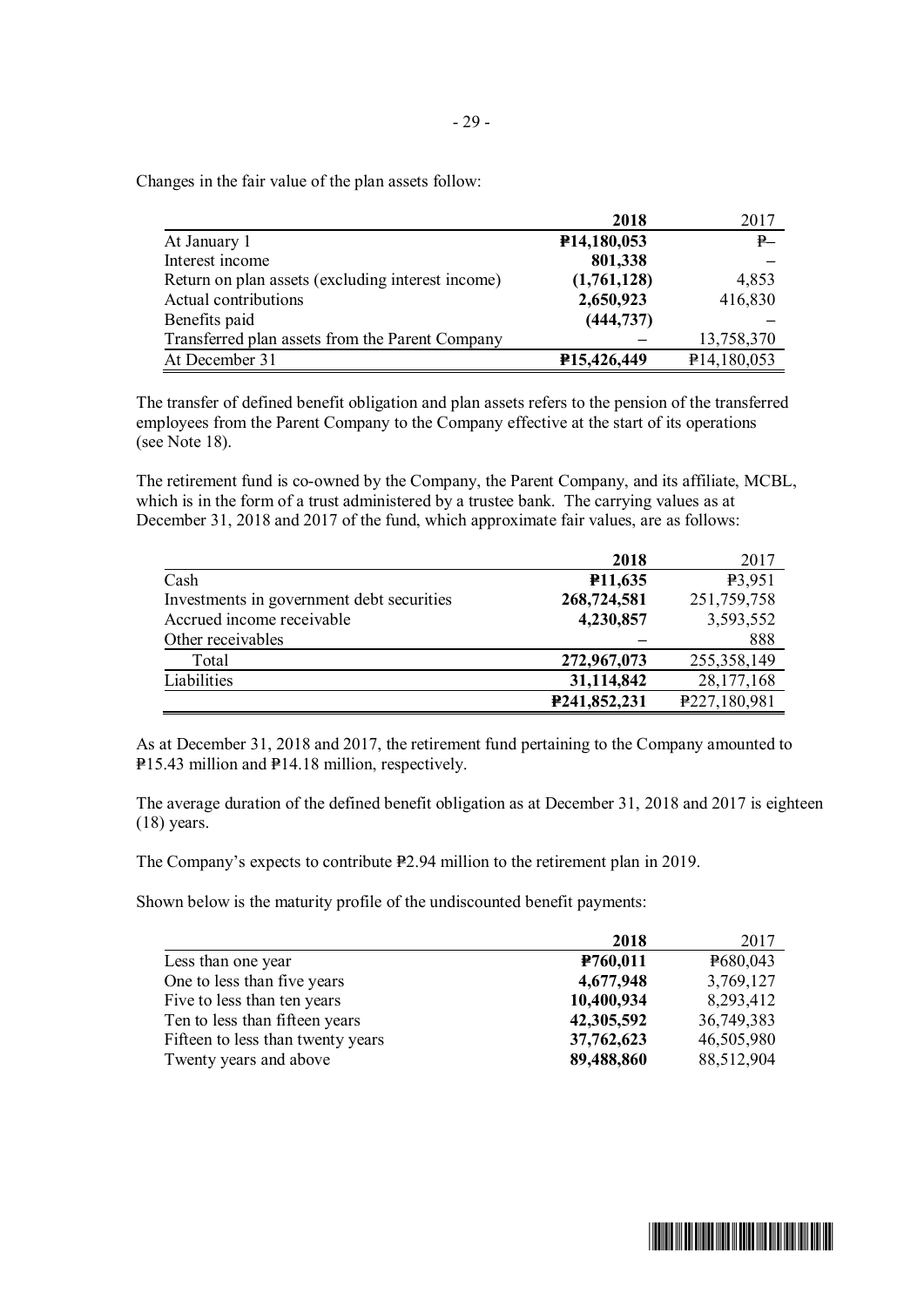The principal assumptions used in determining the defined benefit obligation of the Company follow:

|                             | 2018     | 2017  |
|-----------------------------|----------|-------|
| Discount rate               |          |       |
| At January 1                | 5.79%    | 5.30% |
| At December 31              | $7.34\%$ | 5.79% |
| Future salary increase rate | $6.00\%$ | 7.00% |

The sensitivity analysis below showing estimated increase (decrease) in the retirement benefit obligation has been determined based on reasonably possible changes of each relevant significant assumption as at December 31, 2018 and 2017, assuming all other assumptions were held constant.

|                      |                        | Increase (decrease) |              |
|----------------------|------------------------|---------------------|--------------|
|                      | Change in basis points | 2018                | 2017         |
| Discount rate        | $+100$                 | (P934, 561)         | (P1,502,598) |
|                      | $-100$                 | 1,296,004           | 1,799,357    |
| Salary increase rate | $+100$                 | 1,370,206           | 1,706,744    |
|                      | $-100$                 | (1,003,871)         | (1,441,418)  |

## 17. **Income Tax**

RA No. 9397, *An Act Amending the National Internal Revenue Code*, provides that the Regular Corporate Income Tax (RCIT) rate shall be 30.00% and the interest expense allowed as a deductible expense shall be reduced by 33.00% of interest income subjected to final tax.

Provision for (benefit from) income tax consists of:

|                       | 2018                     | 2017                     |
|-----------------------|--------------------------|--------------------------|
| Current               |                          |                          |
| <b>RCIT</b>           | P <sub>24</sub> ,520,240 | P <sub>12</sub> ,874,877 |
| Final withholding tax | 637,898                  | 50,265                   |
|                       | 25, 158, 138             | 12,925,142               |
| Deferred              | (143,717)                | (597, 601)               |
|                       | P25,014,421              | P12,327,541              |

The components of the Company's deferred tax assets follow:

|                                                  | 2018                    | 2017     |
|--------------------------------------------------|-------------------------|----------|
| Pension liability                                | P478,226                | P833,553 |
| Unrealized losses from financial assets at FVOCI | 723,816                 |          |
|                                                  | P <sub>1</sub> ,202,042 | P833,553 |

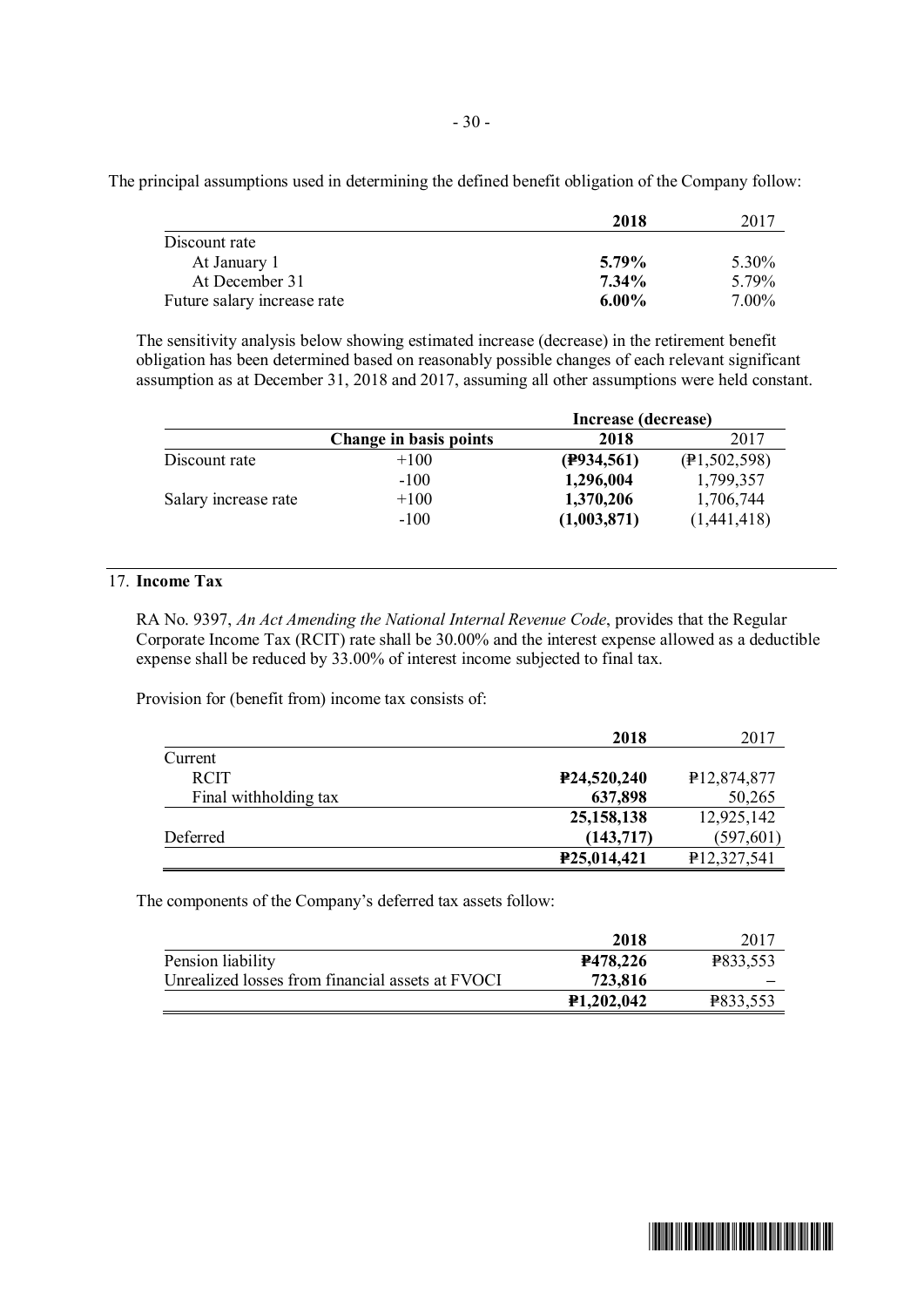|                                        | 2018        | 2017                    |
|----------------------------------------|-------------|-------------------------|
| Income tax computed at statutory rates | P23,213,214 | P <sub>9</sub> ,072,118 |
| Tax effects of:                        |             |                         |
| Non-deductible expenses                | 3,098,245   | 3,523,817               |
| Income subject to final tax            | (937,312)   | (217,550)               |
| Non-taxable income                     | (359, 726)  | (50, 844)               |
| Income tax expense                     | P25,014,421 | P12,327,541             |

Reconciliation between the statutory income tax and the effective income tax follows:

Benefit from income tax directly charged to OCI in 2018 and 2017 amounted to P0.22 million and P<sub>0.24</sub> million, respectively.

## 18. **Related Party Transactions**

Related party relationships exist when one party has the ability to control, directly or indirectly, through one or more intermediaries, the other party, or exercise significant influence over the other party in making financial and operating decisions. Such relationships also exist between and/or among entities which are under common control with the reporting enterprise, or between and/or among the reporting enterprise and its key management personnel, directors, or its stockholders.

In considering each possible related party relationship, attention is directed to the substance of the relationship, and not merely the legal form.

Details on significant related party transactions of the Company follow:

|                                     |                                                                  |                                                                                  |                                |                                                       |                                        | December 31, 2018             |
|-------------------------------------|------------------------------------------------------------------|----------------------------------------------------------------------------------|--------------------------------|-------------------------------------------------------|----------------------------------------|-------------------------------|
| Relationship                        | <b>Entities</b>                                                  | <b>Financial Statement</b><br>Account                                            | <b>Nature</b>                  | <b>Terms</b> and<br>conditions                        | <b>Transactions</b><br>during the year | Outstanding<br><b>Balance</b> |
| Parent<br>Company                   |                                                                  | Due from related<br>parties                                                      | <b>Trust fees</b>              | <b>Based on</b><br><b>Management Fee</b><br>Agreement | (F18,063,298)                          | <b>P15,016,960</b>            |
| Due to related parties Service fees |                                                                  | <b>Assumed pension</b><br>liability and collections Non-interest<br>and deposits | bearing                        | (8,740,546)                                           |                                        |                               |
|                                     |                                                                  | Receivable pertaining<br>to withholding tax                                      | <b>Non-interest</b><br>bearing | 417,927                                               | 417,927                                |                               |
|                                     |                                                                  | <b>Other receivable (RSU Non-interest)</b><br>and bonuses)                       | bearing                        | 13,696,898                                            | 13,696,898                             |                               |
|                                     |                                                                  | <b>Non-interest</b><br>bearing                                                   | 17,352,536                     | 18,529,130                                            |                                        |                               |
|                                     | Other allocated<br>expenses                                      | <b>Non-interest</b><br>bearing                                                   | (6,950,249)                    |                                                       |                                        |                               |
|                                     | <b>Pre-operating expense Non-interest</b><br>and advance charges | bearing                                                                          | (7,229,564)                    | 15,247,115                                            |                                        |                               |
|                                     |                                                                  |                                                                                  | Other payable (RSU)            | <b>Non-interest</b><br>bearing                        | 538,679                                | 538,679                       |

(Forward)

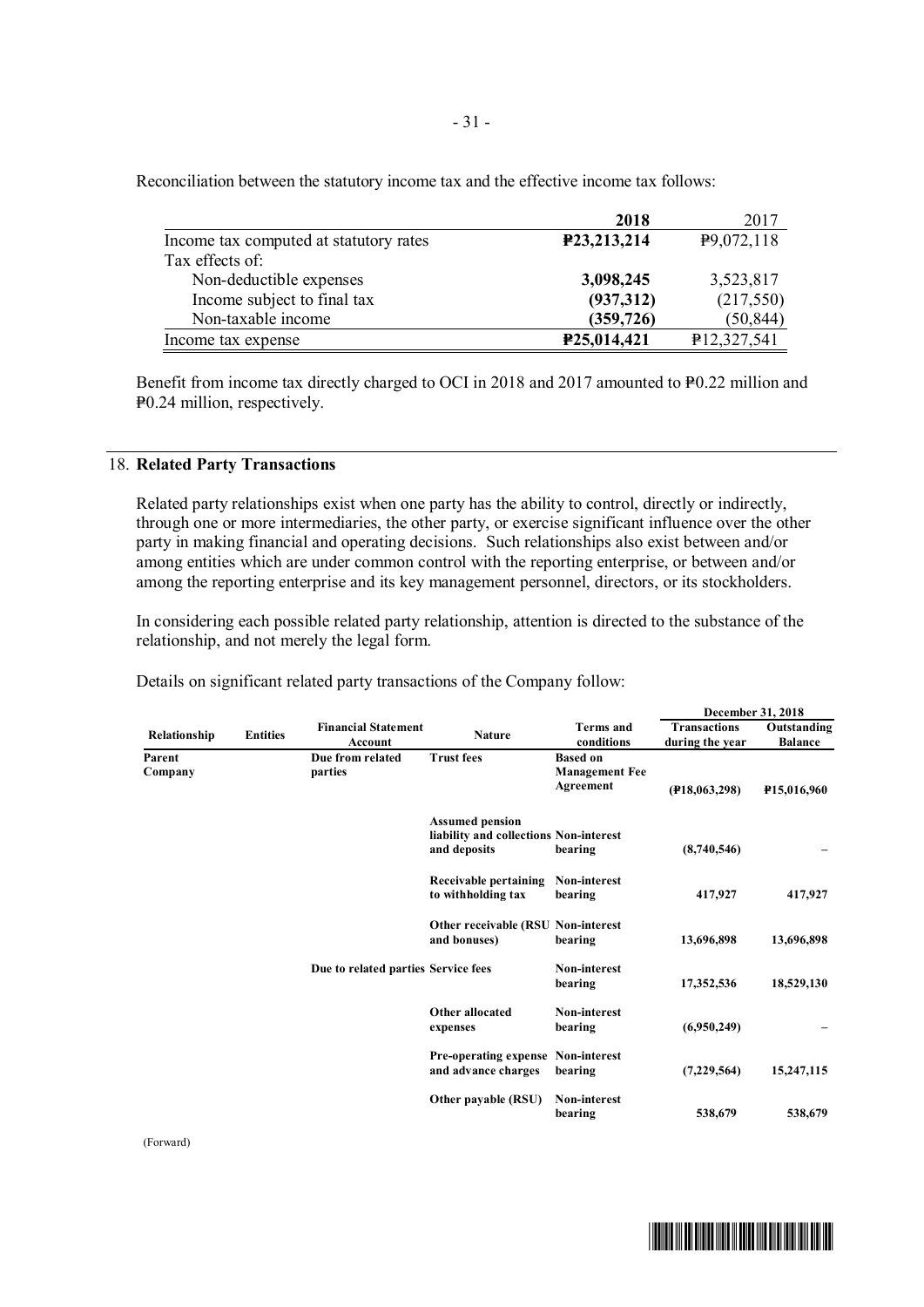|                            |                                                         |                                       |                                                                                                                 |                                                      | December 31, 2018                      |                               |
|----------------------------|---------------------------------------------------------|---------------------------------------|-----------------------------------------------------------------------------------------------------------------|------------------------------------------------------|----------------------------------------|-------------------------------|
| Relationship               | <b>Entities</b>                                         | <b>Financial Statement</b><br>Account | <b>Nature</b>                                                                                                   | <b>Terms and</b><br>conditions                       | <b>Transactions</b><br>during the year | Outstanding<br><b>Balance</b> |
| Under<br>Common<br>Control | Manulife<br>Financial<br>Plans, Inc.                    | Due from related<br>parties           | <b>Trust fees</b>                                                                                               | Per investment<br><b>Management Fee</b><br>Agreement | 1,048,032                              | 1,475,032                     |
|                            | Manulife<br>Chinabank<br><b>Life Assurance</b><br>Corp  | Due from related<br>parties           | <b>Trust fees</b>                                                                                               | Per investment<br><b>Management Fee</b><br>Agreement | 5,651,470                              | 5,899,480                     |
|                            |                                                         |                                       | Receivable pertaining<br>to withholding tax                                                                     | Non-interest<br>bearing                              | 325,727                                | 325,727                       |
|                            | <b>Manulife Asset</b><br>Management-<br>Hongkong        |                                       | Due to related parties Allocated Cost for sub-Non-interest<br>advisory fee                                      | bearing                                              | 153,534                                | 153,534                       |
|                            | <b>Manulife Asset</b><br>Management-<br>Hongkong        |                                       | Due to related parties Allocated Cost for sub-Non-interest<br>advisory fee                                      | bearing                                              | 94.644                                 | 94.644                        |
| <b>Ultimate</b><br>Parent  | Manulife<br>Financial<br>Corporation                    |                                       | Due to related parties Allocated Cost for the Non-interest<br>data management<br>provided by ultimate<br>parent | bearing                                              | 11,345,028                             | 15,062,818                    |
|                            | <b>John Hancock</b><br><b>Life Insurance</b><br>Company |                                       | Due to related parties Allocated Cost for the Non-interest<br>data management<br>provided by affiliate          | bearing                                              |                                        |                               |
|                            | (USA)                                                   |                                       |                                                                                                                 |                                                      | 8,367,760                              | 9,027,501                     |

|                            |                                              |                                       |                                                                           |                                               |                                 | December 31, 2017      |
|----------------------------|----------------------------------------------|---------------------------------------|---------------------------------------------------------------------------|-----------------------------------------------|---------------------------------|------------------------|
| Relationship               | Entities                                     | <b>Financial Statement</b><br>Account | Nature                                                                    | Terms and<br>conditions                       | Transactions<br>during the year | Outstanding<br>Balance |
| Parent<br>Company          |                                              | Due from related<br>parties           | Trust fees                                                                | Based on<br>Management Fee<br>Agreement       | P33,080,258                     | P33,080,258            |
|                            |                                              |                                       | Assumed pension<br>liability and collections Non-interest<br>and deposits | bearing                                       | 8,740,546                       | 8,740,546              |
|                            | Due to related parties                       | Service fees                          | Non-interest<br>bearing                                                   | 1,176,594                                     | 1,176,594                       |                        |
|                            |                                              |                                       | Other allocated expenses Non-interest                                     | bearing                                       | 6,950,249                       | 6,950,249              |
|                            |                                              |                                       | Pre-operating expense<br>and advance charges                              | Non-interest<br>bearing                       | 22,476,679                      | 22,476,679             |
| Under<br>Common<br>Control | Manulife<br>Financial Plans,<br>Inc.         | Due from related<br>parties           | Trust fees                                                                | Per investment<br>Management Fee<br>Agreement | 427,000                         | 427,000                |
|                            | Manulife<br>Chinabank Life<br>Assurance Corp | Due from related<br>parties           | Trust fees                                                                | Per investment<br>Management Fee<br>Agreement | 11,550,950                      | 11,550,950             |
|                            |                                              |                                       | Receivable pertaining to Non-interest<br>withholding tax                  | bearing                                       | 325,727                         | 325,727                |

(Forward)



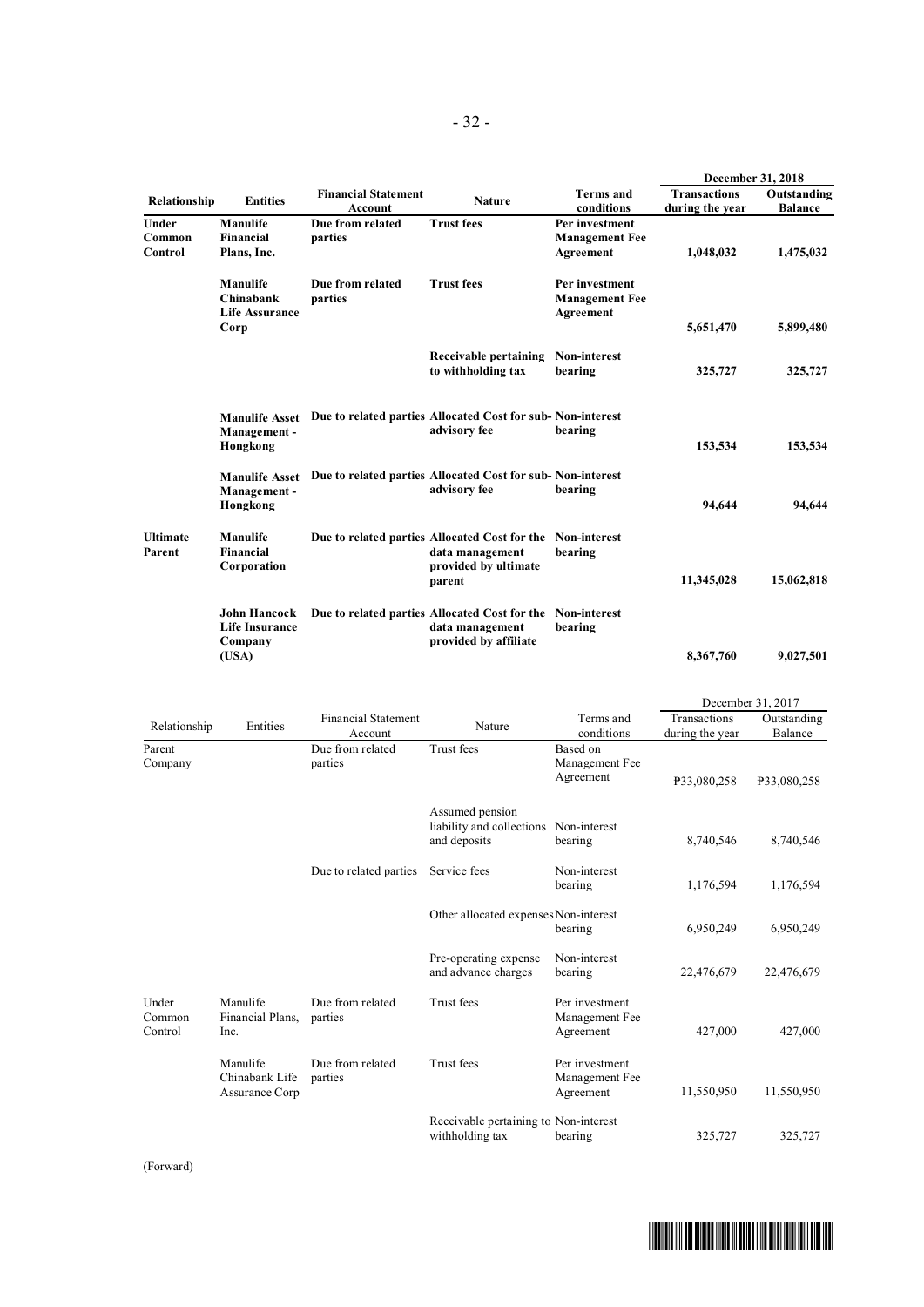|                    |                                                    |                                |                                                                             |                         |                                 | December 31, 2017      |
|--------------------|----------------------------------------------------|--------------------------------|-----------------------------------------------------------------------------|-------------------------|---------------------------------|------------------------|
| Relationship       | Entities                                           | Financial Statement<br>Account | Nature                                                                      | Terms and<br>conditions | Transactions<br>during the year | Outstanding<br>Balance |
| Ultimate<br>Parent | Manulife<br>Financial<br>Corporation               | Due to related parties         | Allocated Cost for the<br>data management<br>provided by ultimate<br>parent | Non-interest<br>bearing | 3,717,790                       | 3,717,790              |
|                    | John Hancock<br>Life Insurance<br>Company<br>(USA) | Due to related parties         | Allocated Cost for the<br>data management<br>provided by affiliate          | Non-interest<br>bearing | 659,741                         | 659,741                |

The Company charged its related parties 0.05% of the net asset value of accounts under management plus VAT, accrued daily and collected monthly in accordance with the IAA (see Note 1).

The Company charged its related parties fees ranging from 0.18% to 0.90% of the net asset value of accounts under management plus VAT, accrued daily and collected monthly in accordance with the IMA (see Note 1).

In consideration for the performance of administrative services by the Parent Company in accordance with the Administrative Service Agreement (see Note 1), the Company pays service fees equivalent to the actual cost incurred by the Parent Company in rendering the service plus 5% mark-up plus VAT, accrued quarterly and paid monthly.

All transactions with related parties are to be settled in cash.

## 19. **Trust Operations**

Securities and other investments held by the Company in fiduciary or agency capacity for clients and beneficiaries amounting to  $P116.01$  billion and  $P111.63$  billion as at December 31, 2018 and 2017, respectively, are not included in the accompanying statements of financial position, since these are not assets of the Company.

The Company deposited treasury bills classified as financial assets at FVOCI and AFS financial assets with a total face value of  $\overline{P}70.10$  million and  $\overline{P}61.50$  million as at December 31, 2018 and 2017, respectively, in compliance with the requirements of the BSP relative to its operations (see Note 8).

In 2018 and 2017, trust fee income amounted to  $P269.34$  million and P75.60 million, respectively. Trust fees are charged on a daily basis (and collected monthly) as a percentage of net asset value of accounts under management (see Notes 14 and 18).